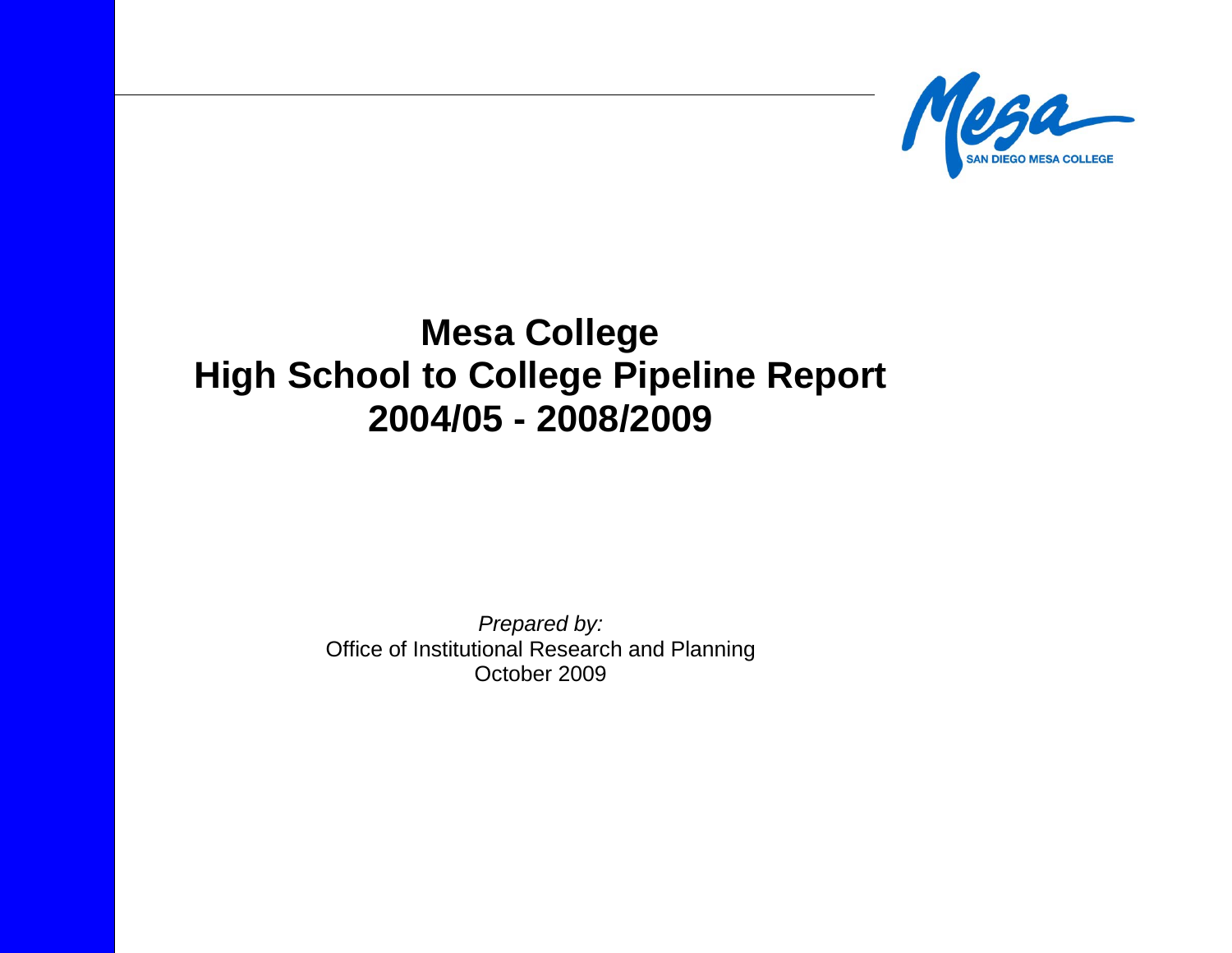# **Table of Contents**

| Chapter 5: Longitudinal Performance Outcomes of Incoming SDUSD Enrollee Cohorts by Preparation Level 46 |  |
|---------------------------------------------------------------------------------------------------------|--|
|                                                                                                         |  |
|                                                                                                         |  |
|                                                                                                         |  |
|                                                                                                         |  |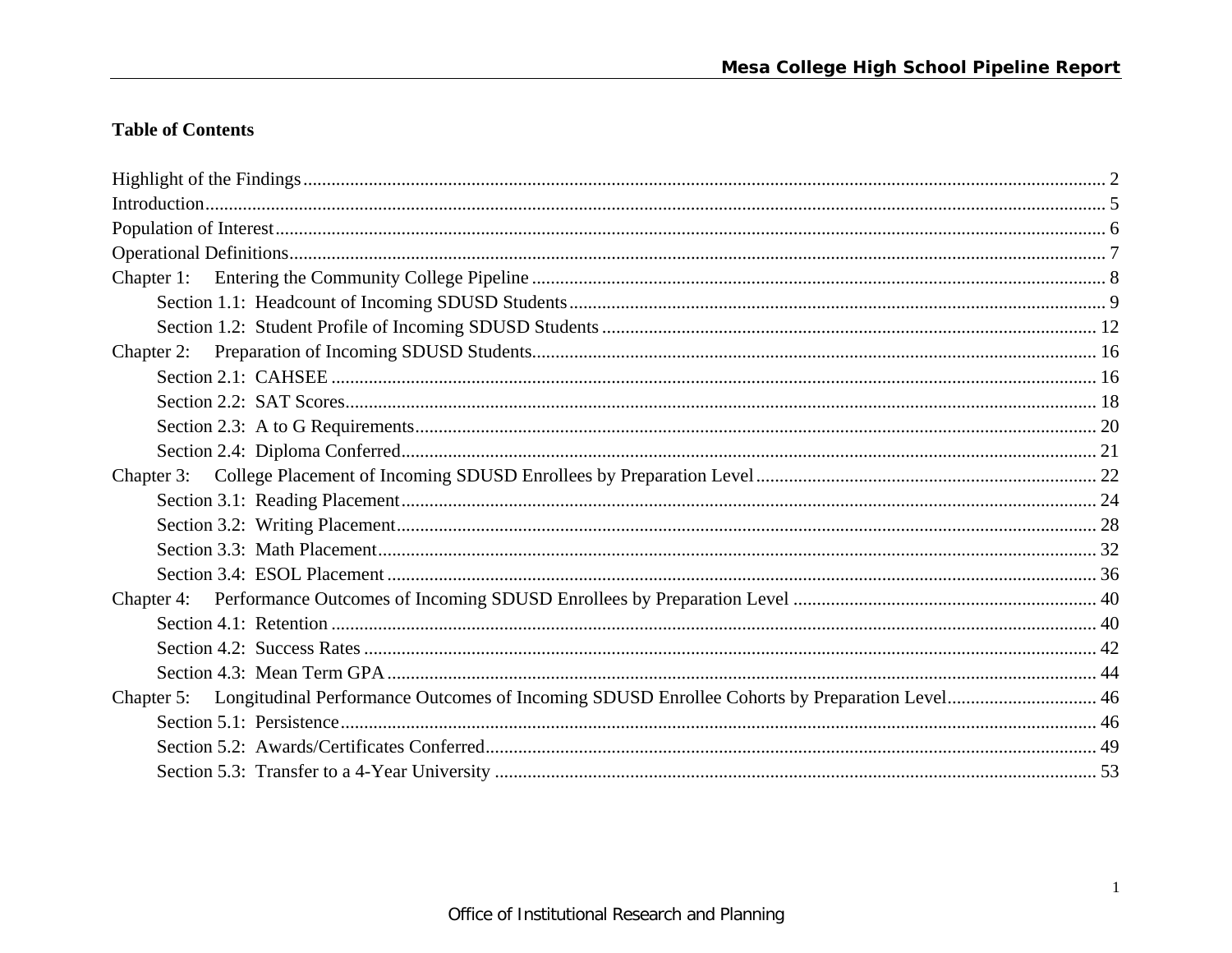# **Highlight of the Findings**

- 1. In 2008/09, approximately 12% (1,364 students) of the 2007/08 SDUSD high school seniors (11,021 students) entered Mesa College between Summer 2008 and Spring 2009. This is comparable to the 5-year average of 13%.
- 2. Approximately 4% (480 students) of the 2007/08 SDUSD high school seniors (11,021 students) were concurrently enrolled at Mesa College in their senior year, which is consistent with the 5-year average of 5%. Of those seniors who were concurrently enrolled in 2007/08, approximately 82% (393 students) directly entered Mesa College between Summer 2008 and Spring 2009, representing an increase from the 5-year average of 63%.
- 3. Twenty-seven percent of incoming SDUSD enrollees reported that they were the first person in their family to attend college. This is comparable to the 5-year average. Furthermore, the percentage of first generation to college incoming SDUSD enrollees remained steady at 27% from 2007/08 to 2008/09.
- 4. On average, the greatest proportion of incoming SDUSD enrollees who attempted and earned their total units enrolled were those who enrolled in the 0.1-2.9 unit range (82%). The least proportion of students who attempted and earned their total units enrolled were those in the 9.0-11.9 unit range (33%).
- 5. Over 3 years, 93% of the incoming SDUSD enrollees passed the CAHSEE ELA and 92% passed the CAHSEE math. This is greater than the 2008/09 proportion of incoming SDUSD enrollees who passed the ELA and math exams (89% and 87%, respectively. The proportion of incoming SDUSD enrollees who passed the ELA exam remained the same from 2006/07 to 2007/08 (95% each) and then declined in 2008/09 to 89%. The proportion of incoming SDUSD enrollees who passed the math exam followed a pattern of a slight increase from 2006/07 to 2007/08 (94% and 95%, respectively) and then a decline in 2008/09 to 87%.
- 6. The proportion of incoming SDUSD enrollees who took the reading and math SAT exams remained steady from 2004/05 to 2005/06 at 44% each, decreased slightly to 42% in 2006/07, increased to a high of 47% in 2007/08, and declined to 43% in 2008/09. The 5-year mean reading scores (471) were higher than the 2008/09 mean scores (461) and the 5-year mean math scores (475) were comparable to the 2008/09 mean scores (476).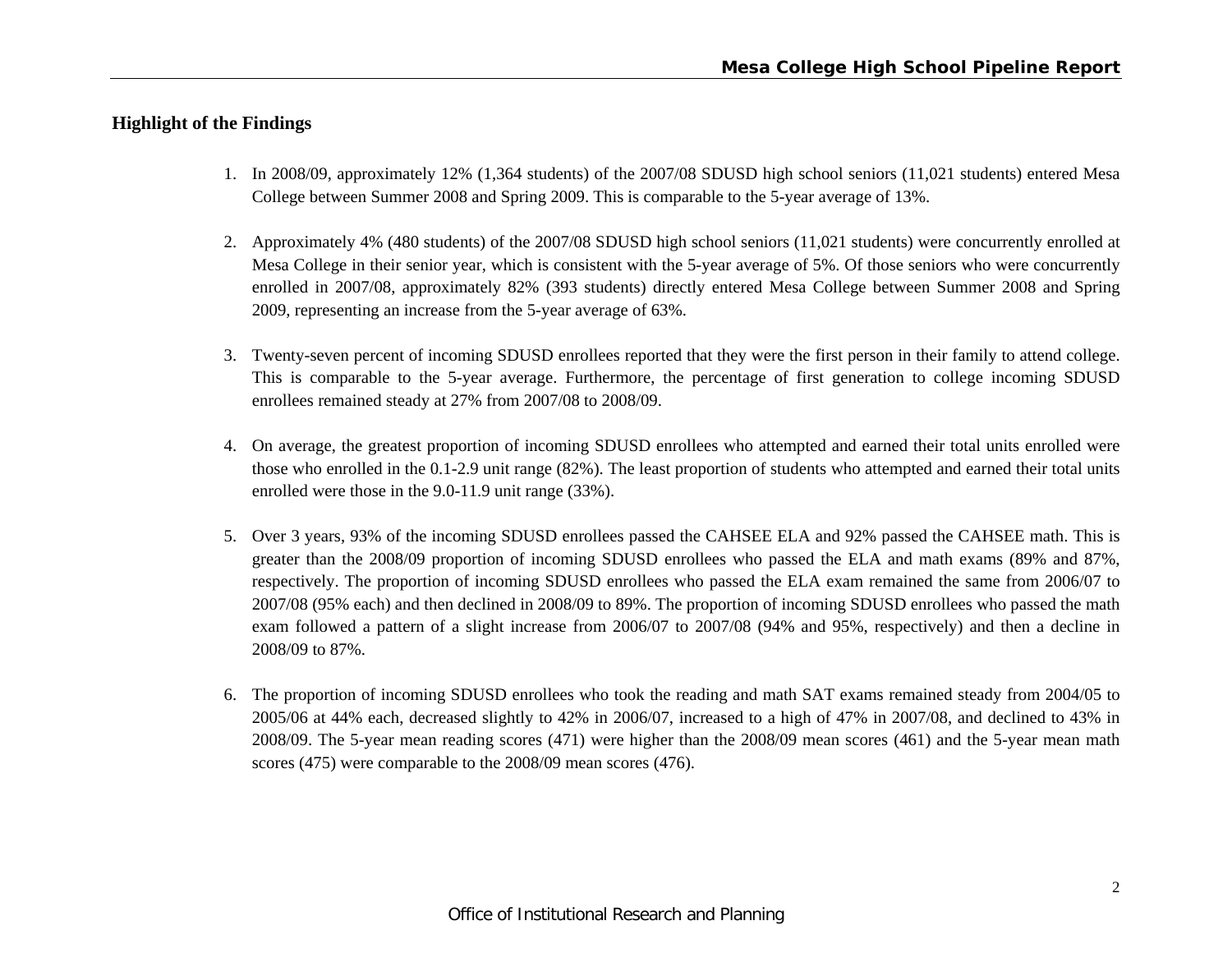- 7. Twenty-nine percent of the incoming SDUSD enrollees, on average, completed their A to G requirements across 5 years. This is comparable to the 2008/09 incoming SDUSD enrollees who completed their A to G requirements (30%).
- 8. On a 5-year average, 86% of incoming SDUSD enrollees successfully graduated from high school and 15% did not receive a diploma. There is no difference between the 5-year average and the 2008/09 average.
- 9. Overall, students who had higher SAT scores had higher reading, writing and math placements. Similarly, those students who met the A to G requirements and those students who received a high school diploma placed higher than those who did not.
- 10. From 2004/05 to 2008/09, the retention rates of students who met the A to G requirements were 4% to 11% higher than students who did not meet the A to G requirements. Likewise, from 2004/05 to 2008/09, the retention rates of students who earned honors diplomas were 6% to 12% higher than those students who earned standard diplomas and the retention rates of students who earned standard diplomas were 8% to 13% higher than those students who did not earn a diploma.
- 11. The success rates of students who met the A to G requirements were 19% to 22% higher than students who did not meet the A to G requirements over 5 years. From 2004/05 to 2008/09, the success rates of students who earned honors diplomas were higher by 24% to 32% above students who earned standard diplomas, and the success rates of students who earned standard diplomas were 11% to 17% above those who did not earn a diploma.
- 12. The mean term GPAs of students who met the A to G requirements were .50 to .66 points higher than students who did not meet the A to G requirements over 5 years. From 2004/05 to 2008/09, the mean term GPAs of students who earned honors diplomas were .84 to 1.06 points higher than students who earned standard diplomas. Students who did not earn a diploma had slightly lower mean term GPAs (a difference of .16 to .37 points) than students who earned a standard diploma across 5 years.
- 13. Among the Fall 2004, 2005, 2006, and 2007 incoming SDUSD enrollee cohorts, 69% on average persisted to the following spring term, while on average, nearly half (48%) of the incoming SDUSD enrollee 2004 to 2007 cohorts annually persisted through to their second fall term.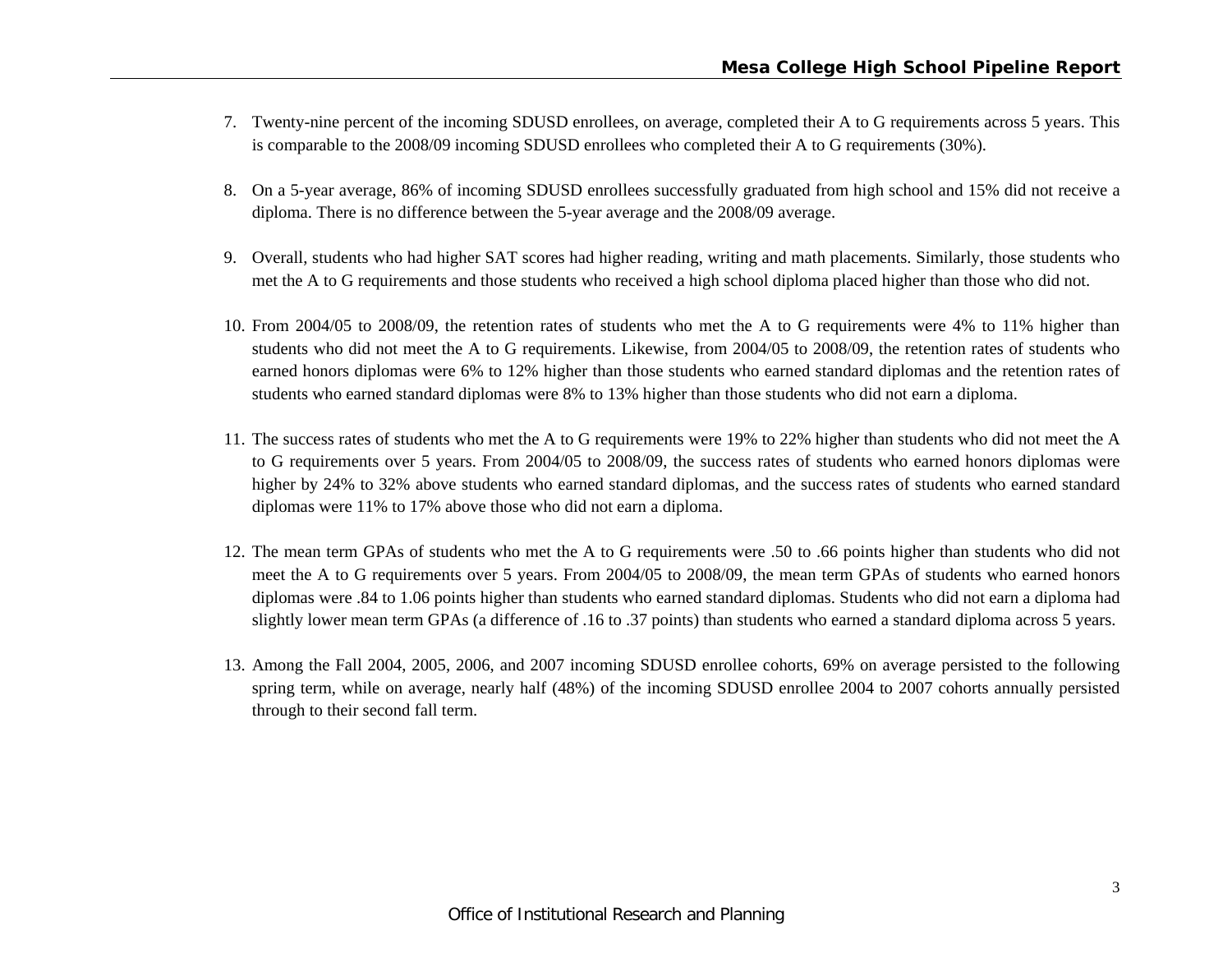- 14. Over 11 terms, 9% of the SDUSD enrollees who met the A to G requirements received an award/certificate and 4% of students who did not meet the A to G requirements received an award/certificate. Across 11 terms, a greater proportion of students who earned a high school honors diploma went on to earn a college award/certificate (12%) than did those who earned a standard high school diploma (5%) or did not earn a high school diploma (3%).
- 15. Across 10 terms, students who scored in the highest SAT score range (1011-1600) transferred at a greater rate on average (27%) than students who scored in the mid-level (771-1010) and lowest level (400-770) of the SAT score ranges (26% and 15%, respectively). A similar pattern emerges for students who transferred by A to G completion and by diploma conferred. Over 10 terms, 23% of students who met the A to G requirements transferred to a 4-year university and 12% of students who did not meet the A to G requirements transferred to a 4-year university. Across 10 terms, the students who earned honors diplomas had the highest transfer rates (23%), followed by students who earned standard diplomas (15%), and students who did not earn a diploma (7%).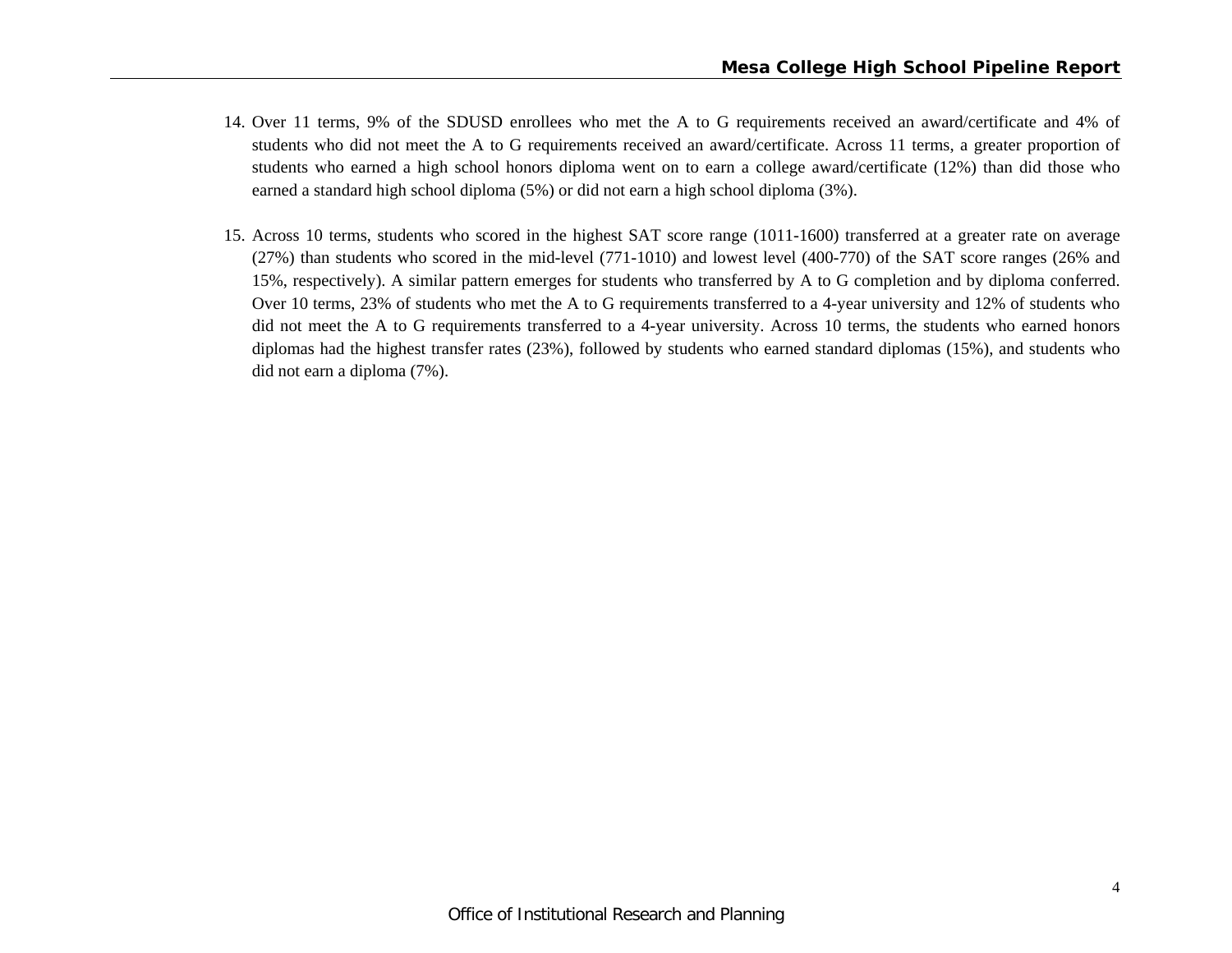#### **Introduction**

The Annual High School to Community College Pipeline Report provides the San Diego Community College District (SDCCD) community a comprehensive and descriptive analysis of recent high school seniors from the San Diego Unified School District (SDUSD) attending one of the district colleges. The report is part of a larger initiative to provide the colleges and the district with information for integrating plans and strategies that support student success and enrollment management. The report is intended to inform college and district decision-making, instructional programs and support services planning, and outreach and marketing.

The High School Pipeline report series comprises four reports: 1) All Colleges, 2) City College/ECC, 3) Mesa College, and 4) Miramar College. Each report contains five chapters that focus on SDUSD students who have enrolled at a SDCCD college within one year of their senior year. Figure 1 depicts the flow of the pipeline as presented in the first five chapters. Chapter 1 focuses on SDUSD seniors' entry into a SDCCD college and provides a descriptive profile of the incoming enrollees from SDUSD, including demographic characteristics and college placement. Chapter 2 describes the general preparation of incoming enrollees from SDUSD. Chapter 3 describes the placement of incoming enrollees from SDUSD. First-term performance of the incoming enrollees from SDUSD is reported in Chapter 4. Finally, Chapter 5 presents a longitudinal study of performance outcomes among the fall enrollees from SDUSD. This report focuses each of its chapters on the incoming SDUSD enrollees to Mesa College.

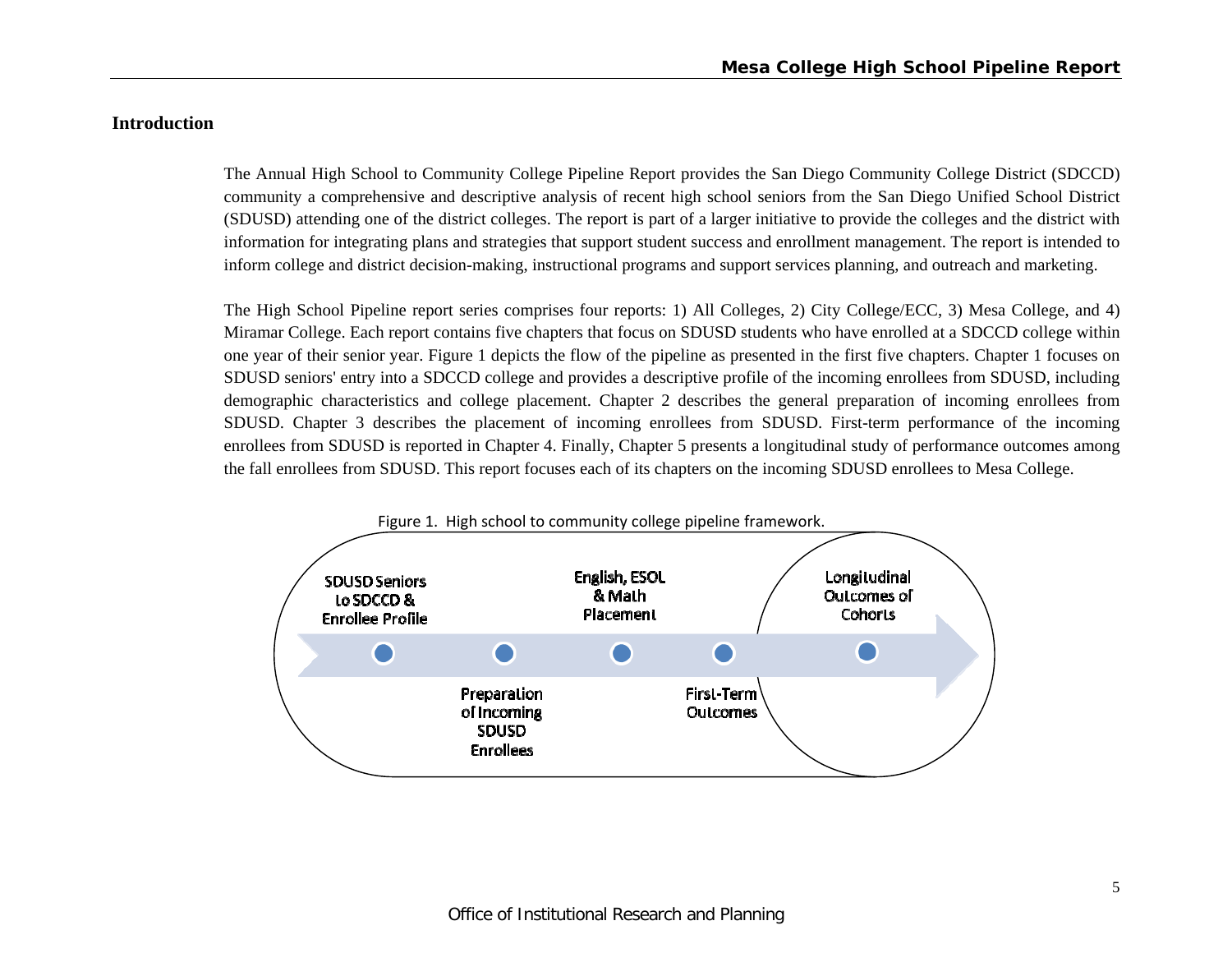#### **Population of Interest**

*Incoming enrollees from SDUSD:* This population (referred to as *enrollees* in tables and charts), is defined as students who were seniors at a SDUSD high school in the years 2003/04, 2004/05, 2005/06, or 2007/08 and who subsequently enrolled at Mesa College within one year of senior status. Included were first-time students as well as students who previously took a course at Mesa College while enrolled at a SDUSD high school (previously concurred enrollees). A list of seniors was provided by SDUSD and matched to SDCCD's student database using the following three criteria: (1) the student was classified as a senior and attended a SDUSD high school in the reporting years, (2) the student reported on their Mesa College application that they were not currently enrolled in high school, and (3) the student enrolled in at least one course as of census within one year of SDUSD senior status. Note that students were matched between databases by name and birth date. While a 100% match between databases was not possible, most students were matched, thus providing a representative group of students for the study.

#### **Disaggregated Subgroups**

*SAT Score Range:* Incoming enrollees from SDUSD who took both the reading and math Scholastic Aptitude Tests (SAT) in high school were disaggregated into subgroups by score. Each student's highest reading and math SAT scores were summed to provide a total SAT score. (Note that as of March 2005 students were also required to take a Writing exam. Due to the scope of the years of interest in this study, writing scores were excluded from the total SAT score.) Based on incoming enrollees' mean SAT scores and the distribution of students by SAT scores, 3 disaggregated subgroups of scores were created: group 1, 400-770; group 2, 771- 1010; and group 3, 1011-1600. A comparison of student characteristics and outcomes within each group is provided in Chapters 3 to 6.

*A to G Completion:* To satisfy the basic entrance requirements for the California State University and University of California Systems, students must complete a number of courses that fit into specified subject areas, also known as the "A to G" subjects or requirements. The academic requirements are: (a) two years of history/social science, (b) four years of English, (c) three years of college preparatory mathematics, (d) two years of laboratory science, (e) two years of a language other than English, (f) one year of visual and performing arts, and (g) one year of college preparatory electives. As a measurement of preparation, incoming enrollees from SDUSD were disaggregated into the following subgroups based on their A to G completion status: group 1 did not meet A to G requirements, and group 2 met A to G requirements. A comparison of student characteristics and outcomes within each group is provided in Chapters 3 to 6.

*Diploma Conferred:* Incoming enrollees from SDUSD were disaggregated into three subgroups based on their high school diploma graduating document: group 1 included students who did not receive a diploma, group 2 included students who received a standard diploma, and group 3 included students who received an honors diploma.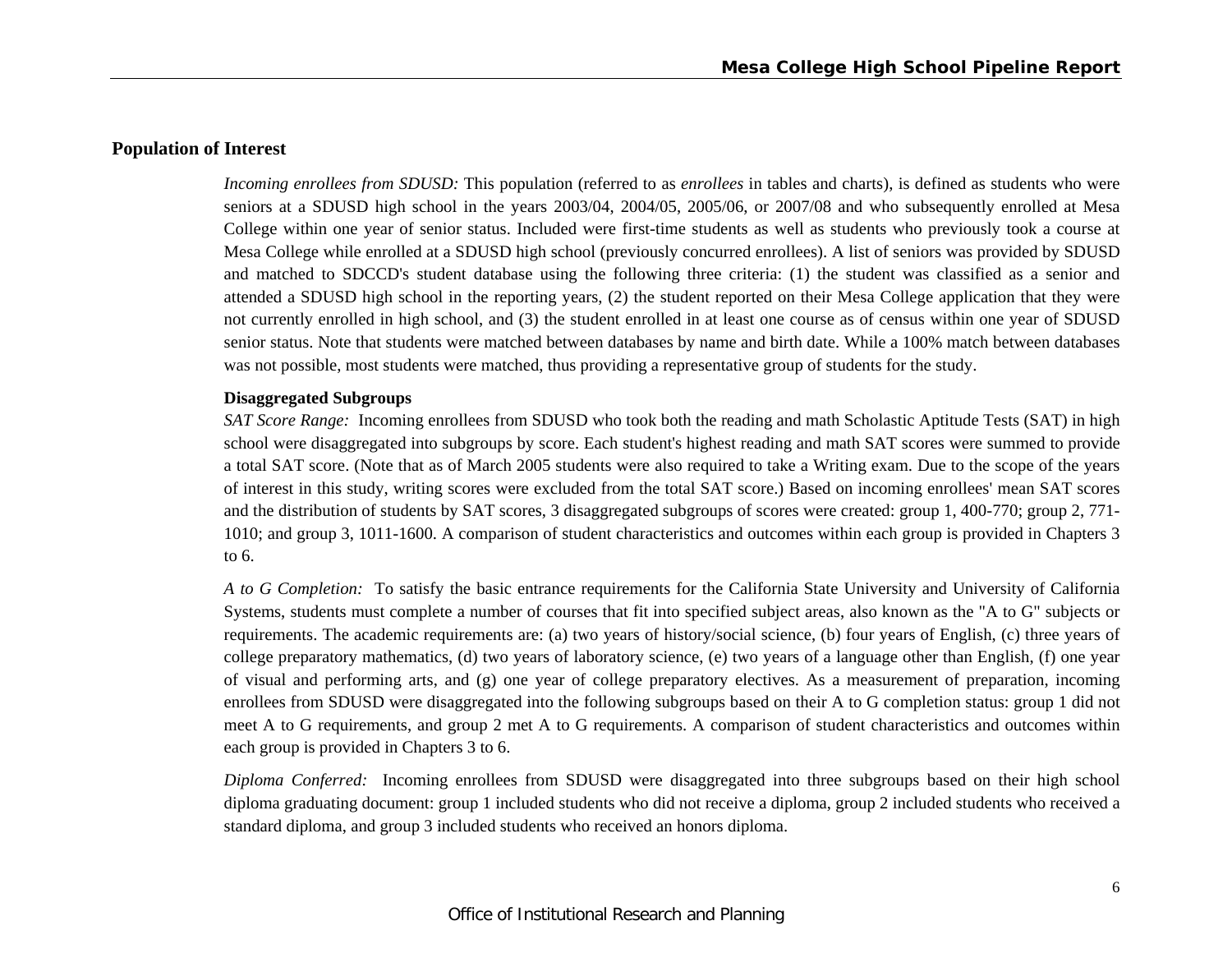# **Operational Definitions**

#### **Annual Persistence Rate**

The percentage of incoming SDUSD enrollees in their first fall term enrolled at Mesa College after SDUSD senior status who received a grade notation of A, B, C, D, F, CR, NC, I or RD and who enrolled at Mesa College in at least one course in the subsequent spring and fall terms and received a grade notation of A, B, C, D, F, CR, NC, I or RD in each term.

#### **Direct Enrollment**

The first summer, fall or spring term a student is enrolled at Mesa College after SDUSD senior status.

#### **Headcount**

The number of incoming SDUSD enrollees who enroll at Mesa College in at least one course as of the course designated census day (excludes Drops and Never Attends but includes Withdrawals). This is an unduplicated count of students. Students are measured in the first summer, fall or spring term enrolled at Mesa College after SDUSD senior status.

#### **Incoming Enrollees from SDUSD**

Students who were seniors at a SDUSD high school in the years 2003/04, 2004/05, 2005/06, and 2007/08 and who subsequently enrolled at Mesa College within one year of senior status. Included are first-time students as well as students who previously took a course at Mesa College while enrolled at a SDUSD high school.

#### **Retention Rate**

The percentage of incoming SDUSD enrollees who complete a course at Mesa College with a grade of A, B, C, D, F, CR, NC, I or RD out of total census enrollments. Students are measured in the first summer, fall or spring term enrolled at Mesa College after SDUSD senior status. (Note: Tutoring classes are included).

#### **Success Rate**

The percentage of incoming SDUSD enrollees who complete a course at Mesa College with a grade of A, B, C, or CR out of total census enrollments. Students are measured in the first summer, fall or spring term enrolled at Mesa College after SDUSD senior status. (Note: Tutoring courses are excluded).

#### **Term Persistence Rate**

The percentage of incoming SDUSD enrollees in their first fall term enrolled at Mesa College after SDUSD senior status who received a grade notation of A, B, C, D, F, CR, NC, I or RD and who enrolled at Mesa College in at least one course in the subsequent spring term and received a grade notation of A, B, C, D, F, CR, NC, I or RD.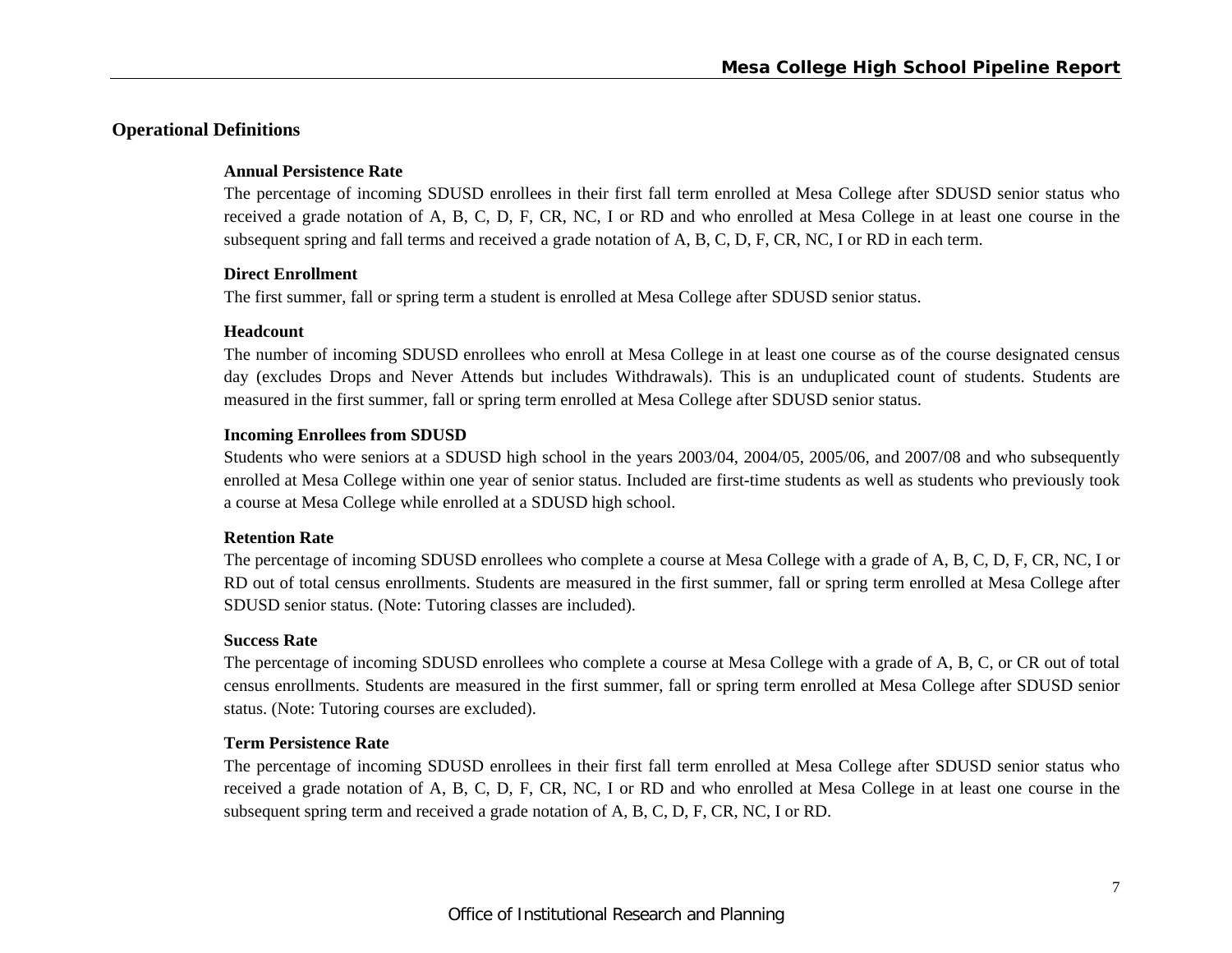# **Chapter 1: Entering the Community College Pipeline**

This chapter describes different aspects of the enrollment patterns of San Diego Unified School District (SDUSD) high school students enrolled at Mesa College and provides a profile of the entering students. In each table, San Diego Unified High School student enrollment is disaggregated by high school (see Table 1). Section 1.1 describes all SDUSD seniors who directly enrolled at Mesa College from 2004/05 to 2008/09 (*incoming SDUSD enrollees*). A subset of the direct enrollees, SDUSD students who had previously attended a San Diego Community College while in high school and directly enrolled at Mesa College after senior status (*previously concurrent enrollees*), is described in Section 1.2.

Table 1. San Diego Unified High Schools Reported

| <b>SDUSD High Schools</b>          | <b>College Service Area</b> |
|------------------------------------|-----------------------------|
| Audeo                              | Miramar                     |
| <b>Charter School of San Diego</b> | Miramar                     |
| Clairemont                         | <b>Mesa</b>                 |
| Cortez Hill                        | City                        |
| Crawford                           | City                        |
| Garfield                           | City                        |
| Gompers                            | City                        |
| Henry                              | <b>Mesa</b>                 |
| <b>High Tech High</b>              | City                        |
| Hoover                             | City                        |
| Kearny                             | <b>Mesa</b>                 |
| La Jolla                           | <b>Mesa</b>                 |
| <b>LCI Instruction</b>             | <b>Mesa</b>                 |
| Madison                            | <b>Mesa</b>                 |
| Mira Mesa                          | Miramar                     |
| <b>Mission Bay</b>                 | <b>Mesa</b>                 |
| <b>Morse</b>                       | City                        |
| Non-public Schools                 | multiple colleges           |
| Other                              | multiple colleges           |
| Point Loma                         | City                        |
| <b>Preuss School UCSD</b>          | Mesa                        |
| San Diego                          | City                        |
| <b>SCPA</b>                        | City                        |
| <b>Scripps Ranch</b>               | Miramar                     |
| Serra                              | <b>Mesa</b>                 |
| <b>Trace</b>                       | <b>Miramar</b>              |
| Twain                              | Mesa                        |
| <b>University City</b>             | <b>Miramar</b>              |

had 50 or fewer students for one entry year. Note. The 'other' category includes high schools that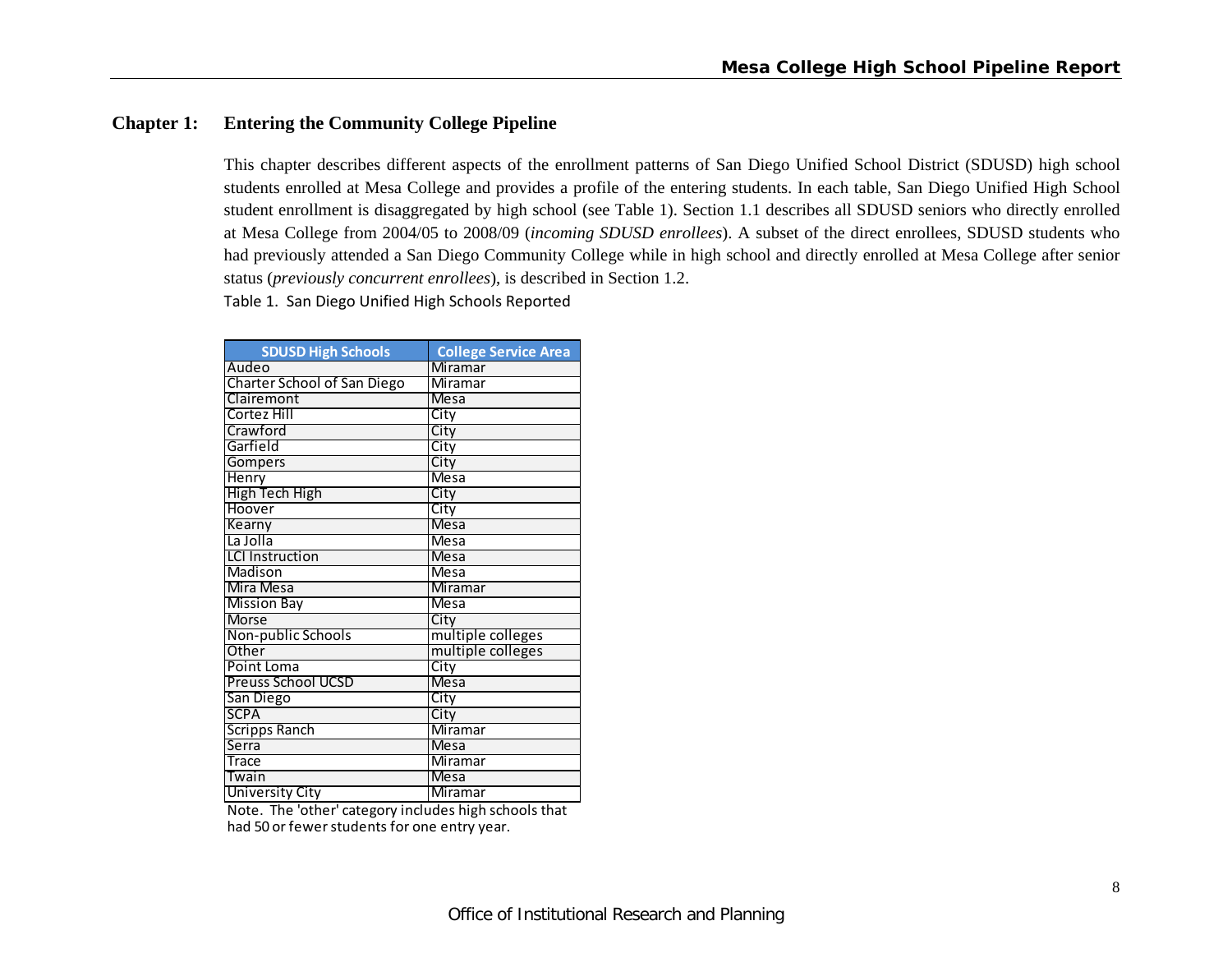# *Section 1.1: Headcount of Incoming SDUSD Students*

#### Headcount of Direct Incoming SDUSD Students

- In 2008/09, approximately 12% (1,364 students) of the 2007/08 SDUSD high school seniors (11,021 students) entered Mesa College between Summer 2008 and Spring 2009 (see Table 2). This is comparable to the 5-year average of 13%.
- The average percentage of incoming SDUSD enrollees in 2008/09 ranged from 0% (LCI Instruction) to 40% (Kearney; see Table 2). Those schools with zero or few students that migrated to Mesa College tended to address special needs or were within the City College or Miramar College service areas, while higher percentages of migration were seen among schools within the Mesa College service area.
- From 2004/05 to 2008/09, the percentage change in the number of SDUSD seniors increased by 15% and the percentage change in the number of incoming SDUSD enrollees decreased by 2% (see Table 2).

Headcount of Students who Concurrently Attended SDUSD and Mesa College in Their Senior Year

- Approximately 4% (480 students) of the 2007/08 SDUSD high school seniors (11,021 students) were concurrently enrolled at Mesa College in their senior year (see Table 2 and 3). This is comparable to the 5-year average of 5%.
- On average, from 2004/05 to 2008/09 the percentage change in the number of SDUSD concurrently enrolled seniors increased by 11% (see Table 3).

Headcount of Incoming SDSUSD Enrollees who Previously had Attended SDUSD and Mesa College in Their Senior Year

- Approximately 82% (393 students) of the 2007/08 SDUSD concurrently enrolled seniors (480 students) directly entered Mesa College between Summer 2008 and Spring 2009 (see Table 3). This represents an increase from the 5-year average of 63%.
- In 2008/09, the percentage of incoming SDUSD enrollees who had been concurrent students in their senior year ranged from 20% (Hoover) to 100% (Henry, High Tech High, La Jolla, Morse, non-public schools, schools classified as 'Other', Point Loma, San Diego, SCPA and University City; see Table 3). Note the service areas and the small number of students in some categories when comparing percentages.
- From 2004/05 to 2008/09, the percentage change in the number of incoming SDUSD enrollees who previously had been concurrent students increased by 66%, from 237 students to 393 students (see Table 3).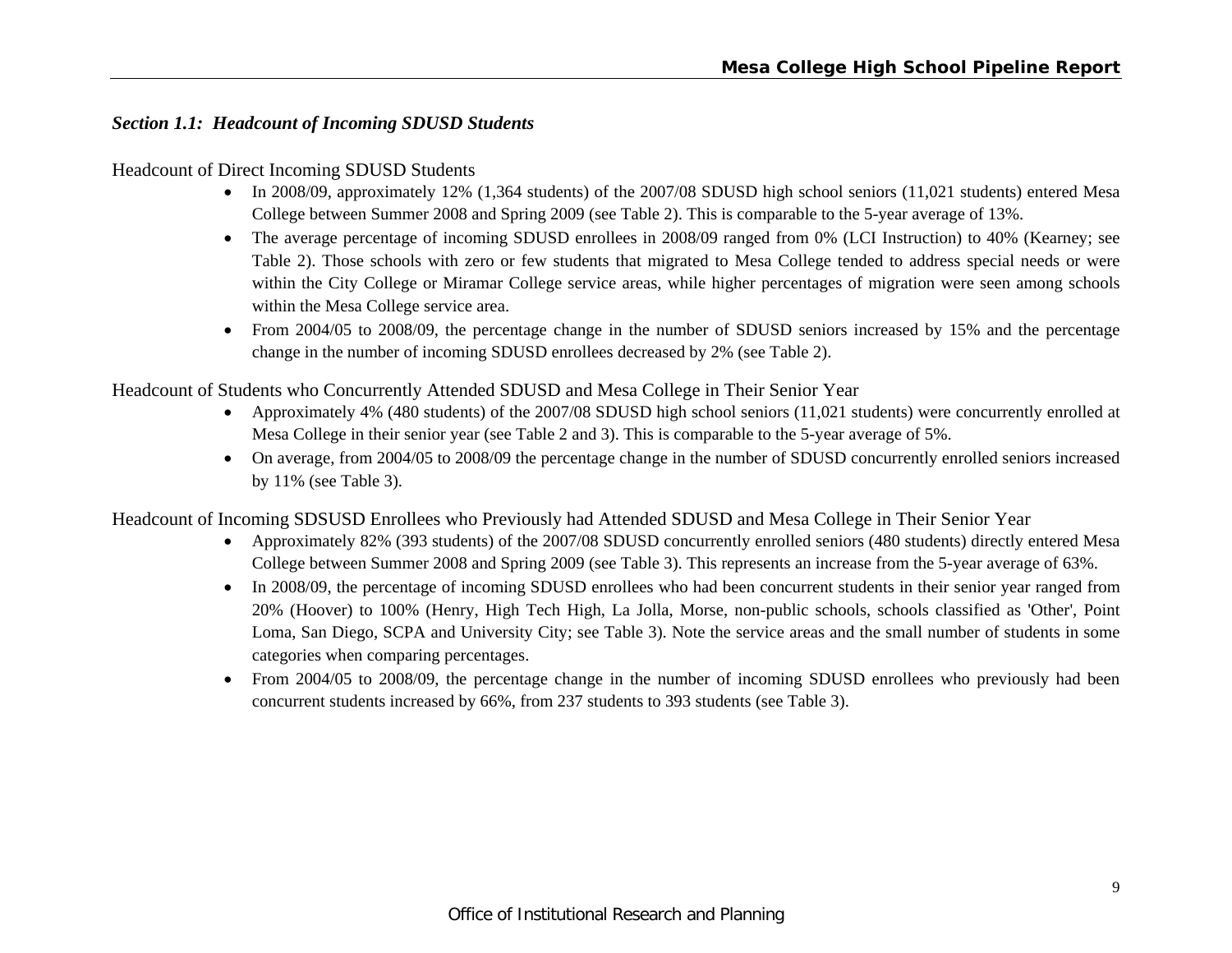#### Table 2. Mesa College Direct Incoming Enrollees from SDUSD

|                                |              |                  |                  |                |                  |                  |                |                  |           |                |                  |                  |                |                |                  | 2003/04-       |                  |                  |
|--------------------------------|--------------|------------------|------------------|----------------|------------------|------------------|----------------|------------------|-----------|----------------|------------------|------------------|----------------|----------------|------------------|----------------|------------------|------------------|
|                                | 2003/04      |                  |                  | 2004/05        |                  |                  | 2005/06        |                  |           | 2006/07        |                  |                  | 2007/08        |                |                  | 2007/08        | 2004/05          | 2004/05-         |
|                                | <b>SDUSD</b> | 2004/05          | 2004/05          | <b>SDUSD</b>   | 2005/06          | 2005/06          | <b>SDUSD</b>   | 2006/07          | 2006/07   | <b>SDUSD</b>   | 2007/08          | 2007/08          | <b>SDUSD</b>   | 2008/09        | 2008/09          | <b>SDUSD</b>   | 2008/09          | 2008/09          |
| <b>SDUSD High Schools</b>      | Seniors      | <b>Enrollees</b> | <b>Enrollees</b> | <b>Seniors</b> | <b>Enrollees</b> | <b>Enrollees</b> | <b>Seniors</b> | <b>Enrollees</b> | Enrollees | <b>Seniors</b> | <b>Enrollees</b> | <b>Enrollees</b> | <b>Seniors</b> | Enrollees      | <b>Enrollees</b> | <b>Seniors</b> | <b>Enrollees</b> | <b>Enrollees</b> |
|                                | N            | N                | %                | N              | N.               | %                | N              | N                | %         | N.             | N                | %                | N.             | N              | %                |                | 5-Year % Change  | 5-Year           |
|                                |              |                  |                  |                |                  |                  |                |                  |           |                |                  |                  |                |                |                  |                |                  | Average          |
| Audeo                          | 68           | 16               | 9%               | 81             | 9                | 11%              | 106            | 10               | 9%        | 138            | 19               | 14%              | 204            | 23             | 11%              | 200%           | 283%             | 11%              |
| Charter School of<br>San Diego | 621          | 53               | 9%               | 601            | 72               | 12%              | 682            | 62               | 9%        | 782            | 58               | 7%               | 987            | 99             | 10%              | 59%            | 87%              | 9%               |
| Clairemont                     | 271          | 77               | 28%              | 277            | 85               | 31%              | 280            | 83               | 30%       | 287            | 88               | 31%              | 282            | 90             | 32%              | 4%             | 17%              | 30%              |
| Cortez Hill                    | 19           | 3                | 16%              | 35             | 3                | 9%               | 38             | 4                | 11%       | 48             | $\overline{2}$   | 4%               | 50             | 5              | 10%              | 163%           | 67%              | 9%               |
| Crawford                       | 500          | 49               | 10%              | 601            | 40               | 7%               | 551            | 43               | 8%        | 568            | 29               | 5%               | 566            | 42             | 7%               | 13%            | $-14%$           | 7%               |
| Garfield                       | 572          | 24               | 4%               | 503            | 19               | 4%               | 619            | 15               | 2%        | 636            | 18               | 3%               | 539            | 11             | 2%               | $-6%$          | $-54%$           | 3%               |
| Gompers                        | 136          | 11               | 8%               | 127            | 6                | 5%               | 125            | 6                | 5%        | 148            | 11               | 7%               | 0              | $\overline{0}$ | цш               | $-100%$        | $-100%$          | 6%               |
| Henry                          | 453          | 37               | 8%               | 497            | 27               | 5%               | 494            | 30               | 6%        | 492            | 50               | 10%              | 489            | 46             | 9%               | 8%             | 24%              | 8%               |
| High Tech High                 | 114          | 21               | 18%              | 84             | $\overline{7}$   | 8%               | 116            | 18               | 16%       | 194            | 24               | 12%              | 280            | 37             | 13%              | 146%           | 76%              | 14%              |
| Hoover                         | 404          | 49               | 12%              | 464            | 39               | 8%               | 420            | 45               | 11%       | 455            | 31               | 7%               | 445            | 23             | 5%               | 10%            | $-53%$           | 9%               |
| Kearny                         | 319          | 127              | 40%              | 338            | 125              | 37%              | 320            | 98               | 31%       | 323            | 116              | 36%              | 348            | 139            | 40%              | 9%             | 9%               | 37%              |
| La Jolla                       | 390          | 77               | 20%              | 361            | 58               | 16%              | 391            | 70               | 18%       | 373            | 68               | 18%              | 373            | 60             | 16%              | $-4%$          | $-22%$           | 18%              |
| <b>LCI Instruction</b>         | 70           | $\mathbf{1}$     | 1%               | 71             | 0                | 0%               | 103            | $\mathbf{1}$     | 1%        | 98             |                  | 1%               | 124            | $\overline{0}$ | 0%               | 77%            | $-100%$          | 1%               |
| Madison                        | 596          | 144              | 24%              | 544            | 142              | 26%              | 569            | 127              | 22%       | 497            | 136              | 27%              | 497            | 157            | 32%              | $-17%$         | 9%               | 26%              |
| Mira Mesa                      | 960          | 131              | 14%              | 825            | 108              | 13%              | 811            | 78               | 10%       | 767            | 97               | 13%              | 732            | 83             | 11%              | $-24%$         | $-37%$           | 12%              |
| <b>Mission Bay</b>             | 320          | 81               | 25%              | 321            | 75               | 23%              | 288            | 55               | 19%       | 299            | 78               | 26%              | 320            | 66             | 21%              | 0%             | $-19%$           | 23%              |
| Morse                          | 697          | 52               | 7%               | 889            | 31               | 3%               | 654            | 49               | 7%        | 540            | 17               | 3%               | 548            | 16             | 3%               | $-21%$         | $-69%$           | 5%               |
| Non-public Schools 89          |              | 3                | 3%               | 96             | 4                | 4%               | 128            | 8                | 6%        | 69             | 3                | 4%               | 95             | 6              | 6%               | 7%             | 100%             | 5%               |
| Other                          | 176          |                  | 4%               | 116            | 10               | 9%               | 191            | 15               | 8%        | 163            | 16               | 10%              | 470            | 23             | 5%               | 167%           | 229%             | 6%               |
| Point Loma                     | 398          | 92               | 23%              | 430            | 66               | 15%              | 369            | 68               | 18%       | 349            | 73               | 21%              | 436            | 95             | 22%              | 10%            | 3%               | 20%              |
| Preuss School UCSD 56          |              | 13               | 23%              | 75             | $\overline{7}$   | 9%               | 87             | 8                | 9%        | 78             | $\overline{4}$   | 5%               | 97             | 5              | 5%               | 73%            | $-62%$           | 9%               |
| San Diego                      | 473          | 32               | 7%               | 483            | 34               | 7%               | 491            | 35               | 7%        | 524            | 22               | 4%               | 565            | 36             | 6%               | 19%            | 13%              | 6%               |
| <b>SCPA</b>                    | 177          | 11               | 6%               | 181            | 20               | 11%              | 196            | 14               | 7%        | 186            | 20               | 11%              | 174            | 17             | 10%              | $-2%$          | 55%              | 9%               |
| <b>Scripps Ranch</b>           | 486          | 83               | 17%              | 486            | 63               | 13%              | 514            | 59               | 11%       | 522            | 58               | 11%              | 500            | 64             | 13%              | 3%             | $-23%$           | 13%              |
| Serra                          | 368          | 74               | 20%              | 354            | 56               | 16%              | 361            | 85               | 24%       | 393            | 78               | 20%              | 430            | 88             | 20%              | 17%            | 19%              | 20%              |
| Trace                          | 291          |                  | 2%               | 321            | $\mathfrak z$    | 1%               | 419            | $\overline{2}$   | 0%        | 738            | 11               | 1%               | 694            | 14             | 2%               | 138%           | 180%             | 1%               |
| Twain                          | 146          | 14               | 10%              | 200            | 18               | 9%               | 216            | 31               | 14%       | 378            | 26               | 7%               | 326            | 26             | 8%               | 123%           | 86%              | 9%               |
| <b>University City</b>         | 431          | 112              | 26%              | 426            | 85               | 20%              | 420            | 102              | 24%       | 413            | 80               | 19%              | 450            | 93             | 21%              | 4%             | $-17%$           | 22%              |
| Total 9,601                    |              | 1.389            | 14%              | 9,787          | 1.211            | 12%              | 9.959          | 1.221            | 12%       | 10.458         | 1.234            | 12%              | 11.021         | 1.364          | 12%              | 15%            | $-2%$            | 13%              |

Source: SDUSD Senior Data and SDCCD Information Systems

Note 1. The 'other' category includes high schools that had 50 or fewerstudents for one entry year.

Note 2. Students are unduplicated within each year.

Note 3. An asterisk denotes <sup>a</sup> value that cannot be computed.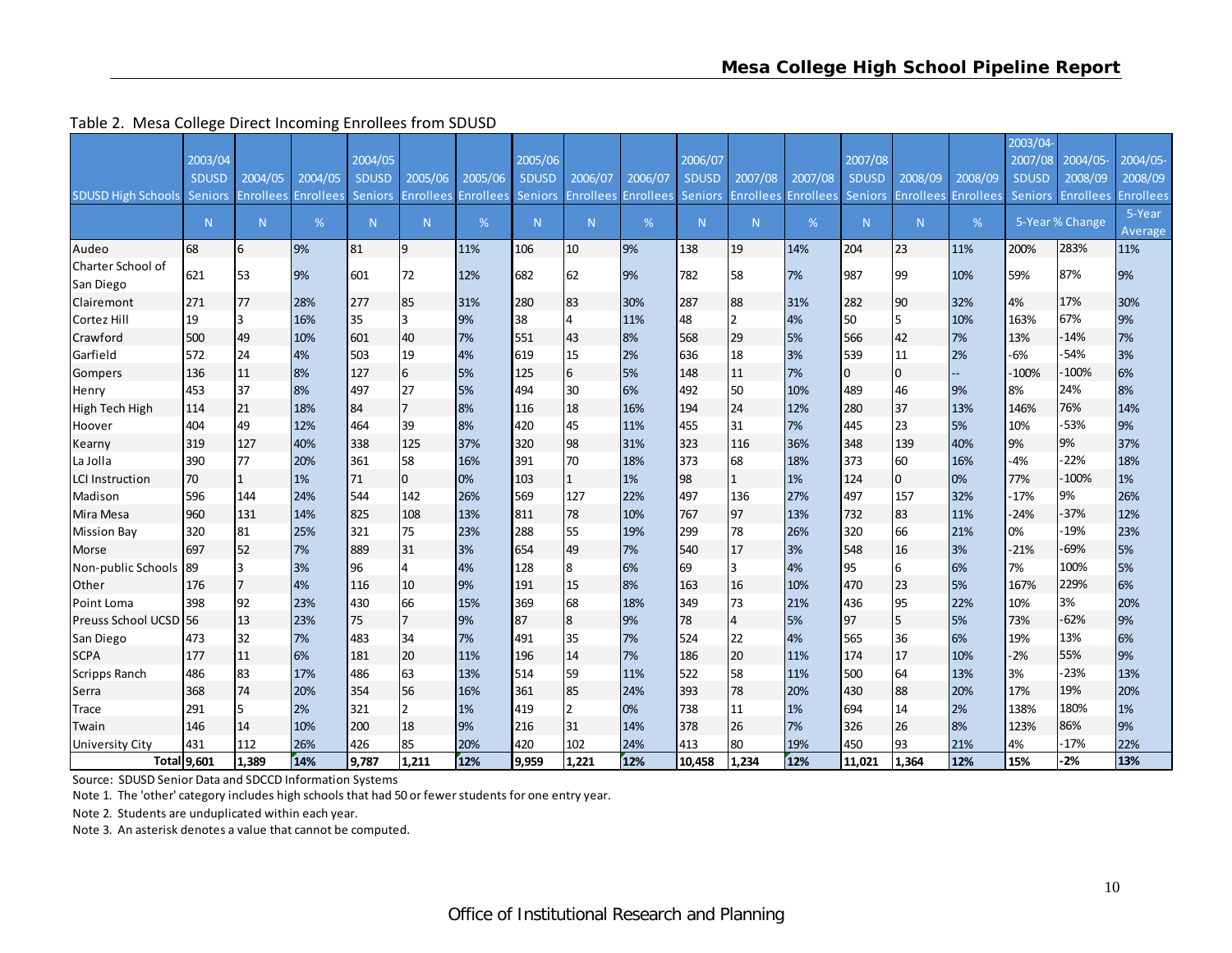|                                 |                |              |                  |                |              |                  |                         |                |                  |                |                |                  |                |                  |                  | 2003/04-       | 2004/05-        | 2004/05-         |
|---------------------------------|----------------|--------------|------------------|----------------|--------------|------------------|-------------------------|----------------|------------------|----------------|----------------|------------------|----------------|------------------|------------------|----------------|-----------------|------------------|
|                                 | 2003/04        |              | Previously       | 2004/05        |              | Previously       | 2005/06                 |                | Previously       | 2006/07        |                | Previously       | 2007/08        |                  | Previously       | 2007/08        | 2008/09         | 2008/09          |
|                                 | <b>SDUSD</b>   |              | Concurrent       | <b>SDUSD</b>   |              | Concurrent       | <b>SDUSD</b>            |                | Concurrent       | <b>SDUSD</b>   |                | Concurrent       | <b>SDUSD</b>   |                  | Concurrent       | <b>SDUSD</b>   | Previously      | Previously       |
|                                 | Concurrent     |              | 2004/05          | Concurrent     |              | 2005/06          | Concurrent              |                | 2006/07          | Concurrent     |                | 2007/08          | Concurrent     |                  | 2008/09          | Concurrent I   | Concurrent      | Concurrent       |
| <b>SDUSD High Schools</b>       | Seniors        |              | <b>Enrollees</b> | <b>Seniors</b> |              | <b>Enrollees</b> | <b>Seniors</b>          |                | <b>Enrollees</b> | <b>Seniors</b> |                | <b>Enrollees</b> | <b>Seniors</b> |                  | <b>Enrollees</b> | <b>Seniors</b> | Enrollees       | <b>Enrollees</b> |
|                                 | N              | N            | %                | N              | N            | %                | N                       | N              | %                | N.             | N <sub>1</sub> | %                | N              | N                | %                |                | 5-Year % Change | 5-Year           |
|                                 |                |              |                  |                |              |                  |                         |                |                  |                |                |                  |                |                  |                  |                |                 | Average          |
| Audeo                           | $\overline{0}$ | lo.          |                  | 1              | $\mathbf{1}$ | 100%             | $\overline{\mathbf{3}}$ | $\overline{2}$ | 67%              | $\overline{2}$ | 2              | 100%             | 6              | 3                | 50%              |                |                 | 67%              |
| Charter School of               |                | I1           | 50%              | 10             | 10           | 100%             | 12                      | 11             | 92%              | 13             | 6              | 46%              | 20             | 16               | 80%              | 900%           | 1500%           | 77%              |
| San Diego                       |                |              |                  |                |              |                  |                         |                |                  |                |                |                  |                |                  |                  |                |                 |                  |
| Clairemont                      | 20             | 14           | 20%              | 23             | 13           | 57%              | 22                      | 13             | 59%              | 56             | 45             | 80%              | 31             | 30               | 97%              | 55%            | 650%            | 69%              |
| Cortez Hill                     | 0              | IO.          |                  | 0              | 10           |                  | $\overline{0}$          | 0              |                  | I0             | n              |                  | $\overline{0}$ | $\overline{0}$   |                  |                |                 |                  |
| Crawford                        | 34             | 21           | 62%              | 20             | 17           | 85%              | 13                      | 5              | 38%              | 21             |                | 14%              | 15             | 8                | 53%              | $-56%$         | $-62%$          | 52%              |
| Garfield                        | 4              | l3           | 75%              | $\overline{0}$ | 10           |                  | 14                      | 6              | 43%              | 10             | २              | 30%              | 3              | $\overline{2}$   | 67%              | $-25%$         | $-33%$          | 45%              |
| Gompers                         |                | 1            | 50%              | $\Omega$       | 0            |                  | $\overline{0}$          | 0              |                  | I0             | $\Omega$       |                  | $\overline{0}$ | $\overline{0}$   |                  | $-100%$        | $-100%$         | 50%              |
| Henry                           | 6              | l2           | 33%              | 8              | 12           | 25%              | 9                       | Δ              | 44%              | $\overline{4}$ | २              | 75%              | 4              | 4                | 100%             | $-33%$         | 100%            | 48%              |
| High Tech High                  |                | 14           | 57%              | 4              | 2            | 50%              | $\overline{2}$          | $\mathbf{1}$   | 50%              | 11             | $\overline{7}$ | 64%              | $\overline{2}$ | $\overline{2}$   | 100%             | $-71%$         | $-50%$          | 62%              |
| Hoover                          |                | $\mathbf{1}$ | 100%             |                |              | 100%             | 4                       | 0              | 0%               | $\mathbf{1}$   | <sup>0</sup>   | 0%               | 5              | 1                | 20%              | 400%           | 0%              | 25%              |
| Kearny                          | 65             | 51           | 78%              | 101            | 73           | 72%              | 105                     | 82             | 78%              | 120            | 89             | 74%              | 128            | 109              | 85%              | 97%            | 114%            | 78%              |
| La Jolla                        | 53             | 12           | 23%              | 27             | 16           | 59%              | 36                      | 15             | 42%              | 26             | 14             | 54%              | 10             | 10               | 100%             | $-81%$         | $-17%$          | 44%              |
| <b>LCI Instruction</b>          | 0              | 0            |                  | 0              | 10           |                  | $\overline{0}$          | 0              |                  | 10             | $\Omega$       |                  | $\mathbf 0$    | $\overline{0}$   |                  |                |                 |                  |
| Madison                         | 53             | 35           | 66%              | 40             | 30           | 75%              | 95                      | 41             | 43%              | 81             | 53             | 65%              | 74             | 48               | 65%              | 40%            | 37%             | 60%              |
| Mira Mesa                       | 12             | 9            | 75%              | 15             | 11           | 73%              | 34                      | 17             | 50%              | 28             | 16             | 57%              | 22             | 14               | 64%              | 83%            | 56%             | 60%              |
| <b>Mission Bay</b>              |                | I1           | 25%              | 6              | 15.          | 83%              | $\overline{0}$          | U              |                  | 11             | a              | 82%              | 6              | 5                | 83%              | 50%            | 400%            | 74%              |
| Morse                           | 46             | 29           | 63%              | 31             | 21           | 68%              | 33                      | 17             | 52%              | 21             | 18             | 86%              | 8              | $\boldsymbol{8}$ | 100%             | $-83%$         | $-72%$          | 67%              |
| Non-public Schools              | I0             | lo.          |                  |                | <sup>0</sup> |                  |                         | 2              | 50%              | 10             |                |                  | 3              | ξ                | 100%             |                |                 | 71%              |
| Other                           |                | l0           | 0%               | 3              | $\mathbf{1}$ | 33%              | $\overline{7}$          | 5              | 71%              | 5              | 3              | 60%              | $\sqrt{6}$     | 6                | 100%             | 200%           |                 | 65%              |
| Point Loma                      | 17             | l9           | 53%              | 23             | 11           | 48%              | 40                      | 23             | 58%              | 27             | 14             | 52%              | 43             | 43               | 100%             | 153%           | 378%            | 67%              |
| Preuss School UCSD <sup>1</sup> |                | 1            | 100%             | 0              | 0            |                  | $\overline{0}$          | $\mathbf{0}$   |                  | I0             | $\Omega$       |                  | $\overline{0}$ | $\overline{0}$   |                  | $-100%$        | $-100%$         | 100%             |
| San Diego                       |                | 14           | 80%              |                | $\Omega$     | 0%               |                         |                | 100%             | 10             |                |                  | 18             | 18               | 100%             | 260%           | 350%            | 88%              |
| <b>SCPA</b>                     |                | 0            | 0%               |                | 2            | 100%             | $\overline{0}$          | $\mathbf{0}$   |                  | I0             | $\Omega$       |                  | $\mathbf{1}$   |                  | 100%             | 0%             |                 | 75%              |
| <b>Scripps Ranch</b>            | 38             | 17           | 45%              | 32             | 11           | 34%              | 33                      | 14             | 42%              | 30             | 12             | 40%              | 11             | 10               | 91%              | $-71%$         | $-41%$          | 44%              |
| Serra                           | 31             | 19           | 61%              | 13             | 14           | 31%              | 27                      | 16             | 59%              | 22             | 17             | 77%              | 20             | 19               | 95%              | $-35%$         | 0%              | 66%              |
| Trace                           | IO.            | IO.          |                  |                | $\Omega$     |                  |                         |                | 25%              | 3              |                | 67%              | 10             | 6                | 60%              |                |                 | 53%              |
| Twain                           | 0              | 10           |                  |                | l0           |                  | 28                      | 11             | 39%              | 29             | 13             | 45%              | 21             | 14               | 67%              |                |                 | 49%              |
| University City                 | 29             | 13           | 45%              | 18             | 6            | 33%              | 10                      | 5              | 50%              | 10             | 6              | 60%              | 13             | 13               | 100%             | -55%           | 0%              | 54%              |
| Total 433                       |                | 237          | 55%              | 380            | 237          | 62%              | 536                     | 292            | 54%              | 531            | 335            | 63%              | 480            | 393              | 82%              | 11%            | 66%             | 63%              |

Table 3. Students who Previously Concurrently Attended both SDUSD and at Mesa College

Source: SDUSD Senior Data and SDCCD Information Systems

Note 1. The 'other' category includes high schools that had 50 or fewerstudents for one entry year.

Note 2. Students are unduplicated within each year.

Note 3. An asterisk denotes <sup>a</sup> value that cannot be computed.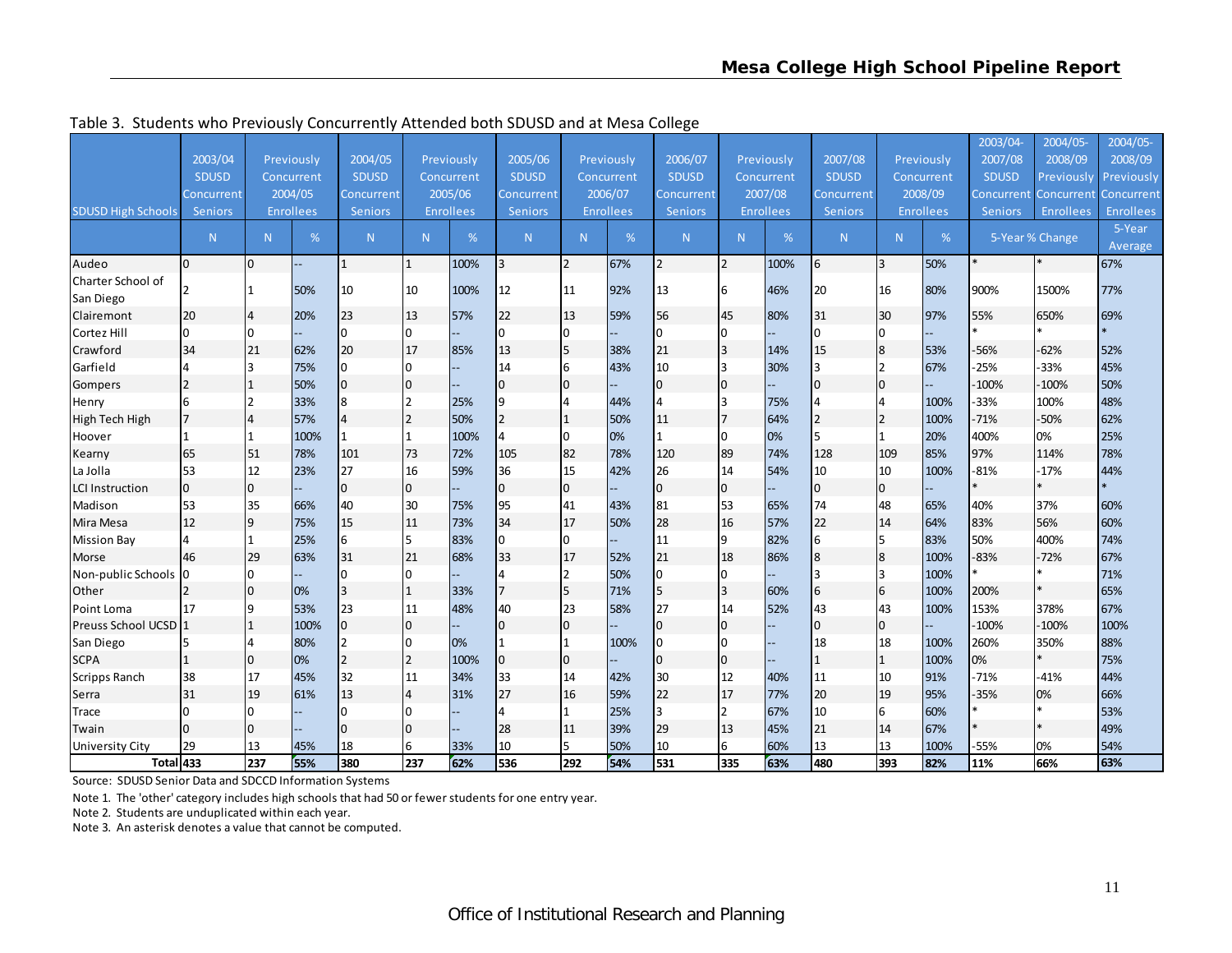# *Section 1.2: Student Profile of Incoming SDUSD Students*

Table 4 shows the gender, ethnicity and first generation compositions of the incoming SDUSD enrollees from 2004/05 to 2008/09, as well as their educational goals. Table 5 shows the number of units attempted (in rows) by the number of units earned (in columns) across 5 years.

# Gender

 Females (47%) encompassed a smaller percentage of the incoming SDUSD enrollees in 2008/09 than did males (53%; see Table 4). This is comparable to 5-year average (47% female and 52% male).

# Ethnicity

- In terms of ethnic composition, in 2008/09, incoming SDUSD enrollees were 31% White, 31% Latino, 14% Asian/Pacific Islander, 9% African American, 5% Filipino, 2% reported 'Other' ethnicity, and 1% were American Indian (see Table 4). The percentage of Latino students was higher in 2008/09 (31%) compared to the 5-year average (25%) by 6% and the percentage of Asian/Pacific Islander students was lower in 2008/09 (14%) compared to the 5-year average (18%) by 4%.
- From 2004/05 to 2008/09, American Indian students, Latino students, and White students had the only positive percentage change (88%, 33%, and 12% increase, respectively; see Table 4).

# First Generation Status

- Twenty-seven percent of incoming SDUSD enrollees reported that they were the first person in their family to attend college. This is equal to the 5-year average (see Table 4).
- The percentage of first generation to college incoming SDUSD enrollees remained steady at 27% from 2007/08 to 2008/09 (see Table 4).

# Educational Goal

In 2008/09, the majority of incoming SDUSD enrollees cited transfer (either with or without their AA/AS) as their educational objective (47%; slightly less than the 5-year average of 50%), followed by undecided (24%; less than the 5-year average of 28%) and concurrent student to meet 4-year requirements (13%; greater than the 5-year average of 5%; see Table 4).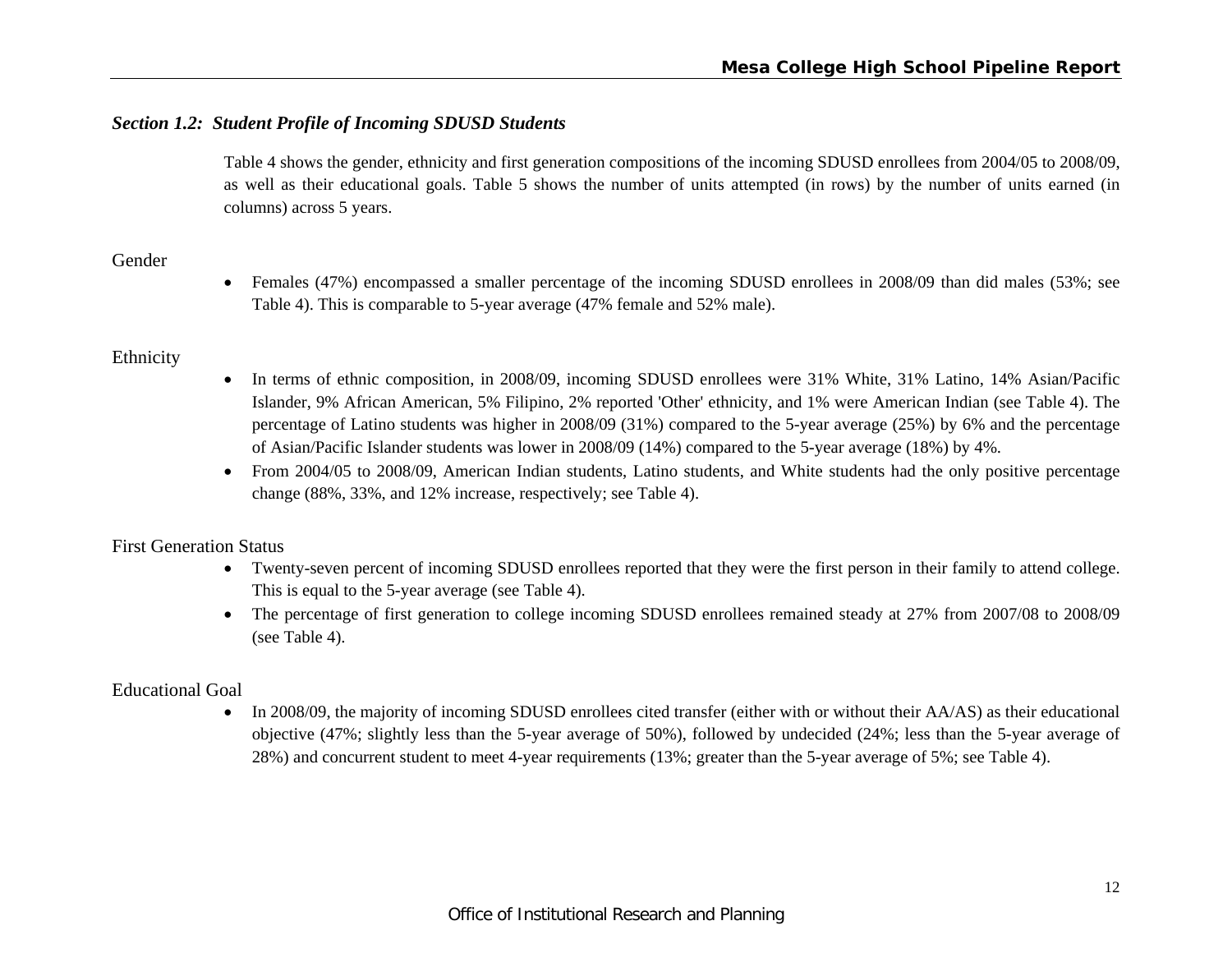$\bullet$  Note that from 2004/05 to 2008/09, the difference in the 5-year average and the percentage change may in part be due to the new concurrent student classification available to students on their application beginning in 2007/08 (see Table 4). For example, although transfer as an educational goal was lower in 2008/09 (47%) than in 2004/05 (54%), it was comparable to the previous year (46%). Although concurrent student status was higher in 2008/09 (13%) than in 2004/05 (0%), it was just slightly higher than the previous year (11%). Therefore, a more concise comparison would be between 2007/08 and 2008/09.

Units Attempted and Units Completed

- On average, the greatest proportion of incoming SDUSD enrollees who attempted and earned their total units enrolled were those who enrolled in the 0.1-2.9 unit range (82%; see Table 5). The least proportion of students who attempted and earned their total units enrolled were those in the 9.0-11.9 unit range (33%).
- $\bullet$  The number of students who attempted and earned between 9.0-11.9 units increased by 22% from 2004/05 to 2008/09 (see Table 5). Furthermore, the number of students who attempted and earned between 0.1-2.9 units decreased by 78% over the same time period.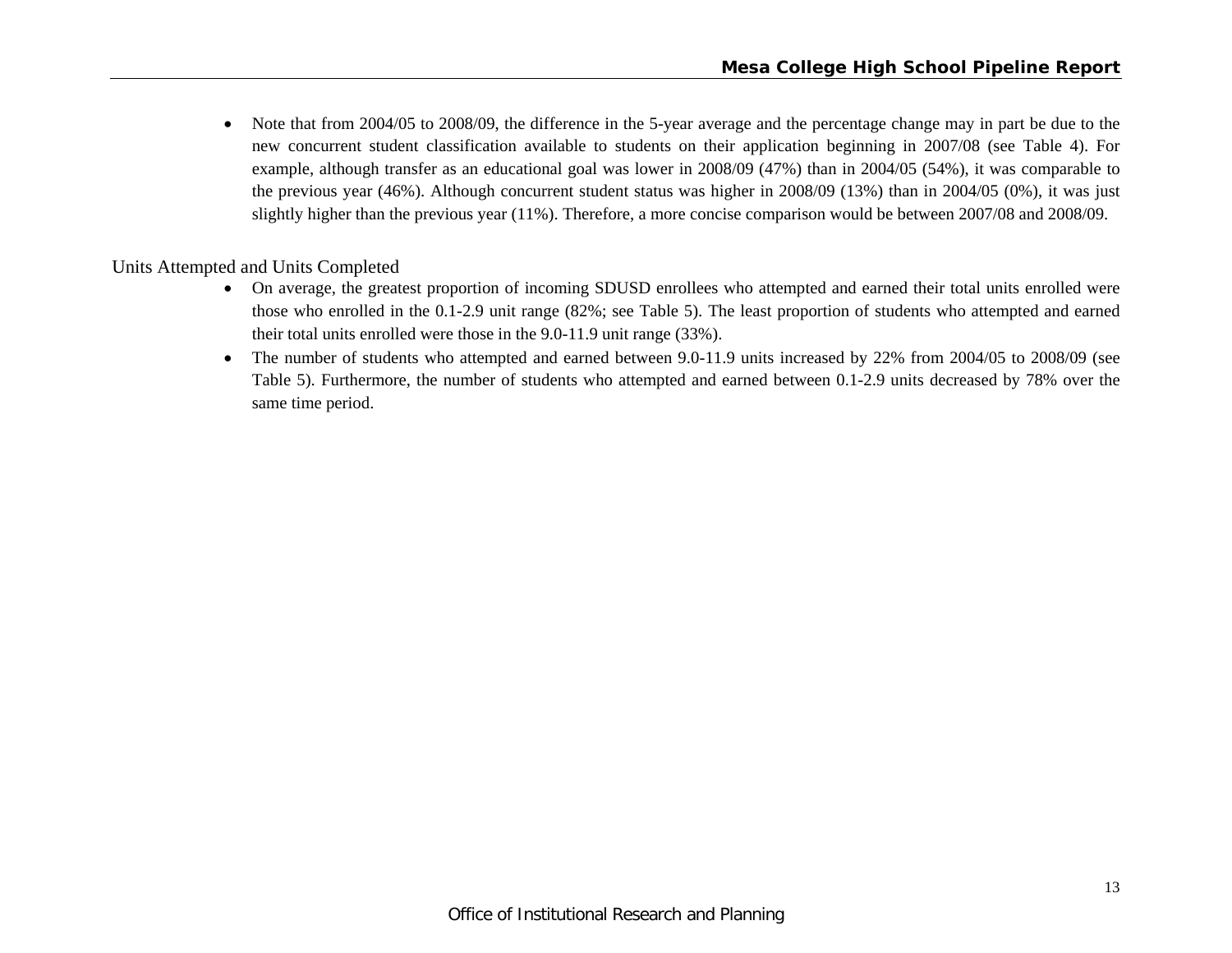|                                     |         |         |                         |         |         |                       | 2004/05 - 2008/09 |
|-------------------------------------|---------|---------|-------------------------|---------|---------|-----------------------|-------------------|
|                                     | 2004/05 | 2005/06 | 2006/07                 | 2007/08 | 2008/09 | Total/5-yr<br>Average | % Change          |
| <b>Total N of Students</b>          | 1,389   | 1,211   | 1,221                   | 1,234   | 1,364   | 6,419                 | $-2%$             |
|                                     |         |         | Gender                  |         |         |                       |                   |
| Female                              | 48%     | 47%     | 47%                     | 48%     | 47%     | 47%                   | $-4%$             |
| Male                                | 52%     | 53%     | 53%                     | 52%     | 53%     | 52%                   | 1%                |
| Unreported                          | $< 1\%$ | $< 1\%$ | $< 1\%$                 | $< 1\%$ | 0%      | $< 1\%$               | $-67%$            |
|                                     |         |         | Ethnicity               |         |         |                       |                   |
| African American                    | 11%     | 11%     | 11%                     | 10%     | 9%      | 10%                   | $-23%$            |
| American Indian                     | 1%      | 1%      | 1%                      | 1%      | 1%      | 1%                    | 88%               |
| Asian/Pacific Islander              | 21%     | 18%     | 19%                     | 18%     | 14%     | 18%                   | $-35%$            |
| Filipino                            | 7%      | 8%      | 7%                      | 6%      | 5%      | 7%                    | -29%              |
| Latino                              | 23%     | 22%     | 21%                     | 26%     | 31%     | 25%                   | 33%               |
| White                               | 27%     | 29%     | 30%                     | 29%     | 31%     | 29%                   | 12%               |
| Other                               | 2%      | 3%      | 3%                      | 2%      | 2%      | 3%                    | $-29%$            |
| Unreported                          | 8%      | 6%      | 9%                      | 8%      | 8%      | 8%                    | $-2%$             |
|                                     |         |         | <b>First Generation</b> |         |         |                       |                   |
| <b>First Generation</b>             | 27%     | 27%     | 26%                     | 27%     | 27%     | 27%                   | 0%                |
| <b>Not First Generation</b>         | 73%     | 73%     | 74%                     | 73%     | 73%     | 73%                   | $-2%$             |
| Unreported                          | $< 1\%$ | 1%      | $< 1\%$                 | 0%      | $< 1\%$ | $< 1\%$               | $-50%$            |
|                                     |         |         | <b>Educational Goal</b> |         |         |                       |                   |
| Transfer w/without AA/AS            | 54%     | 50%     | 54%                     | 46%     | 47%     | 50%                   | $-15%$            |
| Associate Degree No Transfer        | 2%      | 3%      | 2%                      | 2%      | 3%      | 2%                    | 16%               |
| <b>Vocational Certificate</b>       | 1%      | 1%      | 1%                      | 1%      | 1%      | 1%                    | $-31%$            |
| <b>Formulate Career Plans/Goals</b> | 6%      | 8%      | 8%                      | 7%      | 6%      | 7%                    | 6%                |
| Update/Maintain Job Skills          | 1%      | 1%      | 1%                      | 2%      | 1%      | 1%                    | 0%                |
| <b>Ed Development</b>               | 3%      | 2%      | 2%                      | 1%      | 1%      | 2%                    | $-65%$            |
| <b>Complete HS Credits</b>          | 2%      | 3%      | 4%                      | 4%      | 4%      | 3%                    | 66%               |
| Undecided                           | 30%     | 31%     | 27%                     | 26%     | 24%     | 28%                   | $-22%$            |
| Move from Noncredit to Credit       | 0%      | 0%      | 0%                      | $< 1\%$ | $< 1\%$ | $< 1\%$               | --                |
| Concurrent Student to Meet 4 yr.    | 0%      | 0%      | 0%                      | 11%     | 13%     | 5%                    |                   |
| Unreported                          | 1%      | 1%      | 1%                      | $< 1\%$ | $< 1\%$ | 1%                    | $-63%$            |

Table 4. Gender, Ethnicity, First Generation Status and Educational Goal

Source: SDUSD Senior Data and SDCCD Information Systems

Note: Students are unduplicated within each year.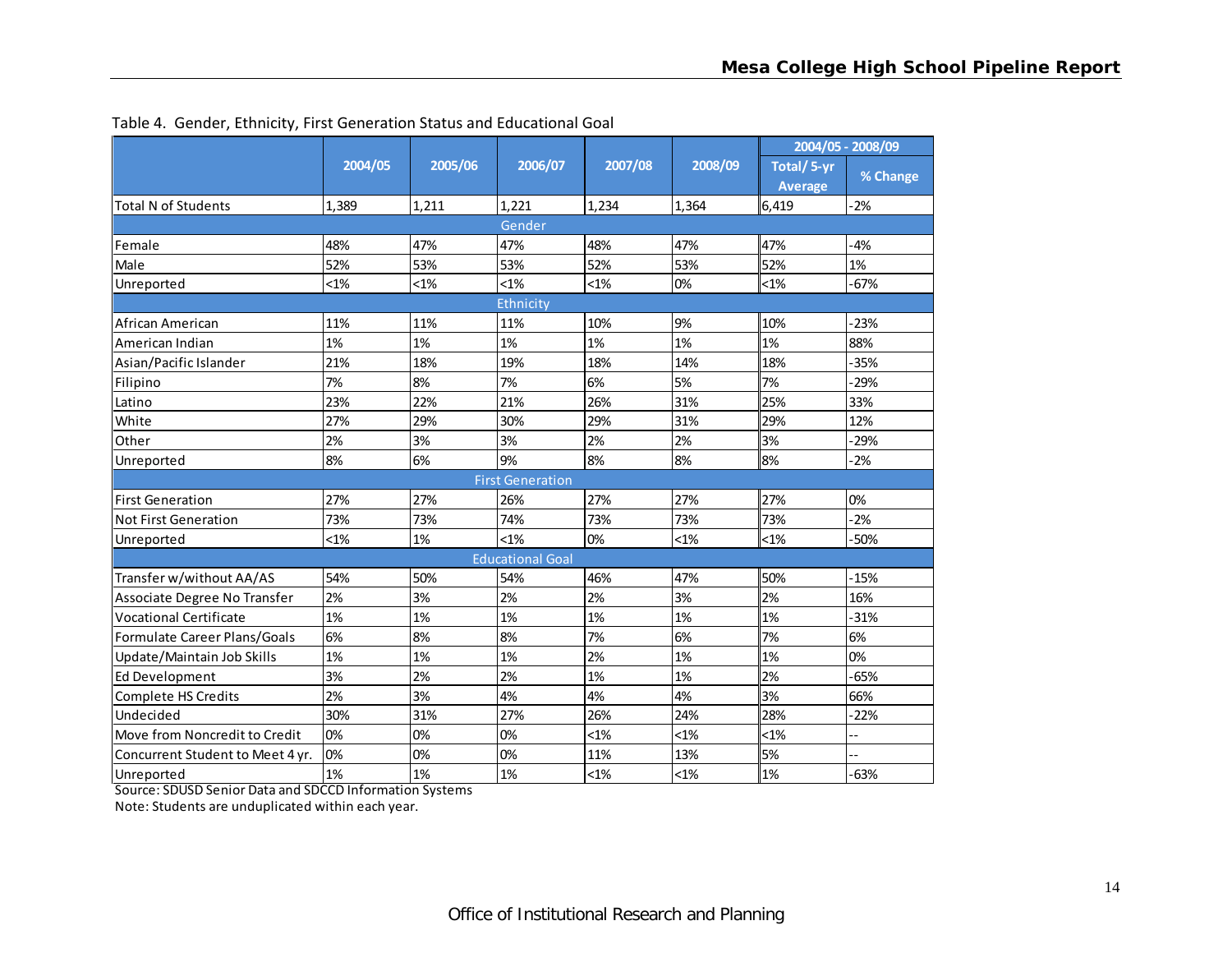|                        | <b>Units Earned</b>     |                               |                |      |                                 |     |                                    |                |  |  |  |
|------------------------|-------------------------|-------------------------------|----------------|------|---------------------------------|-----|------------------------------------|----------------|--|--|--|
|                        |                         |                               | <b>0 Units</b> |      | 0.1 - 2.9 Units 3.0 - 5.9 Units |     | 6.0 - 8.9 Units   9.0 - 11.9 Units | $12.0 + Units$ |  |  |  |
|                        |                         | 0.1 - 2.9 Units               | 12%            | 88%  |                                 |     |                                    |                |  |  |  |
|                        | L٨<br>0                 | 3.0 - 5.9 Units               | 28%            | 3%   | 68%                             |     |                                    |                |  |  |  |
|                        | ₹<br>Ó<br>ŏ             | 6.0 - 8.9 Units               | 24%            | 4%   | 27%                             | 44% |                                    |                |  |  |  |
|                        | $\overline{\mathbf{N}}$ | 9.0 - 11.9 Units              | 17%            | 2%   | 20%                             | 27% | 34%                                |                |  |  |  |
|                        |                         | $12.0 + Units$                | 8%             | 1%   | 9%                              | 16% | 19%                                | 47%            |  |  |  |
|                        |                         | 0.1 - 2.9 Units               | 15%            | 85%  |                                 |     |                                    |                |  |  |  |
|                        | <b>LO</b><br>0          | 3.0 - 5.9 Units               | 30%            | 1%   | 69%                             |     |                                    |                |  |  |  |
|                        | <b>LO</b><br>8          | 6.0 - 8.9 Units               | 31%            | 3%   | 27%                             | 39% |                                    |                |  |  |  |
|                        | $\overline{\mathsf{N}}$ | 9.0 - 11.9 Units              | 26%            | 1%   | 19%                             | 24% | 30%                                |                |  |  |  |
|                        |                         | $12.0 + Units$                | 15%            | 2%   | 13%                             | 16% | 17%                                | 36%            |  |  |  |
| <b>Units Attempted</b> |                         | $0.1 - 2.9$ Units             | 30%            | 70%  |                                 |     |                                    |                |  |  |  |
|                        | 5                       | 3.0 - 5.9 Units               | 33%            | 3%   | 64%                             |     |                                    |                |  |  |  |
|                        | 2006                    | 6.0 - 8.9 Units               | 28%            | 2%   | 28%                             | 43% |                                    |                |  |  |  |
|                        |                         | 9.0 - 11.9 Units              | 22%            | 2%   | 20%                             | 19% | 37%                                |                |  |  |  |
|                        |                         | $12.0 + Units$                | 12%            | 2%   | 8%                              | 12% | 23%                                | 43%            |  |  |  |
|                        |                         | 0.1 - 2.9 Units               | 26%            | 74%  |                                 |     |                                    |                |  |  |  |
|                        | $\frac{8}{2}$           | 3.0 - 5.9 Units               | 33%            | 0%   | 66%                             |     |                                    |                |  |  |  |
|                        | c                       | 6.0 - 8.9 Units               | 29%            | 2%   | 26%                             | 43% |                                    |                |  |  |  |
|                        | $\overline{20}$         | 9.0 - 11.9 Units              | 16%            | 2%   | 24%                             | 27% | 30%                                |                |  |  |  |
|                        |                         | $12.0 + Units$                | 8%             | 1%   | 10%                             | 12% | 21%                                | 48%            |  |  |  |
|                        |                         | 0.1 - 2.9 Units               | 31%            | 69%  |                                 |     |                                    |                |  |  |  |
|                        | ெ<br>o                  | 3.0 - 5.9 Units               | 32%            | 4%   | 64%                             |     |                                    |                |  |  |  |
|                        | $\infty$<br>8           | 6.0 - 8.9 Units               | 32%            | 2%   | 26%                             | 40% |                                    |                |  |  |  |
|                        | $\overline{\mathbf{N}}$ | 9.0 - 11.9 Units              | 16%            | 3%   | 25%                             | 23% | 33%                                |                |  |  |  |
|                        |                         | $12.0 + Units$                | 11%            | 2%   | 11%                             | 15% | 19%                                | 42%            |  |  |  |
|                        |                         | 2004/05 - 2008/09 Average --  |                | 82%  | 66%                             | 42% | 33%                                | 44%            |  |  |  |
|                        |                         | 2004/05 - 2008/09 % Change -- |                | -78% | 7%                              | 11% | 22%                                | 17%            |  |  |  |

#### Table 5. Percent Change in Units Attempted by Units Earned

Source: SDCCD Information System

Note: Tutoring and non‐graded courses were excluded. Percent change was based on counts.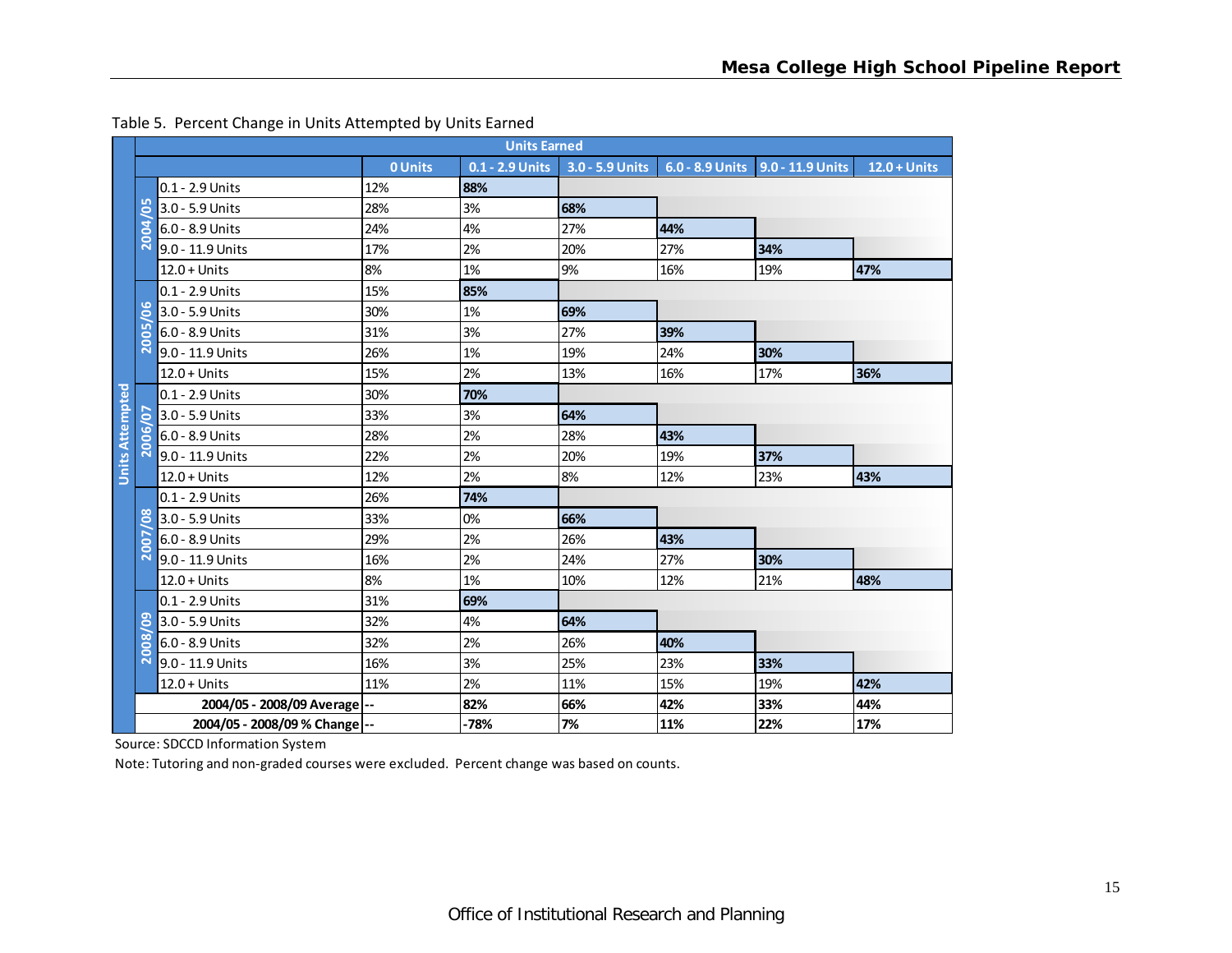#### **Chapter 2: Preparation of Incoming SDUSD Students**

This chapter examines the preparation of the incoming SDUSD enrollees for college. The measures of preparedness in this report are determined by the CAHSEE, SAT scores, A to G requirements, and diploma conferred.

#### *Section 2.1: CAHSEE*

Figures 4 and 5 as well as Tables 6 and 7 show the outcomes of the incoming SDUSD enrollees that took the California High School Exit Examination (CAHSEE) in English language arts (ELA) and math. Beginning with the class of 2005/06, all public school students were required to pass the exam to earn a high school diploma. Therefore, results are presented for the most current 3 years of incoming SDUSD enrollees.

- Over 3 years, 93% of the incoming SDUSD enrollees passed the CAHSEE ELA and 92% passed the CAHSEE math (see Tables 6 and 7). This is an increase over the 2008/09 proportion of incoming SDUSD enrollees who passed the ELA and math exams (89% and 87%, respectively; see Figures 4 and 5).
- The proportion of incoming SDUSD enrollees who passed the ELA exam remained the same from 2006/07 to 2007/08 (95% each) and then declined in 2008/09 to 89% (see Figure 4). The proportion of incoming SDUSD enrollees who passed the math exam followed a pattern of a slight increase from 2006/07 to 2007/08 (94% and 95%, respectively) and then declined in 2008/09 to 87% (see Figure 5).
- $\bullet$  The number of incoming SDUSD enrollees who did not pass the ELA exam had a greater percentage increase (170%) than incoming SDUSD enrollees who did not pass the math exam (161%) from 2006/07 to 2008/09 (see Tables 6 and 7). The percentage change was comparable among those incoming SDUSD enrollees who passed the ELA (4% increase) or math (3% increase) exams during the same time period.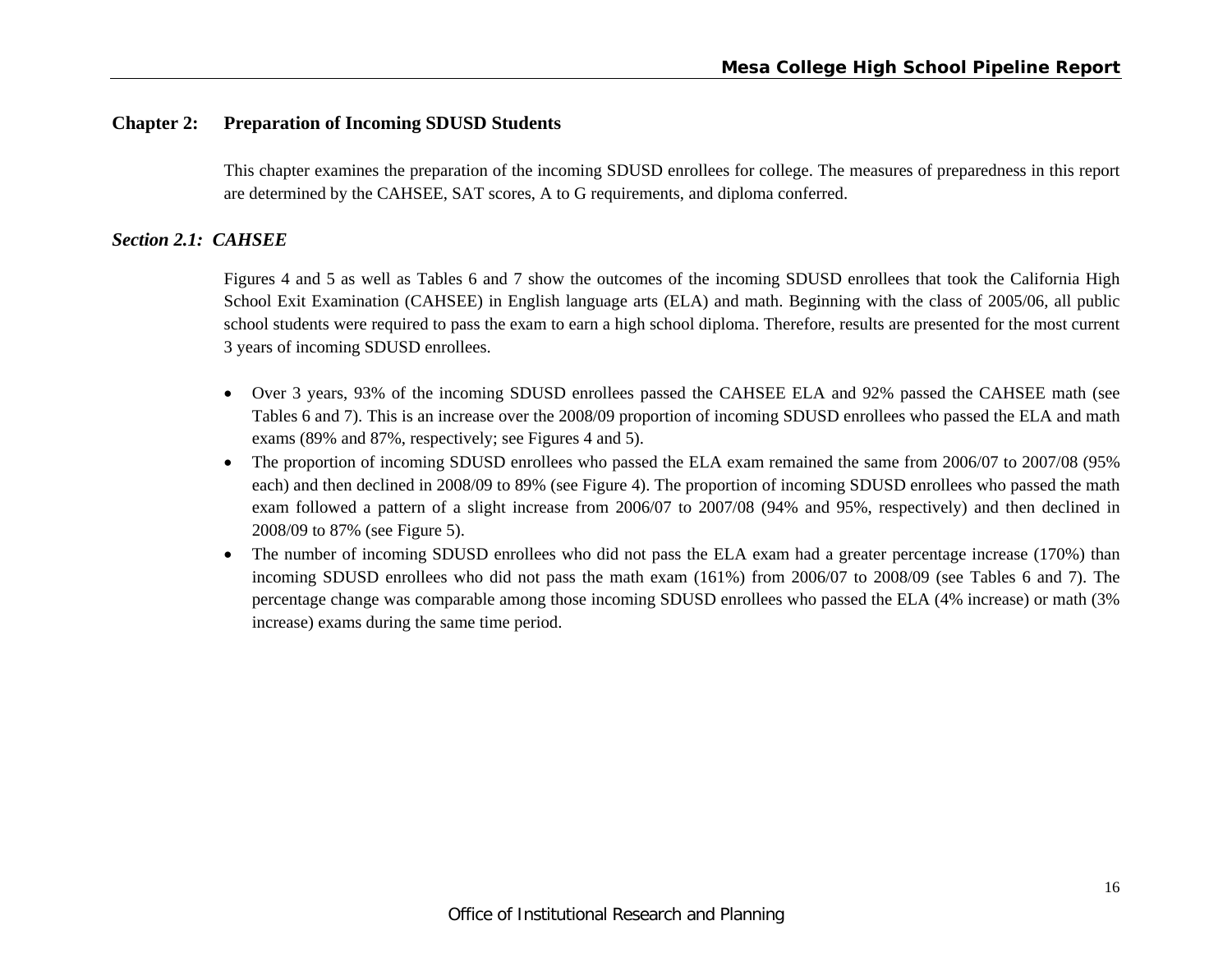# Figure 4. Percent of Incoming SDUSD Enrollees by CAHSEE English Language Arts (ELA) Exit Status



#### Table 6. Incoming SDUSD Enrollees by CAHSEE ELA Exit Status

|              | 2006/07 | 2007/08 2008/09 |       | 2006/07 - 2008/09 |                |               |
|--------------|---------|-----------------|-------|-------------------|----------------|---------------|
|              | N       | N               | N     | <b>Total N</b>    | <b>Average</b> | %             |
|              |         |                 |       |                   | %              | <b>Change</b> |
| Pass         | 1.165   | 1,178           | 1,213 | 3,556             | 93%            | 4%            |
| Did Not Pass | 56      | 56              | 151   | 263               | 7%             | 170%          |
| <b>Total</b> | 1.221   | 1.234           | 1,364 | 3,819             | 100%           | 12%           |

Source: SDUSD Senior Data and SDCCD Information Systems

#### Figure 5. Percent of Incoming SDUSD Enrollees by CAHSEE Math Exit Status



#### Table 7. Incoming SDUSD Enrollees by CAHSEE Math Exit Status

|              | 2006/07 | 2007/08 | 2008/09 | 2006/07 - 2008/09 |                     |                    |  |
|--------------|---------|---------|---------|-------------------|---------------------|--------------------|--|
|              | N       | N       | N       | <b>Total N</b>    | <b>Average</b><br>% | %<br><b>Change</b> |  |
| Pass         | 1.152   | 1.176   | 1.184   | 3,512             | 92%                 | 3%                 |  |
| Did Not Pass | 69      | 58      | 180     | l307              | 8%                  | 161%               |  |
| <b>Total</b> | 1.221   | 1.234   | 1,364   | 3,819             | 100%                | 12%                |  |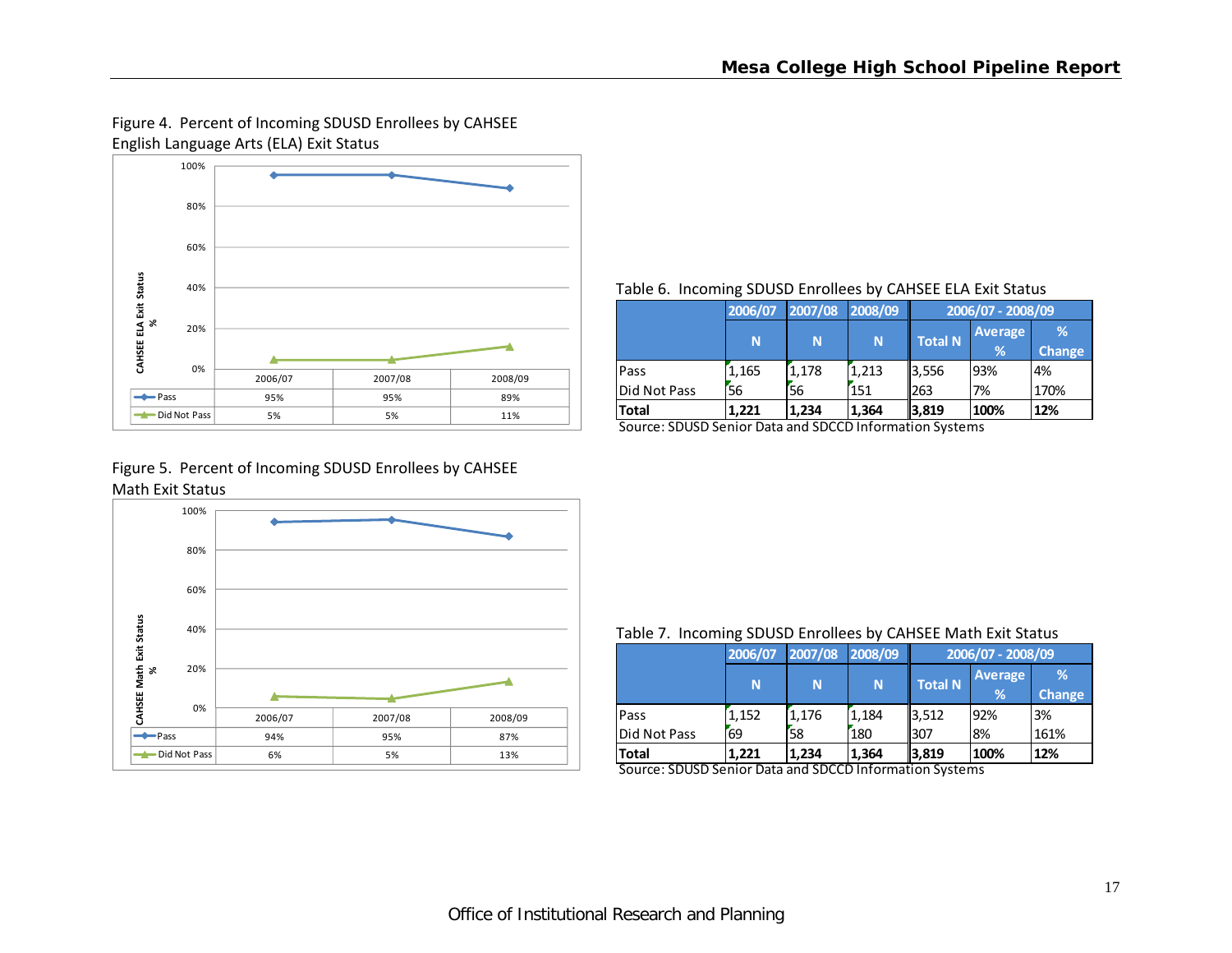#### *Section 2.2: SAT Scores*

Scholastic Aptitude Test (SAT) scores of incoming SDUSD enrollees are presented in Table 8, including the average reading, math, writing, and combined reading and math scores. Given that a student may take the SAT exam multiple times, only the highest score was counted for each student who took the exam. Not all students entering Mesa College take the SATs; therefore, Figure 6 presents the percent of incoming SDUSD enrollees that took the reading, math, or writing exams.

#### Reading and Math Components

- The proportion of incoming SDUSD enrollees who took the reading and math SAT exams remained steady from 2004/05 to 2005/06 at 44% each, decreased slightly to 42% in 2006/07, increased to a high of 47% in 2007/08, and declined to 43% in 2008/09 (see Figure 6).
- The 5-year mean reading scores (471) were higher than the 2008/09 mean scores (461) and the 5-year mean math scores (475) were comparable to the 2008/09 mean scores (476; see Table 8).
- Average scores of incoming SDUSD enrollees who took the reading component of the SATs increased variably from 455 in 2004/05 to 471 in 2008/09, with a 3% change. Average scores of incoming SDUSD enrollees who took the math component of the SATs remained about the same from 2004/05 to 2008/09 (478 to 475; see Table 8).

#### Writing Component

- e The SAT writing section was introduced in March 2005. Therefore, the first substantial data for students who took the exam were among students entering Mesa College in 2006/07. From 2006/07 to 2008/09 the proportion of students taking the writing exam (41%, 47% and 43%, respectively) was the same as those taking the reading and math components (see Figure 6).
- $\bullet$  From 2005/06 to 2008/09, the average SAT writing score of incoming SDUSD enrollees was 457 (see Table 8), which was comparable to the 2008/09 mean score of 460.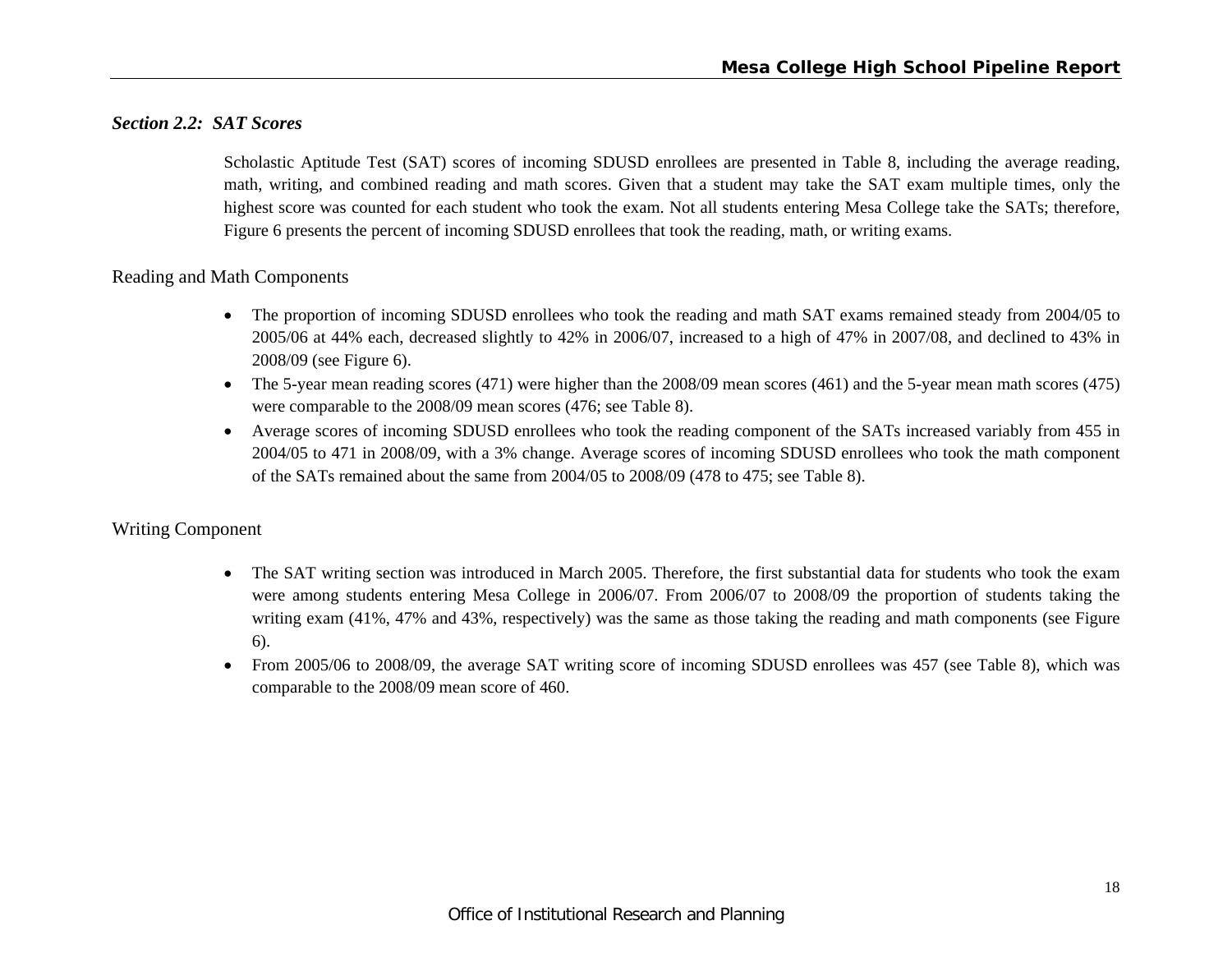|                | 2004/05      | 2005/06      | 2006/07      | 2007/08      | 2008/09      |                         | 2004/05-2008/09    |
|----------------|--------------|--------------|--------------|--------------|--------------|-------------------------|--------------------|
|                | <b>Score</b> | <b>Score</b> | <b>Score</b> | <b>Score</b> | <b>Score</b> | Average<br><b>Score</b> | %<br><b>Change</b> |
| Reading        | 455          | 459          | 458          | 462          | 471          | 461                     | 3%                 |
| Math           | 478          | 474          | 479          | 473          | 475          | 476                     | 0%                 |
| Writing        |              |              | 454          | 457          | 460          | 457                     |                    |
| Combined       |              |              |              |              |              |                         |                    |
| Reading & Math | 933          | 933          | 937          | 935          | 946          | 937                     | 1%                 |

#### Table 8. Incoming SDUSD Enrollees by Mean SAT Scores

Figure 6. Percent of Incoming SDUSD Enrollees by SAT Component

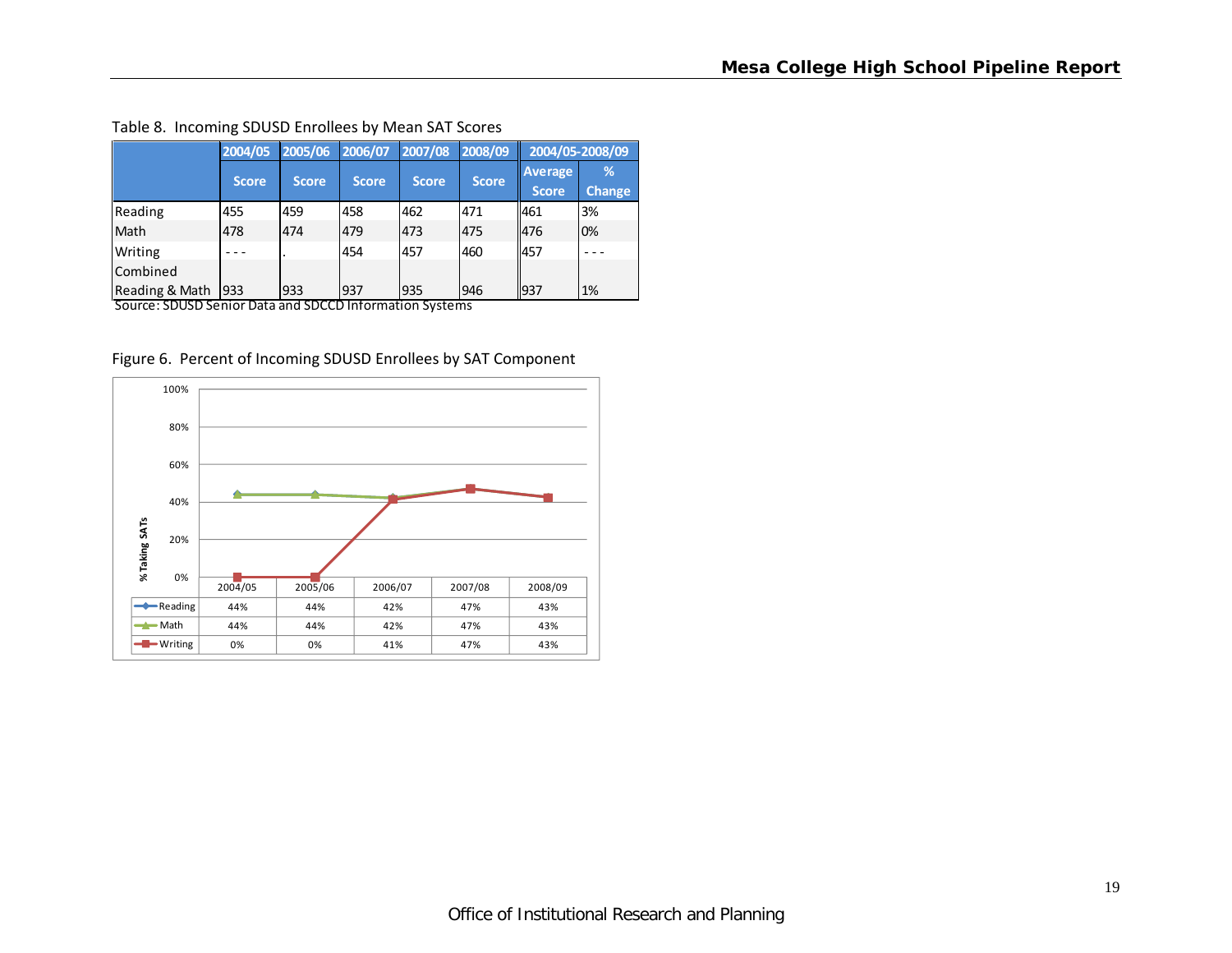# *Section 2.3: A to G Requirements*

Figure 7 and Table 9 shows incoming SDUSD enrollees who did and did not complete all A to G requirements.

- $\bullet$  Twenty-nine percent of the incoming SDUSD enrollees, on average, completed their A to G requirements across 5 years (see Table 9). This is comparable to the 2008/09 incoming SDUSD enrollees who completed their A to G requirements (30%; see Figure 7).
- $\bullet$  Those incoming SDUSD enrollees who completed their A to G requirements decreased by 3% from 2004/05 to 2008/09, while those who did not complete their A to G requirements decreased by 1% (see Table 9).

Figure 7. Percent of Incoming enrollees by A to G Completion



Table 9. Incoming enrollees by A to G Completion

|                                                                              |       | 2004/05 2005/06 2006/07 2007/08 2008/09 |       |       |       | 2004/05 - 2008/09 |                |               |
|------------------------------------------------------------------------------|-------|-----------------------------------------|-------|-------|-------|-------------------|----------------|---------------|
|                                                                              |       |                                         |       |       |       | <b>Total N</b>    | <b>Average</b> | %             |
|                                                                              | N     | N                                       | N     | N     | N     |                   | %              | <b>Change</b> |
|                                                                              |       | 361                                     | 321   | 329   | 403   | 1,830             | 29%            | $-3%$         |
|                                                                              |       | 850                                     | 900   | 905   | 961   | <b>4.589</b>      | 71%            | $-1%$         |
|                                                                              | 1,389 | 1.211                                   | 1.221 | 1.234 | 1.364 | 6,419             | 100%           | $-2%$         |
| Met Requirements 416<br>Did Not Meet Regs 973<br>Total<br>$\sim$<br>$\cdots$ | _ _   | $\cdots$                                |       | . .   |       |                   |                |               |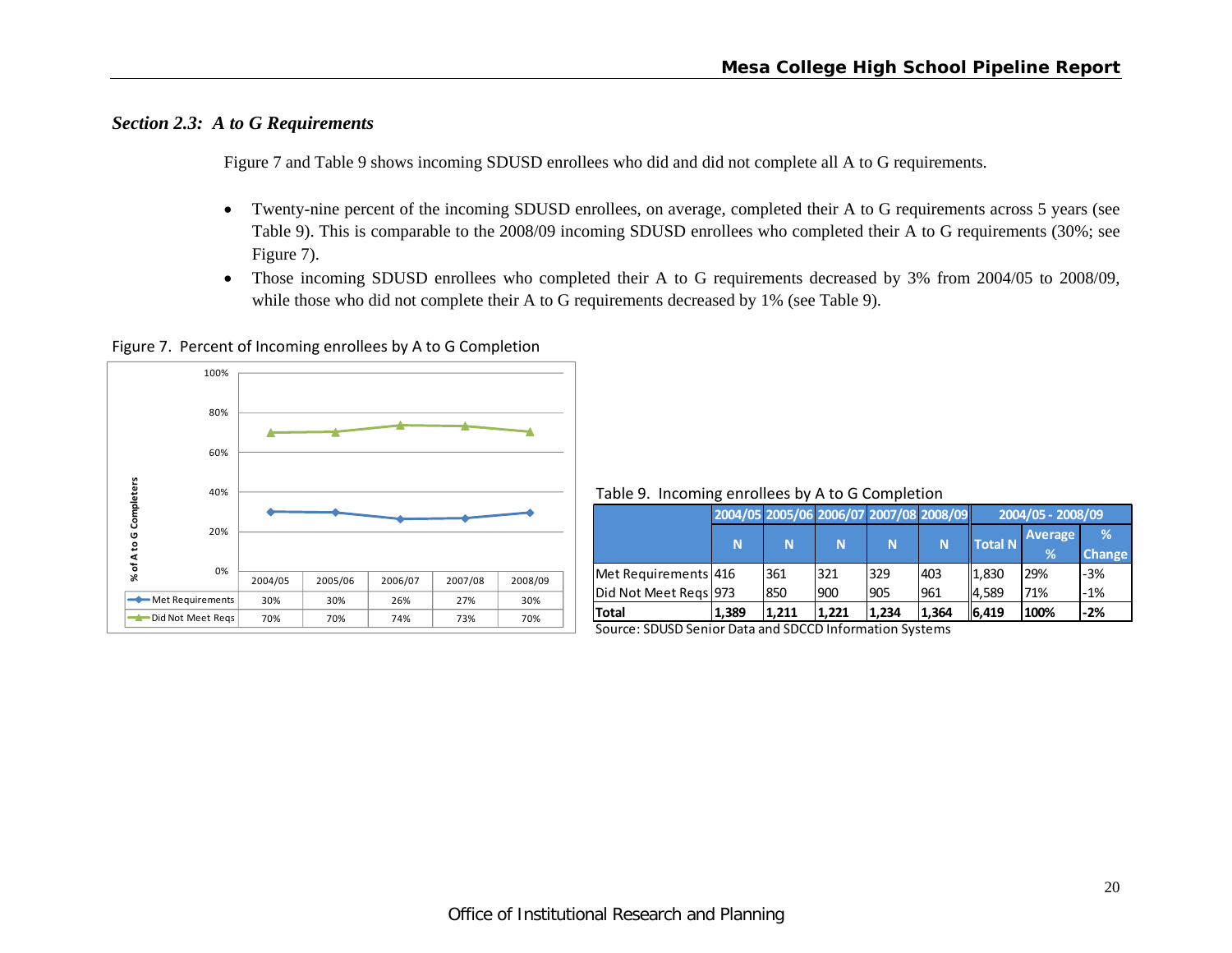# *Section 2.4: Diploma Conferred*

Figure 8 and Table 10 display the type of high school diploma received by incoming SDUSD enrollees and the proportion of those students who received an award.

- $\bullet$  On a 5-year average, 86% of incoming SDUSD enrollees successfully graduated from high school and 15% did not receive a diploma (see Table 10). This is comparable to the 2008/09 average (85% received a diploma and 15% did not receive a diploma; see Figure 8).
- On average, from 2004/05 to 2008/09, 17% of the incoming SDUSD enrollees received honors diplomas (see Table 10). This is comparable to the 2008/09 proportion of incoming SDUSD enrollees who received honors diplomas (16%; see Figure 8).
- $\bullet$  Between 2004/05 and 2008/09, the percentage change in the number of incoming SDUSD enrollees who received an honors diploma decreased by 4%, those who received a diploma decreased by 4%, and those who did not receive a diploma increased by 14% (see Table 10).





Table 10. Incoming enrollees by Diploma Conferred

|                        |       | 2004/05 2005/06 2006/07 2007/08 2008/09 |       |       |       |                | 2004/05 - 2008/09   |                    |
|------------------------|-------|-----------------------------------------|-------|-------|-------|----------------|---------------------|--------------------|
|                        | N     | N                                       | N     | N     | N.    | <b>Total N</b> | <b>Average</b><br>% | %<br><b>Change</b> |
| Honors Diploma         | 223   | 213                                     | 216   | 205   | 214   | 1,071          | 17%                 | $-4%$              |
| Diploma                | 983   | 826                                     | 842   | 811   | 942   | 4.404          | 69%                 | -4%                |
| No Diploma             | 183   | 172                                     | 163   | 218   | 208   | 944            | 15%                 | 14%                |
| <b>Total</b><br>------ | 1.389 | 1.211<br>$- - - - -$                    | 1.221 | 1.234 | 1.364 | 16,419         | 100%                | -2%                |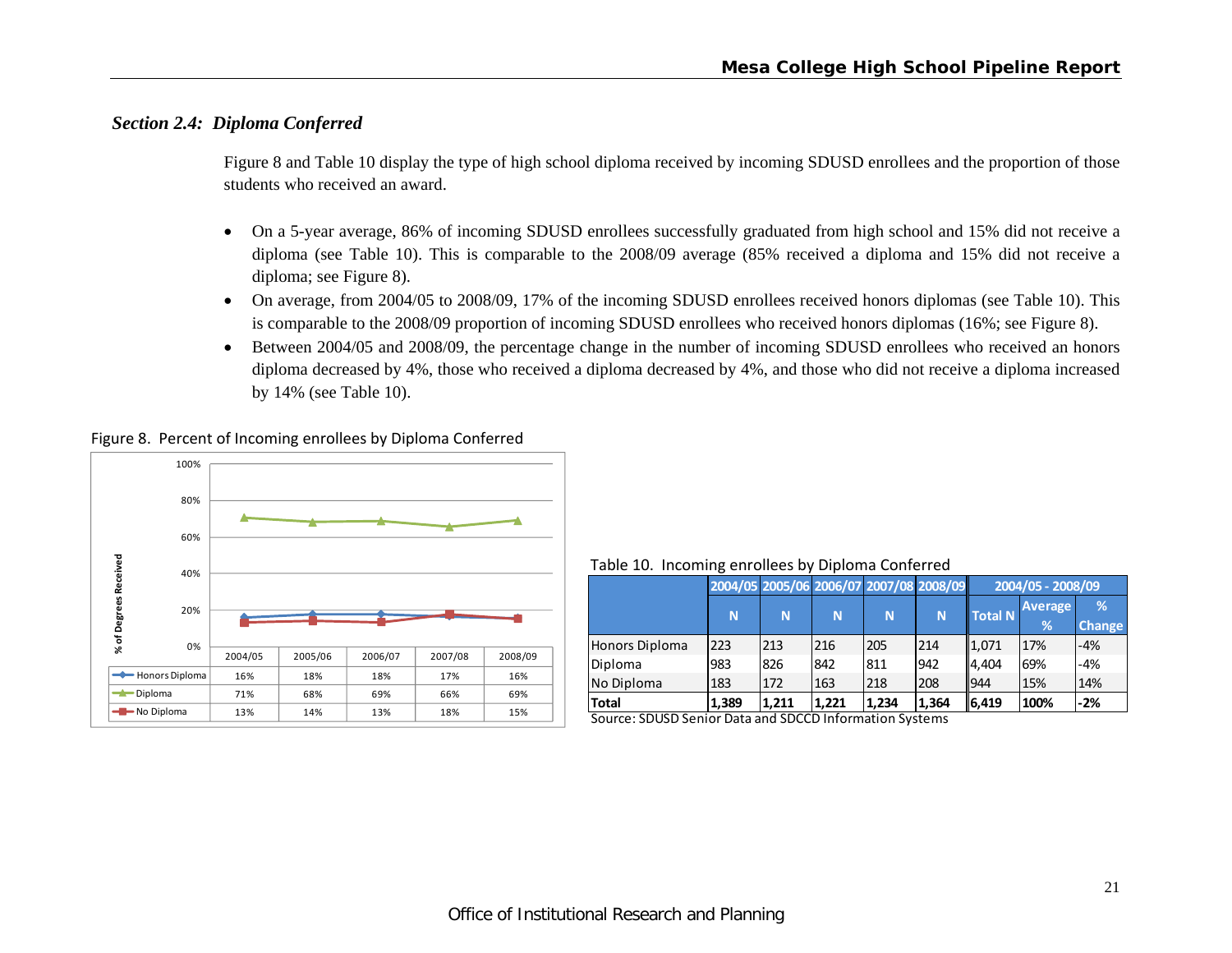# **Chapter 3: College Placement of Incoming SDUSD Enrollees by Preparation Level**

The assessment tests used in the San Diego Community College District help determine which levels of English and math courses would offer students the greatest opportunities for learning, academic challenge, and success. Students are encouraged to take the assessment tests as they matriculate in the college. This section summarizes which course levels (i.e., transfer level, Associate degree-level, basic skills, ESOL level 40, 30, etc.) students qualified to enroll in for reading, writing, math, and ESOL courses. Placement levels were determined by qualification through assessment test score, course or waiver. The 2007/08 and 2008/09 course sequences for English in relation to placement scores are displayed in Figures 9 and 10. Note that changes were made within the English course sequence between 2007/08 and 2008/09. ENGL 051 and 056, previously Associate level courses, were redesignated to the basic skills course level in 2008/09. The 2007/08 and 2008/09 course sequences in relation to placement scores are displayed for math in Figure 11 and for ESOL in Figure 12.

The data described in Sections 3.1 through 3.4 reflect placement of incoming SDUSD students. In order to provide a richer understanding of the potential placement differences within preparation levels, data are also disaggregated for incoming SDUSD enrollees by high school preparation level: (1) Combined reading and math SAT score range, (2) A to G completion, and (3) Diploma Awarded (See the Population of Interest section on page 6 for additional group descriptions.).



Figure 9. English Course Sequence Relative to Figure 10. English Course Sequence Relative to 2007/08. Placement in 2008/09.



Note that English 56 and 51 have been changed to English 48 and 49, respectively, as of Fall 2009.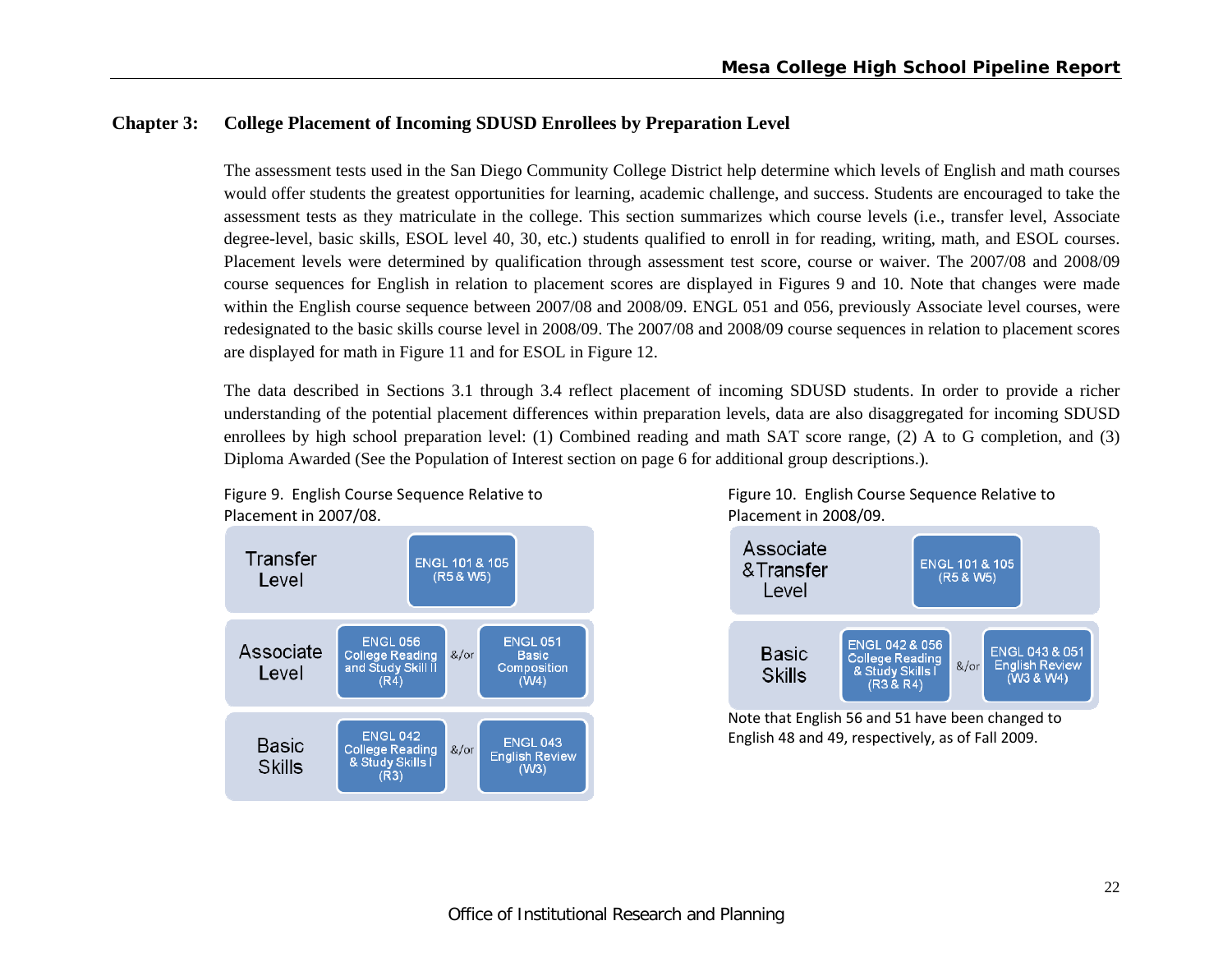

Note that Math 32, 35, and 95 have been changed to Math 34, 38, and 46, respectively, as of Fall 2009.

Figure 11. Math Course Sequence Relative to Figure 12. ESOL Course Sequence Relative 2007/08 and 2008/09. to Placement in 2007/08 and 2008/09.

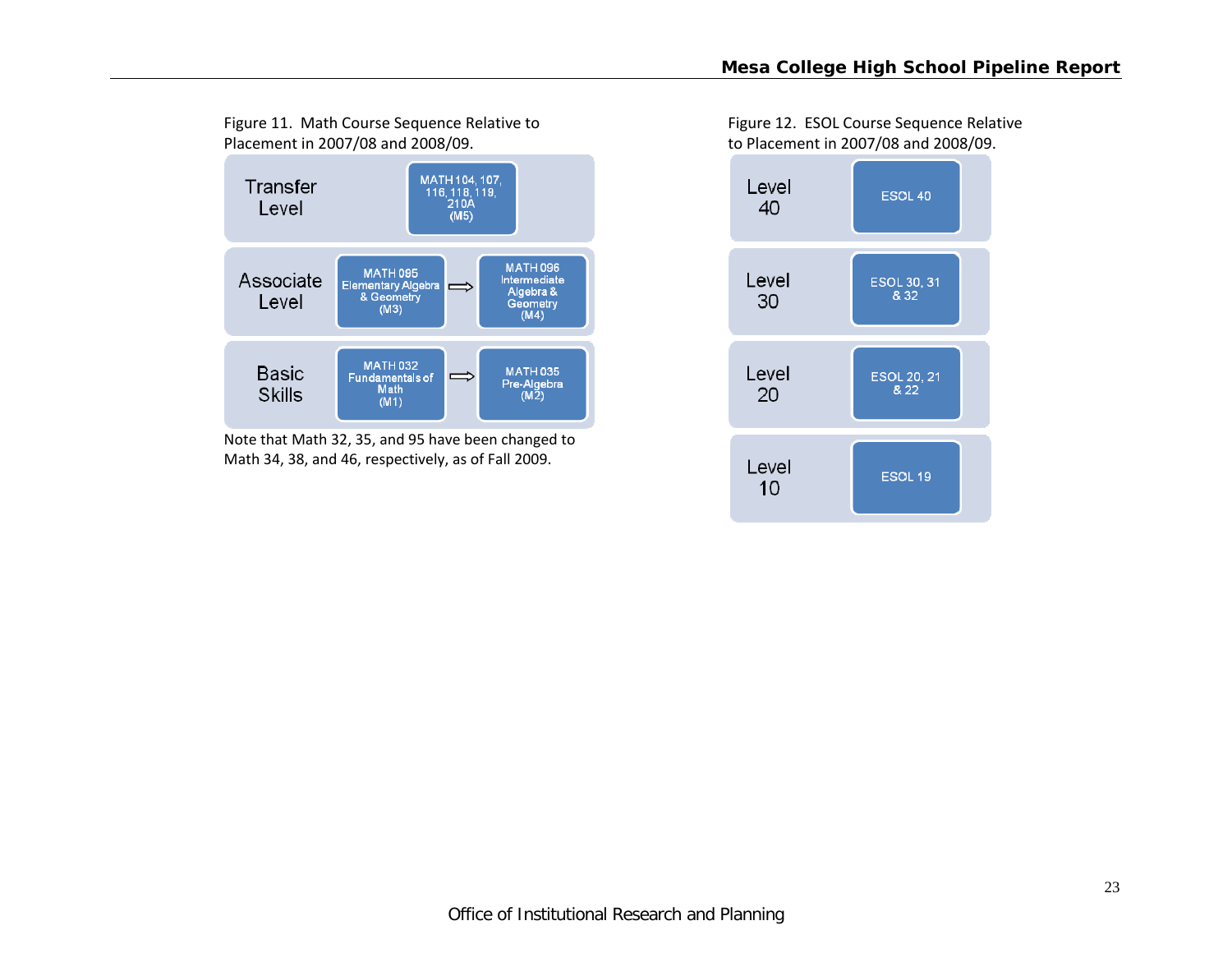# *Section 3.1: Reading Placement*

#### Reading Placement of Incoming SDUSD Enrollees

### **All SDUSD Enrollees**

• In 2008/09, 47% of the incoming SDUSD enrollees placed at the transfer level (greater than the 5-year average of 39%), 27% placed at basic skills (greater than the 5-year average of 11%), 6% "Need Advising" which means that their test scores were very low and warranted a meeting with a counselor (equal to the 5-year average of 6%), and 18% did not have a reading placement (less than the 5-year average of 31%; see Table 11 and Figure 13). Note that due to the repositioning of ENGL 056 to basic skills in 2008/09, the Associate level was combined with the transfer level (100% decrease in Associate level from 2004/05 to 2008/09) and placement in basic skills increased dramatically (702% increase from 2004/05 to 2008/09). This would affect the average percent from 2004/05 to 2008/09.

#### **SDUSD Enrollees Who Placed**

 $\bullet$  In 2008/09, of the incoming SDUSD enrollees who had a reading placement, 58% placed at the transfer level (slightly greater than the 5-year average of 56%), 33% placed at basic skills (greater than the 5-year average of 16%), and 7% needed advising (slightly less than the 5-year average of 9%; see Table 11 and Figure 14). The repositioning of ENGL 056 to basic skills in 2008/09 affected the average percent from 2004/05 to 2008/09.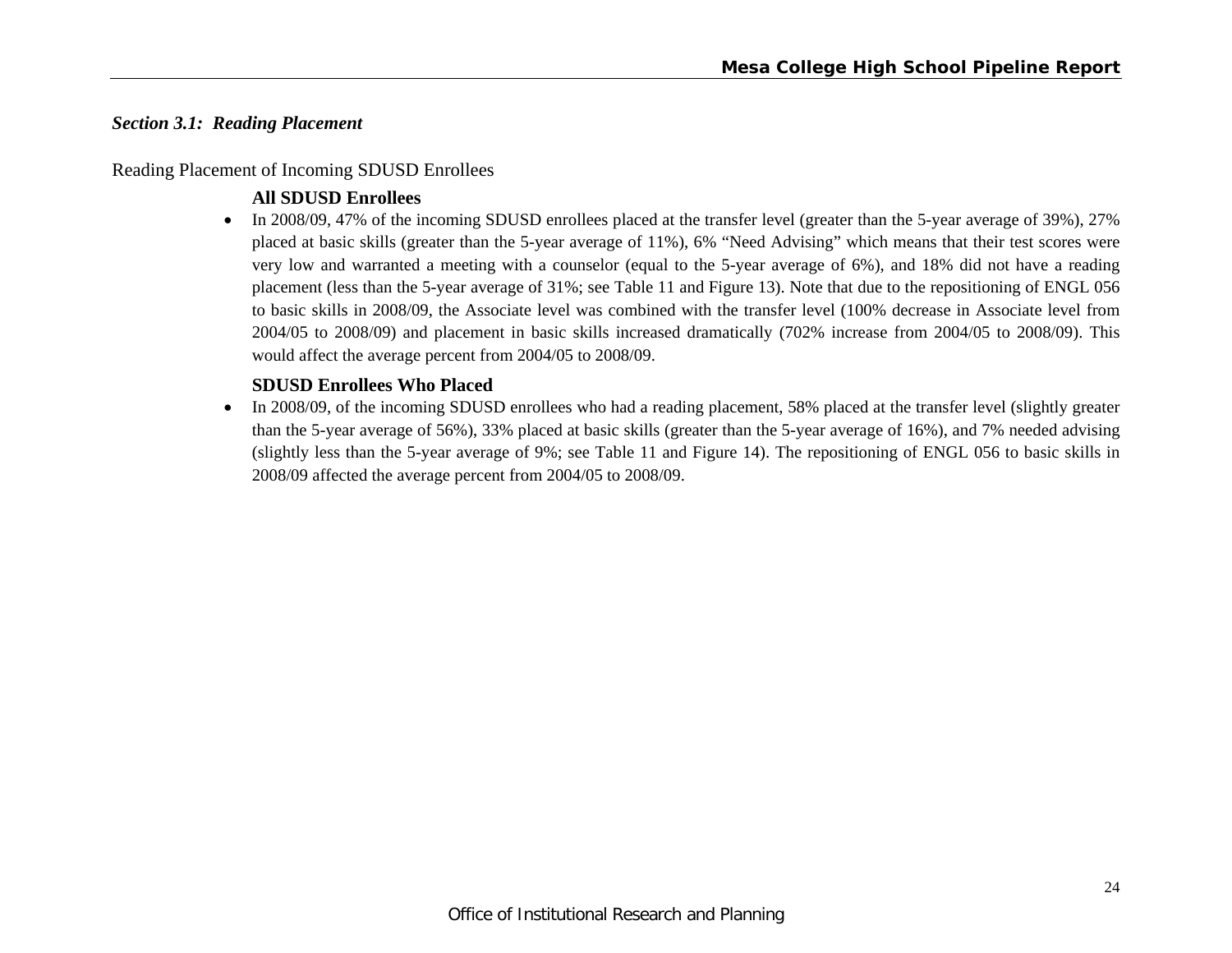|                           | 2004/05 | 2005/06 | 2006/07 | 2007/08 | 2008/09 | 2004/05 - 2008/09 |                           |         |                       |  |
|---------------------------|---------|---------|---------|---------|---------|-------------------|---------------------------|---------|-----------------------|--|
|                           | N       | N       | N       | N       | N       |                   | <b>All Enrollees</b>      |         | <b>Placement Only</b> |  |
|                           |         |         |         |         |         | <b>Total N</b>    | <b>Average % % Change</b> |         | <b>Average %</b>      |  |
| lTransfer Level           | 591     | 324     | 453     | 464     | 647     | 2,479             | 39%                       | 9%      | 56%                   |  |
| Associate Level           | 156     | 157     | 218     | 251     | 10      | 782               | 12%                       | $-100%$ | 18%                   |  |
| <b>Basic Skills</b>       | 46      | 56      | 120     | 121     | 369     | 712               | 11%                       | 702%    | 16%                   |  |
| <b>Need Advising</b>      | 57      | 77      | 94      | 104     | 79      | 1411              | 6%                        | 39%     | 9%                    |  |
| Take ESOL Test            |         |         | 0       | 0       | 27      | 27                | 0%                        | $- -$   | 1%                    |  |
| <b>Placement Only 850</b> |         | 614     | 885     | 940     | 1,122   | 4,411             |                           | 32%     | 100%                  |  |
| INo Placement             | 539     | 597     | 336     | 294     | 242     | 2,008             | 31%                       | $-55%$  | ı --                  |  |
| All Enrollees 1.389       |         | 1,211   | 1,221   | 1,234   | 1,364   | 6, 419            | 100%                      | $-2%$   | l – –                 |  |

#### Table 11. Incoming SDUSD Enrollees by Reading Placement







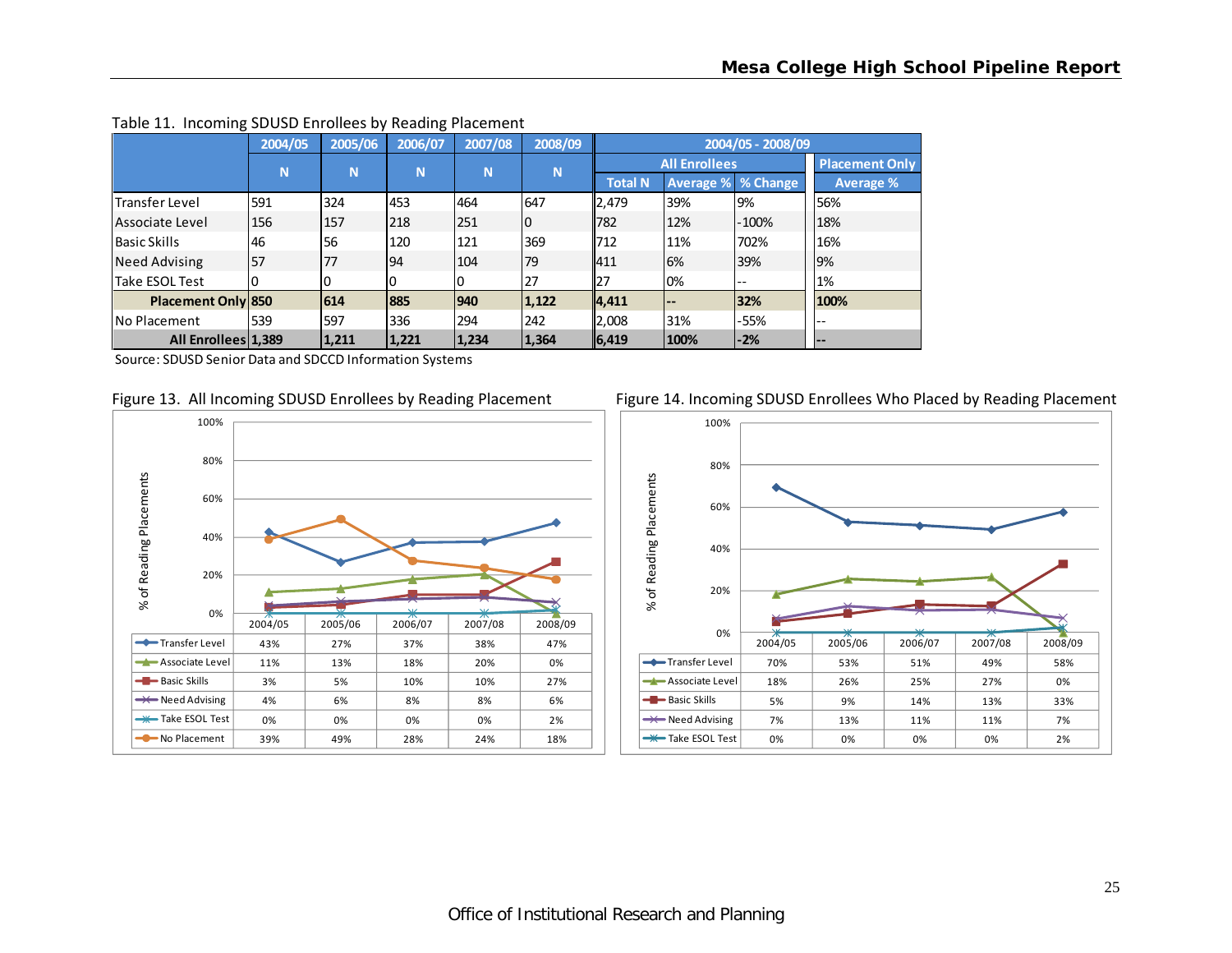Reading Placement of Incoming SDUSD Enrollees Among All SDUSD Enrollees by Preparation Level

# **SAT Score Ranges (see Table 12)**

- In 2008/09, among all incoming SDUSD enrollees who took both the reading and math SAT tests and who scored in the highest level of the SAT ranges (1011-1600), 73% placed at the transfer level (greater than the 5-year average of 54%), and 22% had no reading placement (less than the 5-year average of 43%).
- In 2008/09, among all incoming SDUSD enrollees who scored in the mid-level SAT score range (771-1010), 60% placed at the transfer level (greater than the 5-year average of 49%) and 17% had no reading placement (less than the 5-year average of 30%).
- Among all incoming SDUSD enrollees who scored in the lowest SAT score range (400-770), 54% placed at basic skills in 2008/09 and 25% placed at the transfer level. This differed from the 5-year averages in which 24% placed at basic skills and 20% placed at the transfer level. Placement comparisons among the lowest group levels were most impacted by the repositioning of English courses to basic skills.

# **A to G Completion (see Table 13)**

- In 2008/09, among all incoming SDUSD enrollees who met the A to G requirements, 58% placed at the transfer level (greater than the 5-year average of 45%), and 21% had no placement (less than the 5-year average of 36%).
- In 2008/09, among all incoming SDUSD enrollees who did not meet the A to G requirements, 43% placed at the transfer level, 30% placed at basic skills, and 16% had no placement. This differs from the 5-year averages in which 36% placed at the transfer level, 13% placed at basic skills, and 30% had no placement. Some of the difference is due to the repositioning of the English classes in 2008/09.

# **Diploma Conferred (see Table 14)**

- In 2008/09, among all incoming SDUSD enrollees who earned a high school honors diploma, placement in the transfer level (64%) was higher than the 5-year average of 44% and no placement (23%) was lower than the 5-year average of 43%.
- 0 Among all incoming SDUSD enrollees who earned a standard diploma, nearly half (49%) placed at the transfer level, 32% placed at basic skills, and 12% had no placement.
- 0 Among all incoming SDUSD enrollees who did not earn a diploma, 38% had no reading placement, one-quarter (25%) placed at the transfer level, and 21% placed at basic skills. This differs from the 5-year average in which 47% had no placement, 27% placed at the transfer level, and 8% placed at basic skills. Like the SAT score ranges, placement comparisons among the lowest group levels were most impacted by the repositioning of English courses to basic skills.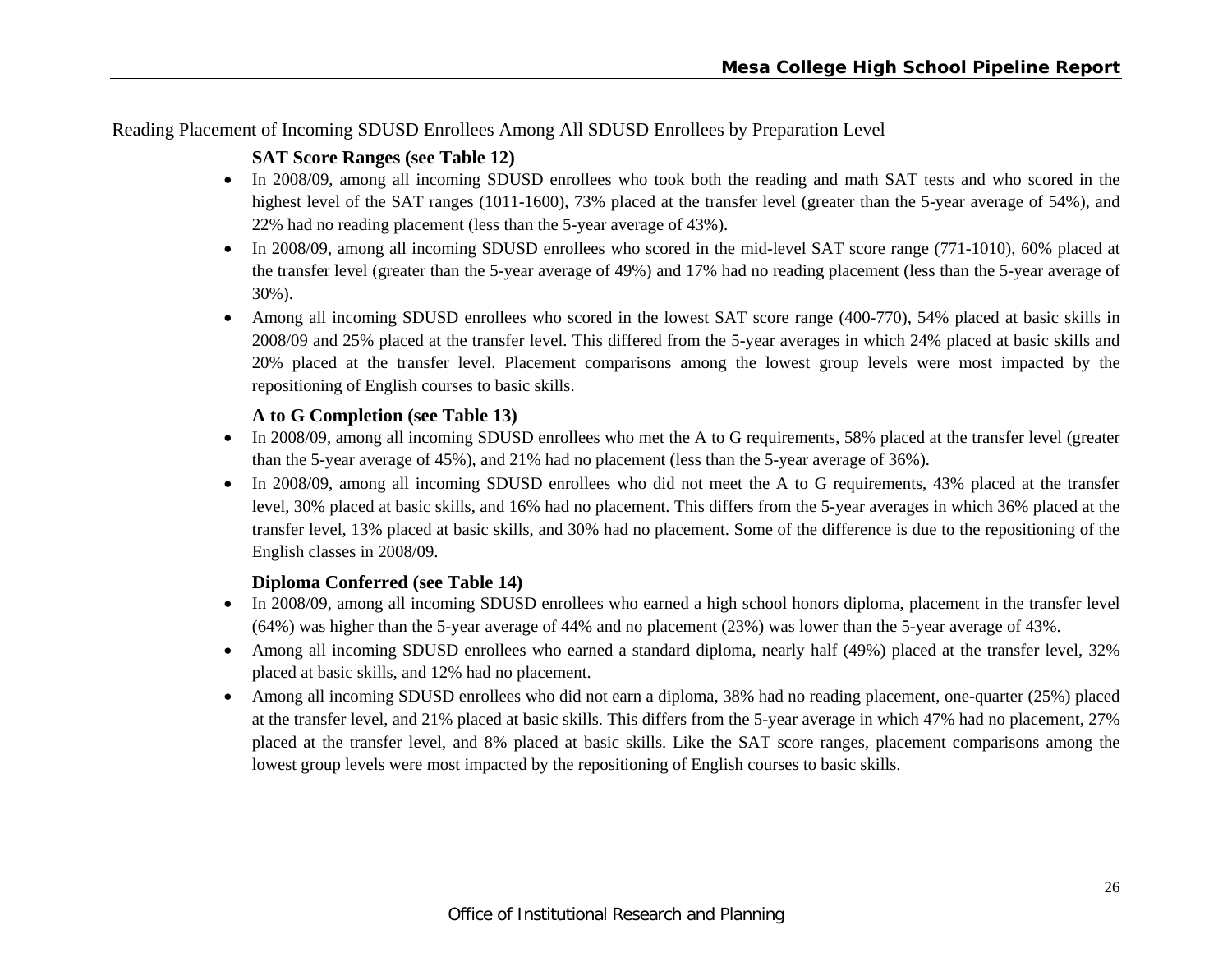|                       |         | ັ       |       |         | ີ       |       |         |         |       | ີ       |         |       |         |         |           |         |       |                           |
|-----------------------|---------|---------|-------|---------|---------|-------|---------|---------|-------|---------|---------|-------|---------|---------|-----------|---------|-------|---------------------------|
|                       |         | 2004/05 |       |         | 2005/06 |       |         | 2006/07 |       |         | 2007/08 |       |         | 2008/09 |           |         |       | 2004/05 - 2008/09 Average |
|                       | 400-770 | $771-$  | 1011- | 400-770 | 771-    | 1011- | 400-770 | $771-$  | 1011- | 400-770 | $771-$  | 1011- | 400-770 | $771-$  | 1011-     | 400-770 | 771-  | 1011-                     |
|                       |         | 1010    | 1600  |         | 1010    | 1600  |         | 1010    | 1600  |         | 1010    | 1600  |         | 1010    | 1600      |         | 1010  | 1600                      |
| <b>Transfer Level</b> | 28%     | 51%     | 46%   | 14%     | 39%     | 34%   | 17%     | 46%     | 54%   | 14%     | 45%     | 63%   | 25%     | 60%     | 73%       | 20%     | 49%   | 54%                       |
| Associate Level       | 14%     | 7%      | 0%    | 23%     | 12%     | 1%    | 24%     | 24%     | 2%    | 34%     | 26%     | 5%    | 0%      | 0%      | 0%        | 19%     | 13%   | 2%                        |
| <b>Basic Skills</b>   | 10%     | 2%      | 0%    | 11%     | 1%      | 10%   | 25%     | 3%      | 0%    | 22%     | 7%      | 1%    | 54%     | 22%     | <b>5%</b> | 24%     | 7%    | 1%                        |
| <b>Need Advising</b>  | 10%     | 1%      | 0%    | 13%     | 10%     | 1%    | 12%     | 2%      | 0%    | 17%     | 0%      | 0%    | 4%      | 1%      | 0%        | 11%     | 1%    | 0%                        |
| Take ESOL Test        | 0%      | 0%      | 0%    | 0%      | 10%     | 10%   | 0%      | 0%      | 0%    | 0%      | 0%      | 0%    | 3%      | 0%      | 0%        | 1%      | 0%    | 0%                        |
| No Placement          | 38%     | 39%     | 54%   | 39%     | 47%     | 65%   | 22%     | 25%     | 43%   | 14%     | 22%     | 32%   | 14%     | 17%     | 22%       | 26%     | 30%   | 43%                       |
| Total %               | 100%    | 100%    | 100%  | 100%    | 100%    | 100%  | 100%    | 100%    | 100%  | 100%    | 100%    | 100%  | 100%    | 100%    | 100%      | 100%    | 100%  | 100%                      |
| Total N               | 113     | 309     | 191   | 109     | 253     | 171   | 100     | 256     | 161   | 116     | 274     | 193   | 100     | 289     | 191       | 538     | 1,381 | 1907                      |

Table 12. Reading Placement of All Incoming SDUSD Enrollees by Combined Reading and Math SAT Score Ranges

Source: SDUSD Senior Data and SDCCD Information Systems

Table 13. Reading Placement of All Incoming SDUSD Enrollees by A to G Completion

|                        |         | 2004/05 |         | 2005/06 |         | 2006/07 |         | 2007/08 |         | 2008/09 |         | 2004/05-2008/09<br><b>Average</b> |
|------------------------|---------|---------|---------|---------|---------|---------|---------|---------|---------|---------|---------|-----------------------------------|
|                        | Not Met | Met     | Not Met | Met     | Not Met | Met     | Not Met | Met     | Not Met | Met     | Not Met | Met                               |
| <b>ITransfer Level</b> | 41%     | 45%     | 27%     | 27%     | 35%     | 44%     | 34%     | 49%     | 43%     | 58%     | 36%     | 45%                               |
| Associate Level        | 12%     | 9%      | 13%     | 12%     | 19%     | 15%     | 22%     | 16%     | 0%      | 10%     | 13%     | 10%                               |
| <b>Basic Skills</b>    | 4%      | 2%      | 5%      | 4%      | 11%     | 6%      | 12%     | 5%      | 30%     | 20%     | 13%     | 7%                                |
| <b>Need Advising</b>   | 5%      | 2%      | 8%      | 2%      | 9%      | 3%      | 11%     | 2%      | 8%      | 1%      | 8%      | 2%                                |
| <b>Take ESOL Test</b>  | 0%      | 0%      | 0%      | 0%      | 0%      | 0%      | 0%      | 0%      | 3%      | 0%      | 1%      | 0%                                |
| No Placement           | 38%     | 42%     | 47%     | 55%     | 26%     | 32%     | 22%     | 29%     | 16%     | 21%     | 30%     | 36%                               |
| Total %                | 100%    | 100%    | 100%    | 100%    | 100%    | 100%    | 100%    | 100%    | 100%    | 100%    | 100%    | 100%                              |
| Total N                | 973     | 416     | 1850    | 361     | 900     | 321     | 905     | 329     | 961     | 403     | 4,589   | 1,830                             |

Source: SDUSD Senior Data and SDCCD Information Systems

Table 14. Reading Placement of All Incoming SDUSD Enrollees by Diploma Conferred

|                     |                      | 2004/05 |        |                       | 2005/06   |                           |      | 2006/07         |        |                       | 2007/08        |        |                       | 2008/09        |        |                       | 2004/05 - 2008/09 Average |                   |
|---------------------|----------------------|---------|--------|-----------------------|-----------|---------------------------|------|-----------------|--------|-----------------------|----------------|--------|-----------------------|----------------|--------|-----------------------|---------------------------|-------------------|
|                     | No<br><b>Diploma</b> | Diploma | Honors | No<br>Diploma Diploma | Diploma   | Honors<br>Diploma Diploma | No   | <b>Diplomal</b> | Honors | No<br>Diploma Diploma | <b>Diploma</b> | Honors | No<br>Diploma Diploma | <b>Diploma</b> | Honors | No<br>Diploma Diploma | Diploma                   | Honors<br>Diploma |
| Transfer Level      | 33%                  | 43%     | 47%    | 19%                   | 29%       | 25%                       | 29%  | 38%             | 42%    | 27%                   | 39%            | 44%    | 25%                   | 49%            | 64%    | 27%                   | 40%                       | 44%               |
| Associate Level     | 10%                  | 13%     | 4%     | 12%                   | 15%       | 4%                        | 8%   | 21%             | 12%    | 11%                   | 25%            | 11%    | 0%                    | 0%             | 0%     | 8%                    | 15%                       | 6%                |
| <b>Basic Skills</b> | 2%                   | 4%      | 1%     | 3%                    | <b>5%</b> | 3%                        | 6%   | 12%             | 4%     | 8%                    | 12%            | 3%     | 21%                   | 32%            | 11%    | 8%                    | 13%                       | 4%                |
| Need Advising       | 4%                   | 5%      | 1%     | 6%                    | 7%        | 3%                        | 9%   | 9%              | 3%     | 13%                   | 9%             | 1%     | 12%                   | 5%             | 1%     | 9%                    | 7%                        | 2%                |
| Take ESOL Test      | 0%                   | 0%      | 0%     | 0%                    | 10%       | 0%                        | 0%   | 0%              | 0%     | 0%                    | 0%             | 0%     | 4%                    | 2%             | 0%     | 1%                    | 0%                        | 0%                |
| No Placement        | 51%                  | 35%     | 47%    | 59%                   | 43%       | 65%                       | 48%  | 20%             | 40%    | 41%                   | 15%            | 40%    | 38%                   | 12%            | 23%    | 47%                   | 25%                       | 43%               |
| Total %             | 100%                 | 100%    | 100%   | 100%                  | 100%      | 100%                      | 100% | 100%            | 100%   | 100%                  | 100%           | 100%   | 100%                  | 100%           | 100%   | 100%                  | 100%                      | 100%              |
| Total N             | 183                  | 983     | 223    | 172                   | 826       | 213                       | 163  | 842             | 216    | 218                   | 811            | 205    | 208                   | 1942           | 214    | 1944                  | 4,404                     | 1,071             |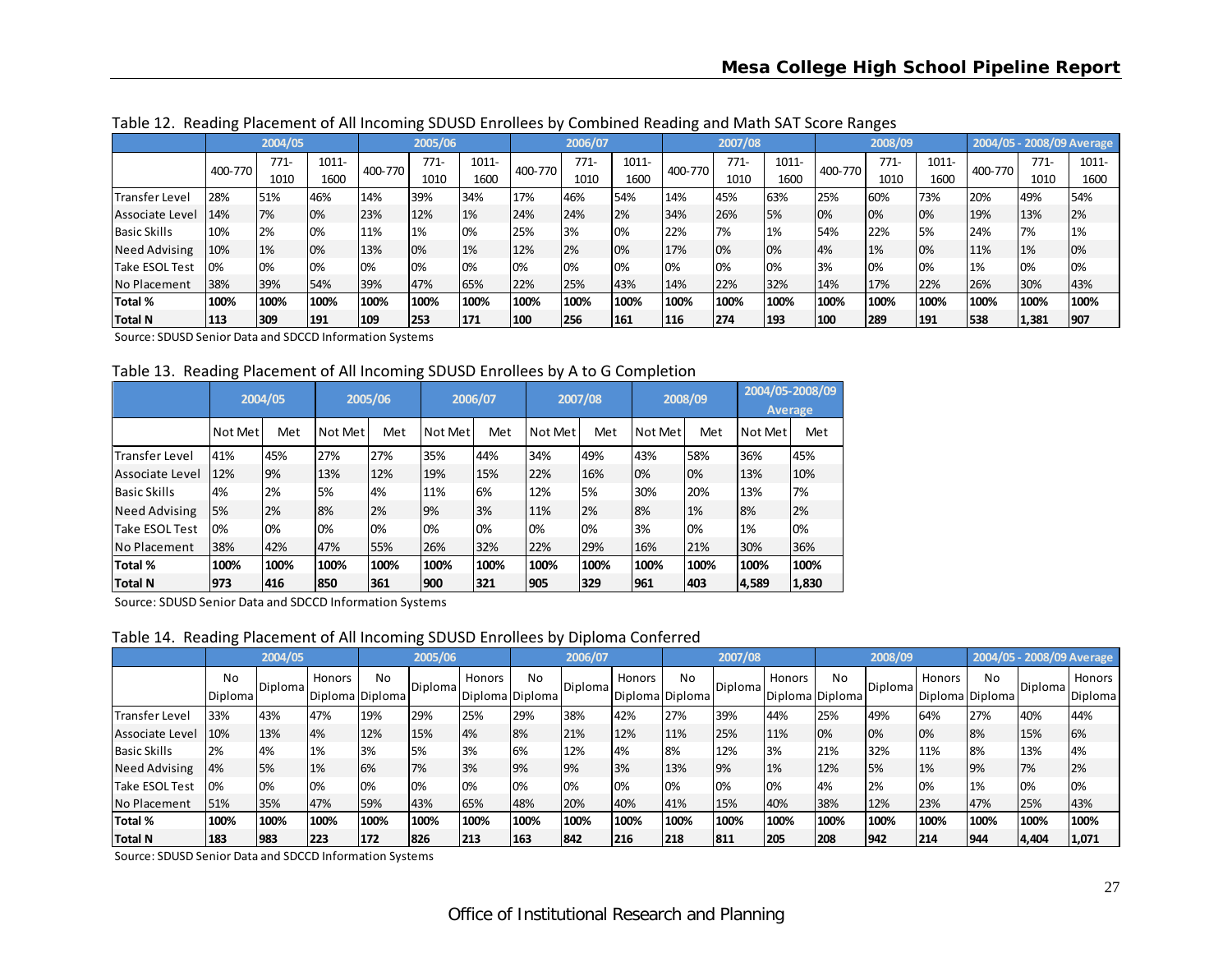#### *Section 3.2: Writing Placement*

#### Writing Placement of Incoming SDUSD Enrollees

#### **All SDUSD Enrollees**

In 2008/09, 33% of the incoming SDUSD enrollees placed at the transfer level (greater than the 5-year average of 25%), 41% placed at basic skills (greater than the 5-year average of 18%), 6% "Need Advising" which means that their test scores were very low and warranted a meeting with a counselor (slightly less than the 5-year average of 7%), and 18% did not have a writing placement (less than the 5-year average of 31%; see Table 15 and Figure 15). Note that due to the repositioning of ENGL 051 to basic skills in 2008/09, the Associate level was combined with the transfer level (100% decrease in Associate level from 2004/05 to 2008/09) and placement in basic skills increased dramatically (354% increase from 2004/05 to 2008/09). This would affect the average percent from 2004/05 to 2008/09.

#### **SDUSD Enrollees Who Placed**

 $\bullet$  In 2008/09, of the incoming SDUSD enrollees who had a writing placement, 40% placed at the transfer level (slightly greater than the 5-year average of 37%), 50% placed at basic skills (greater than the 5-year average of 27%), and 8% needed advising (slightly less than the 5-year average of 10%; see Table 15 and Figure 16). The repositioning of ENGL 051 to basic skills in 2008/09 affected the average percent from 2004/05 to 2008/09.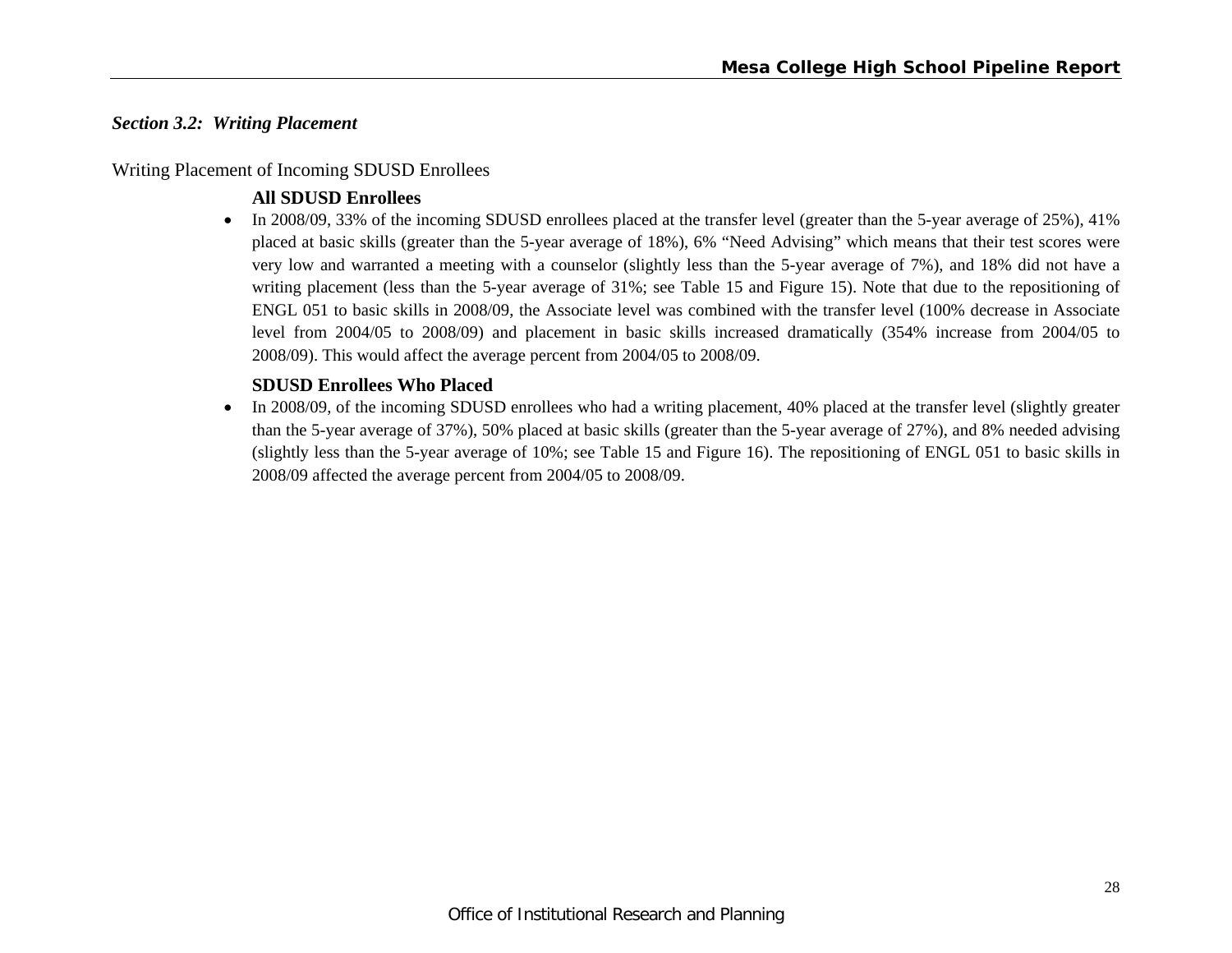|                           | 2004/05 | 2005/06 | 2006/07   | 2007/08 | 2008/09 |                |                              | 2004/05 - 2008/09         |                       |
|---------------------------|---------|---------|-----------|---------|---------|----------------|------------------------------|---------------------------|-----------------------|
|                           | N       | N       | N         | N       | N       |                | <b>All Enrollees</b>         |                           | <b>Placement Only</b> |
|                           |         |         |           |         |         | <b>Total N</b> |                              | <b>Average % % Change</b> | <b>Average %</b>      |
| <b>Transfer Level</b>     | 415     | 195     | 300       | 269     | 448     | 1,627          | 25%                          | 8%                        | 37%                   |
| lAssociate Level          | 260     | 220     | 314       | 369     | l0      | 1,163          | 18%                          | $-100%$                   | 26%                   |
| <b>Basic Skills</b>       | 123     | 123     | 177       | 196     | 559     | 1,178          | 18%                          | 354%                      | 27%                   |
| Need Advising             | 57      | 78      | <b>95</b> | 106     | 86      | 422            | 7%                           | 51%                       | 10%                   |
| Take ESOL Test            |         |         | 0         | 0       | 28      | 28             | 0%                           | $- -$                     | 1%                    |
| <b>Placement Only 855</b> |         | 616     | 886       | 940     | 1,121   | 4,418          | $\qquad \qquad \blacksquare$ | 31%                       | 100%                  |
| No Placement              | 534     | 595     | 335       | 294     | 243     | 2,001          | 31%                          | -54%                      | ı – –                 |
| All Enrollees 1,389       |         | 1,211   | 1,221     | 1,234   | 1,364   | 6, 419         | 100%                         | $-2%$                     | l – –                 |

#### Table 15. Incoming SDUSD Enrollees by Writing Placement

Source: SDUSD Senior Data and SDCCD Information Systems





#### Figure 15. All Incoming SDUSD Enrollees by Writing Placement Figure 16. Incoming SDUSD Enrollees Who Placed by Writing Placement

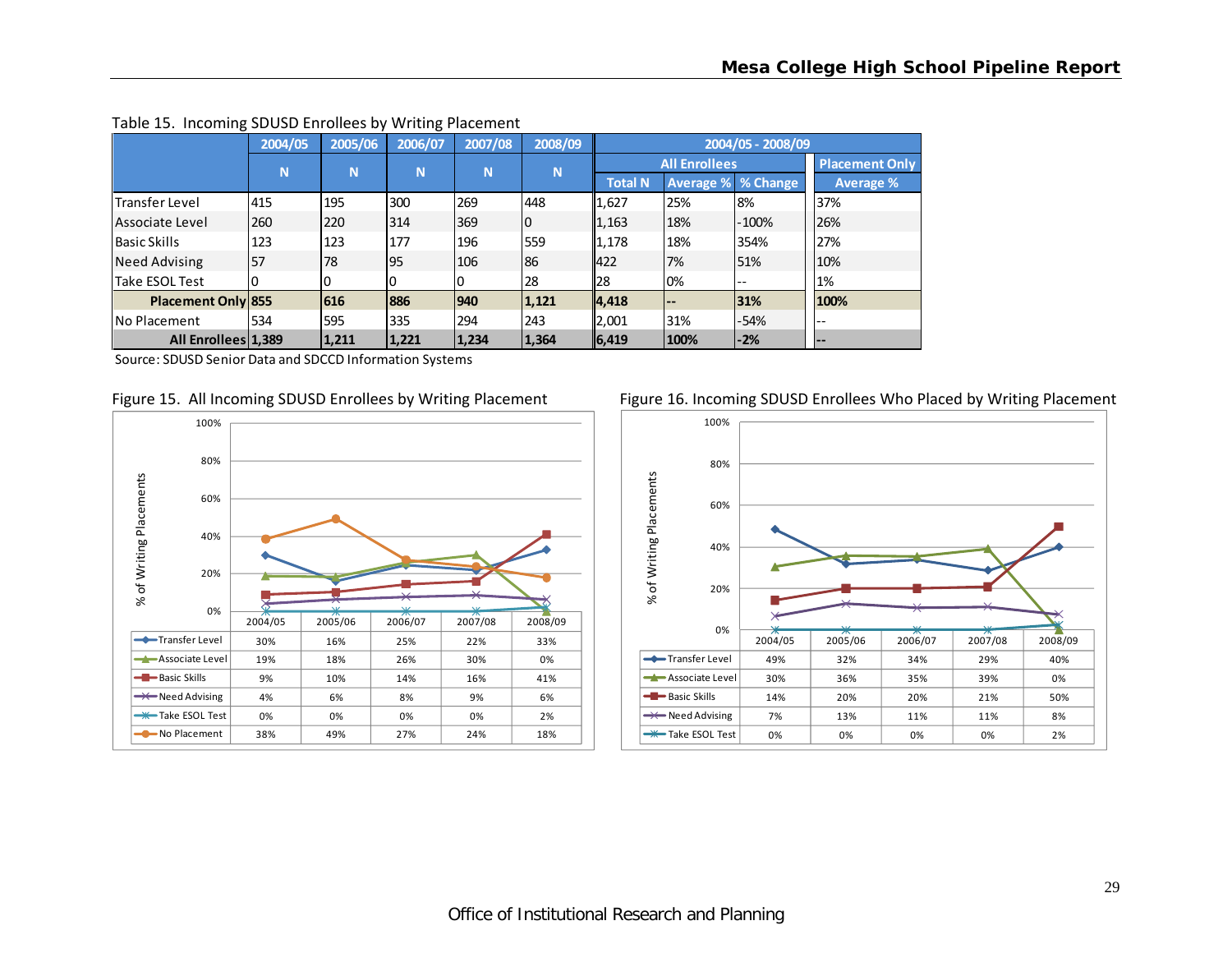Writing Placement of Incoming SDUSD Enrollees Among All SDUSD Enrollees by Preparation Level

# **SAT Score Ranges (see Table 16)**

- In 2008/09, among all incoming SDUSD enrollees who took both the reading and math SAT tests and who scored in the highest level of the SAT ranges (1011-1600), 69% placed at the transfer level (greater than the 5-year average of 48%) and 22% had no writing placement (less than the 5-year average of 43%).
- In 2008/09, among all incoming SDUSD enrollees who scored in the mid-level SAT range (771-1010), the percentage of students who placed at the transfer (44%) or basic skills levels (38%) was higher than the 5-year averages of 34% and 12%, respectively. The proportion of students who did not place in 2008/09 (17%) was lower than the 5-year average of 29%.
- Among all incoming SDUSD enrollees who scored in the lowest SAT range (400-770), the most dramatic change between 2008/09 placement and the 5-year average was at the basic skills level (57% compared to 28%, respectively). Note that the lowest two SAT score groups (400-770 and 771-1010) were most impacted by the repositioning of English courses to basic skills.

# **A to G Completion (see Table 17)**

- In 2008/09, among all incoming SDUSD enrollees who met the A to G requirements, 48% placed at the transfer level (greater than the 5-year average of 34%), 29% placed at basic skills (greater than the 5-year average of 11%), and 22% had no placement (less than the 5-year average of 36%).
- In 2008/09, among all incoming SDUSD enrollees who did not meet the A to G requirements, 27% placed at the transfer level (greater than the 5-year average of 22%), 46% placed at basic skills (greater than the 5-year average of 21%), and 16% had no placement (less than the 5-year average of 29%). The difference is due in part to the repositioning of the English classes in 2008/09; however, the impact is notable among both students who did and did not meet the A to G requirements.

# **Diploma Conferred (see Table 18)**

- Among all incoming SDUSD enrollees who earned an honors diploma, 56% placed at the transfer level and 24% had no placement. When examining the 5-year average, the trend reverses with 37% placing in the transfer level and 43% having no writing placement.
- In 2008/09, among all incoming SDUSD enrollees who earned a standard diploma, transfer (33%) and basic skills placements (47%) were higher than the 5-year averages of 25% and 22%, respectively.
- Among all incoming SDUSD enrollees who did not earn a diploma, the proportion of students in 2008/09 who had no writing placement (38%) was lower than the 5-year average of 47% and the proportion of students in 2008/09 who placed at basic skills (36%) was higher than the 5-year average of 16%. The difference is due in part to the repositioning of the English classes in 2008/09 and the impact is most notable among the students with no diploma and students with standard diplomas.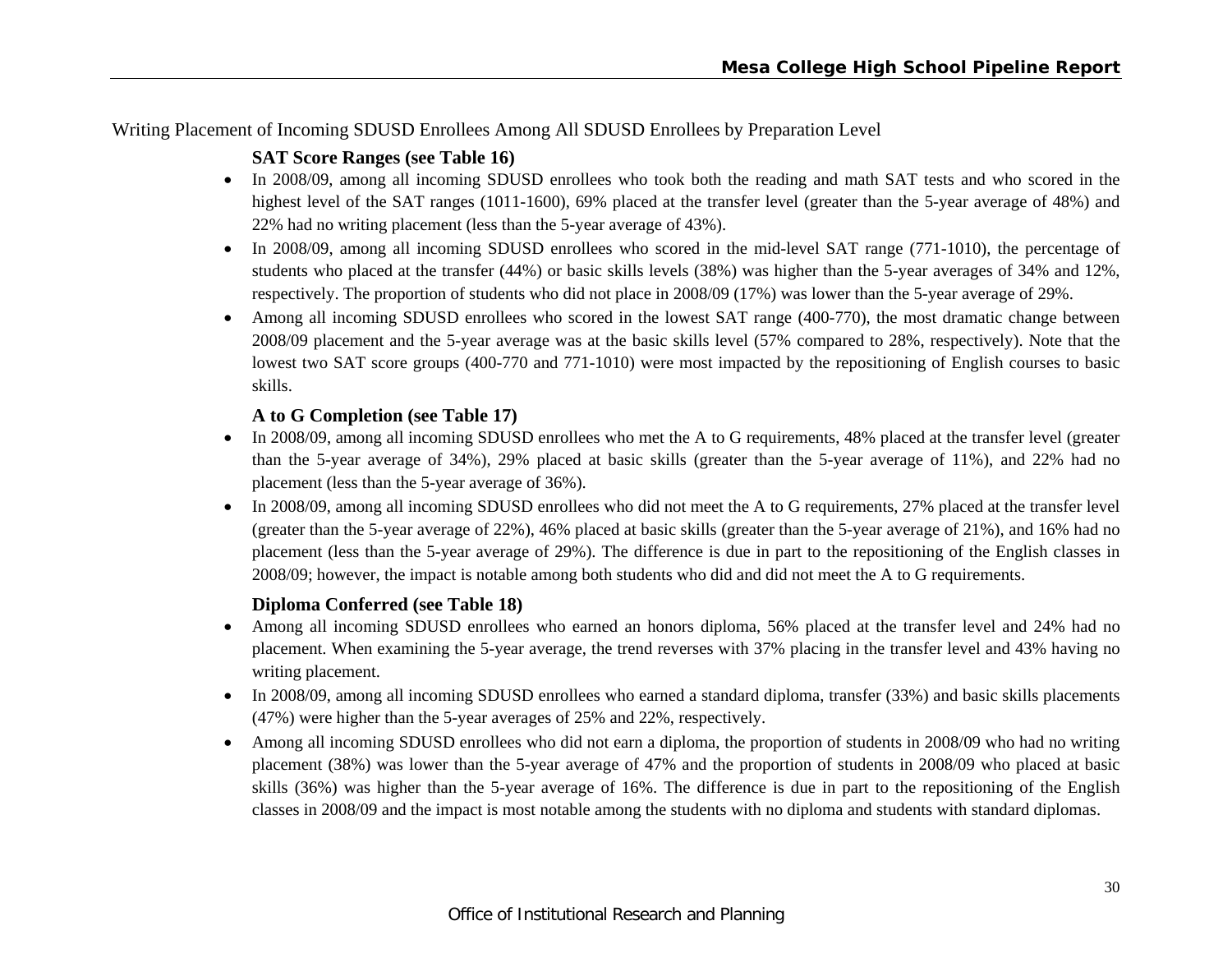|                       | ັ       | 2004/05 |       |         | 2005/06 |       |         | 2006/07 |       | ້       | 2007/08 |       |         | ~<br>2008/09 |       |         | 2004/05 - 2008/09 Average |       |
|-----------------------|---------|---------|-------|---------|---------|-------|---------|---------|-------|---------|---------|-------|---------|--------------|-------|---------|---------------------------|-------|
|                       |         |         |       |         |         |       |         |         |       |         |         |       |         |              |       |         |                           |       |
|                       | 400-770 | $771-$  | 1011- | 400-770 | 771-    | 1011- | 400-770 | $771-$  | 1011- | 400-770 | $771-$  | 1011- | 400-770 | $771-$       | 1011- | 400-770 | 771-                      | 1011- |
|                       |         | 1010    | 1600  |         | 1010    | 1600  |         | 1010    | 1600  |         | 1010    | 1600  |         | 1010         | 1600  |         | 1010                      | 1600  |
| <b>Transfer Level</b> | 13%     | 39%     | 40%   | 6%      | 22%     | 29%   | 9%      | 35%     | 46%   | 6%      | 26%     | 55%   | 17%     | 44%          | 69%   | 10%     | 34%                       | 48%   |
| Associate Level       | 26%     | 19%     | 5%    | 23%     | 23%     | 5%    | 26%     | 33%     | 11%   | 38%     | 44%     | 12%   | 0%      | 0%           | 0%    | 23%     | 23%                       | 6%    |
| <b>Basic Skills</b>   | 13%     | 4%      | 1%    | 19%     | 7%      | 1%    | 31%     | 5%      | 0%    | 25%     | 8%      | 2%    | 57%     | 38%          | 9%    | 28%     | 12%                       | 2%    |
| <b>Need Advising</b>  | 10%     | 1%      | 0%    | 13%     | 10%     | 1%    | 12%     | 2%      | 0%    | 17%     | 0%      | 0%    | 8%      | 1%           | 0%    | 12%     | 1%                        | 0%    |
| Take ESOL Test        | 0%      | 0%      | 0%    | 0%      | 10%     | 10%   | 0%      | 0%      | 0%    | 0%      | 0%      | 0%    | 3%      | 0%           | 0%    | 1%      | 0%                        | 0%    |
| No Placement          | 38%     | 38%     | 54%   | 39%     | 47%     | 65%   | 22%     | 25%     | 43%   | 14%     | 22%     | 32%   | 15%     | 17%          | 22%   | 26%     | 29%                       | 43%   |
| Total %               | 100%    | 100%    | 100%  | 100%    | 100%    | 100%  | 100%    | 100%    | 100%  | 100%    | 100%    | 100%  | 100%    | 100%         | 100%  | 100%    | 100%                      | 100%  |
| Total N               | 113     | 309     | 191   | 109     | 253     | 171   | 100     | 256     | 161   | 116     | 274     | 193   | 100     | 289          | 191   | 538     | 1,381                     | 1907  |

Table 16. Writing Placement of All Incoming SDUSD Enrollees by Combined Reading and Math SAT Score Ranges

Source: SDUSD Senior Data and SDCCD Information Systems

Table 17. Writing Placement of All Incoming SDUSD Enrollees by A to G Completion

|                        |         | 2004/05 |         | 2005/06 |         | 2006/07 |         | 2007/08 |         | 2008/09 |         | 2004/05-2008/09<br><b>Average</b> |
|------------------------|---------|---------|---------|---------|---------|---------|---------|---------|---------|---------|---------|-----------------------------------|
|                        | Not Met | Met     | Not Met | Met     | Not Met | Met     | Not Met | Met     | Not Met | Met     | Not Met | Met                               |
| <b>ITransfer Level</b> | 28%     | 35%     | 15%     | 20%     | 22%     | 33%     | 18%     | 33%     | 27%     | 48%     | 22%     | 34%                               |
| Associate Level        | 19%     | 18%     | 19%     | 16%     | 26%     | 25%     | 30%     | 29%     | 0%      | 0%      | 19%     | 17%                               |
| <b>Basic Skills</b>    | 11%     | 4%      | 11%     | 8%      | 17%     | 7%      | 19%     | 7%      | 46%     | 29%     | 21%     | 11%                               |
| <b>Need Advising</b>   | 5%      | 2%      | 8%      | 2%      | 9%      | 3%      | 11%     | 2%      | 8%      | 1%      | 8%      | 2%                                |
| <b>Take ESOL Test</b>  | 0%      | 0%      | 0%      | 0%      | 0%      | 0%      | 0%      | 0%      | 3%      | 0%      | 1%      | 0%                                |
| No Placement           | 37%     | 41%     | 47%     | 54%     | 26%     | 32%     | 22%     | 29%     | 16%     | 22%     | 29%     | 36%                               |
| Total %                | 100%    | 100%    | 100%    | 100%    | 100%    | 100%    | 100%    | 100%    | 100%    | 100%    | 100%    | 100%                              |
| Total N                | 973     | 416     | 850     | 361     | 900     | 321     | 905     | 329     | 961     | 1403    | 4,589   | 1,830                             |

Source: SDUSD Senior Data and SDCCD Information Systems

Table 18. Writing Placement of All Incoming SDUSD Enrollees by Diploma Conferred

|                     |                      | 2004/05 |        |                       | 2005/06 |                           |      | 2006/07 |        |                       | 2007/08 |        |                              | 2008/09        |        |                              |         | 2004/05 - 2008/09 Average |
|---------------------|----------------------|---------|--------|-----------------------|---------|---------------------------|------|---------|--------|-----------------------|---------|--------|------------------------------|----------------|--------|------------------------------|---------|---------------------------|
|                     | No<br><b>Diploma</b> | Diploma | Honors | No<br>Diploma Diploma | Diploma | Honors<br>Diploma Diploma | No.  | Diploma | Honors | No<br>Diploma Diploma | Diploma | Honors | <b>No</b><br>Diploma Diploma | <b>Diploma</b> | Honors | <b>No</b><br>Diploma Diploma | Diploma | Honors<br>Diploma         |
| Transfer Level      | 25%                  | 29%     | 37%    | 7%                    | 17%     | 20%                       | 18%  | 23%     | 37%    | 13%                   | 20%     | 39%    | 10%                          | 33%            | 56%    | 15%                          | 25%     | 37%                       |
| Associate Level     | 15%                  | 21%     | 13%    | 18%                   | 21%     | 6%                        | 14%  | 30%     | 18%    | 17%                   | 37%     | 15%    | 0%                           | 0%             | 0%     | 13%                          | 21%     | 10%                       |
| <b>Basic Skills</b> | 6%                   | 11%     | 4%     | 9%                    | 12%     | 6%                        | 10%  | 18%     | 3%     | 15%                   | 19%     | 5%     | 36%                          | 47%            | 18%    | 16%                          | 22%     | 7%                        |
| Need Advising       | 4%                   | 5%      | 1%     | 7%                    | 7%      | 3%                        | 9%   | 9%      | 2%     | 14%                   | 9%      | 1%     | 13%                          | 6%             | 2%     | 10%                          | 7%      | 2%                        |
| Take ESOL Test      | 0%                   | 0%      | 0%     | 0%                    | 10%     | 10%                       | 0%   | 0%      | 0%     | 0%                    | 0%      | 0%     | 4%                           | 2%             | 0%     | 1%                           | 0%      | 0%                        |
| No Placement        | 50%                  | 34%     | 46%    | 59%                   | 43%     | 65%                       | 48%  | 20%     | 40%    | 41%                   | 15%     | 40%    | 38%                          | 12%            | 24%    | 47%                          | 25%     | 43%                       |
| Total %             | 100%                 | 100%    | 100%   | 100%                  | 100%    | 100%                      | 100% | 100%    | 100%   | 100%                  | 100%    | 100%   | 100%                         | 100%           | 100%   | 100%                         | 100%    | 100%                      |
| Total N             | 183                  | 983     | 223    | 172                   | 826     | 213                       | 163  | 842     | 216    | 218                   | 811     | 205    | 208                          | 1942           | 214    | 1944                         | 4,404   | 1,071                     |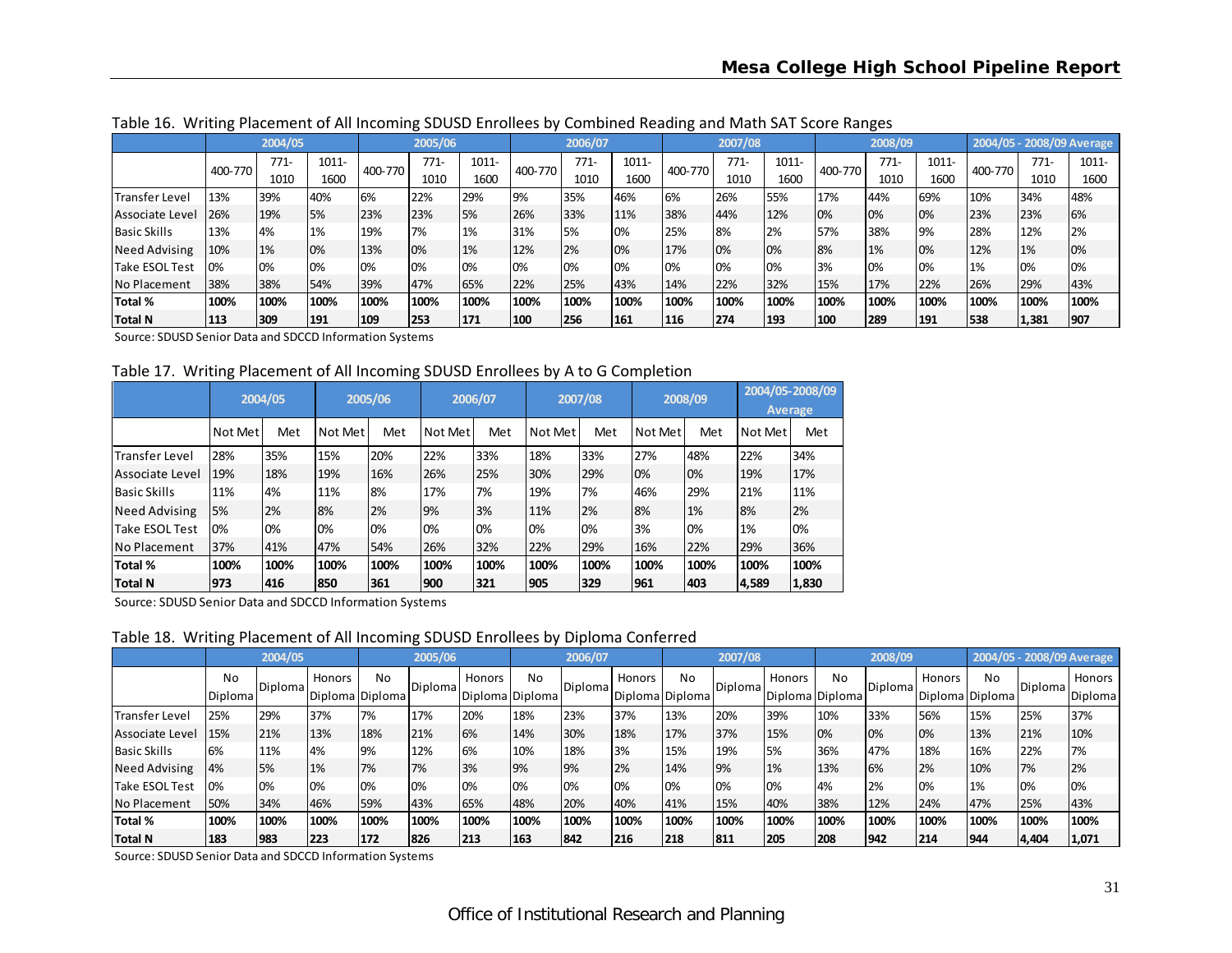#### *Section 3.3: Math Placement*

#### Math Placement of Incoming SDUSD Enrollees

### **All SDUSD Enrollees**

- In 2008/09, 19% of the incoming SDUSD enrollees placed at the transfer level (greater than the 5-year average of 14%), 29% placed at the Associate level (slightly greater than the 5-year average of 27%), 28% placed at basic skills (greater than the 5 year average of 23%), 4% were directed to take the algebra readiness test (equal to the 5-year average of 4%), and 20% did not have a math placement test (less than the 5-year average of 31%; see Table 19 and Figure 17).
- Transfer level placements had the greatest positive percentage change (72% increase) among all placement levels from 2004/05 to 2008/09, while students who did not place had the greatest negative percentage change (50% decrease) among all placement levels during the same time period.

#### **SDUSD Enrollees Who Placed**

 $\bullet$  In 2008/09, of the incoming SDUSD enrollees who had a math placement, 23% placed at the transfer level (slightly greater than the 5-year average of 20%), 37% placed at the Associate level (slightly less than the 5-year average of 40%), 34% placed at basic skills (equal to the 5-year average of 34%), and 5% were directed to take the algebra readiness test (slightly less than the 5-year average of 6%; see Table 19 and Figure 18).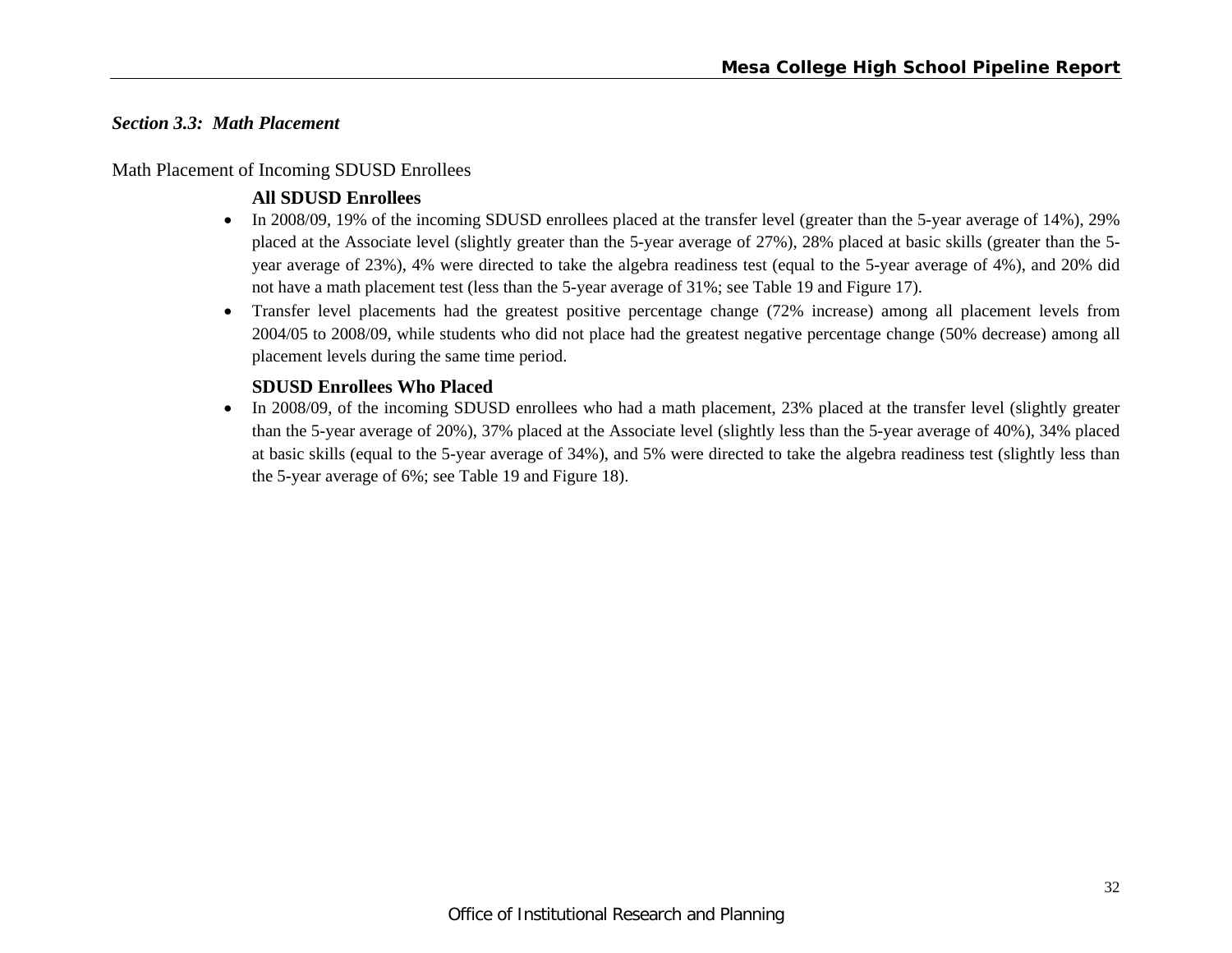|                             | 2004/05 | 2005/06 | 2006/07 | 2007/08       | 2008/09 |                |                           | 2004/05 - 2008/09 |                       |
|-----------------------------|---------|---------|---------|---------------|---------|----------------|---------------------------|-------------------|-----------------------|
|                             | N       | N       | N       | N             | N       |                | <b>All Enrollees</b>      |                   | <b>Placement Only</b> |
|                             |         |         |         |               |         | <b>Total N</b> | <b>Average % % Change</b> |                   | <b>Average %</b>      |
| Transfer Level              | 149     | 134     | 172     | 183           | 256     | 1894           | 14%                       | 72%               | 20%                   |
| lAssociate Level            | 373     | 247     | 362     | 364           | 401     | 1,747          | 27%                       | 8%                | 40%                   |
| <b>Basic Skills</b>         | 231     | 215     | 309     | 353           | 376     | 1,484          | 23%                       | 63%               | 34%                   |
| Take Algebra Readiness Test | 95      | 29      | 51      | 40            | 60      | 275            | 4%                        | $-37%$            | 6%                    |
| Placement Only 848          |         | 625     | 894     | $ 940\rangle$ | 1,093   | $\ 4,400\ $    | $- -$                     | 29%               | 100%                  |
| <b>No Placement</b>         | 541     | 586     | 327     | 294           | 271     | 2,019          | 31%                       | $-50%$            | $-$                   |
| All Enrollees 1,389         |         | 1,211   | 1,221   | 1,234         | 1,364   | 6,419          | 100%                      | $-2%$             | <b>.</b>              |

#### Table 19. Incoming SDUSD Enrollees by Math Placement

Source: SDUSD Senior Data and SDCCD Information Systems



#### Figure 17. All Incoming SDUSD Enrollees by Math Placement Figure 18. Incoming SDUSD Enrollees Who Placed by Math Placement

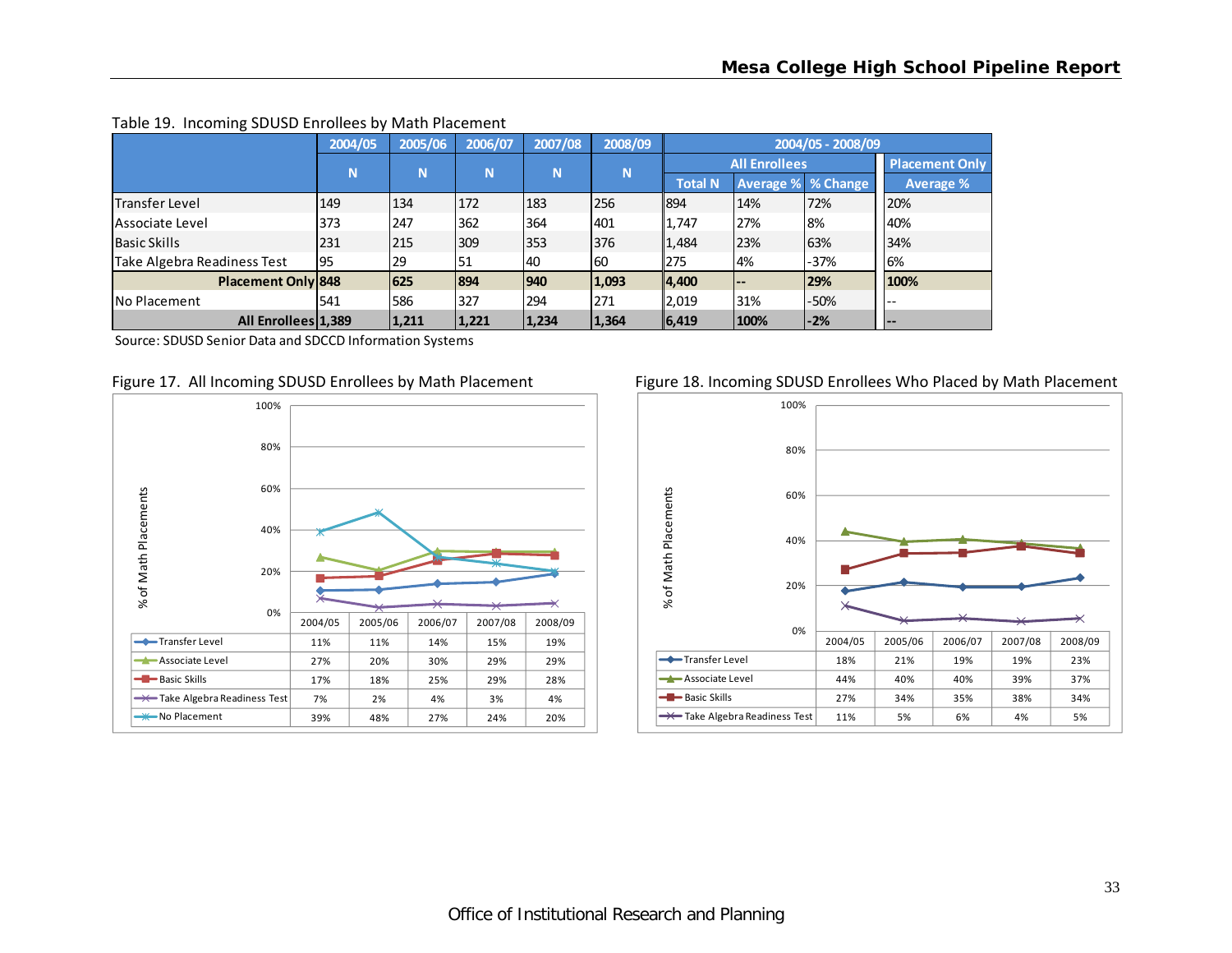Math Placement of Incoming SDUSD Enrollees Among All SDUSD Enrollees by Preparation Level

# **SAT Score Ranges (see Table 20)**

- In 2008/09, among all incoming SDUSD enrollees who took both the reading and math SAT tests and who scored in the highest level of the SAT score ranges (1011-1600), just over half (51%) placed at the transfer level and 21% had no math placement. On a 5-year average, a lower proportion of students placed at the transfer level (40%) and a higher proportion of students had no placement (39%).
- In 2008/09, among all incoming SDUSD enrollees who scored in the mid-level SAT range (771-1010), 35% placed at the Associate level, 24% placed at the transfer level, and 21% had no math placement. The Associate level percentages remained stable at 35% across the 5 years, but the percentage of students who placed at the transfer level was higher in 2008/09 than the 5-year average of 17% and the percentage of students who did not place was lower in 2008/09 than the 5-year average of 31%.
- In 2008/09, among all incoming SDUSD enrollees who scored in the lowest SAT range (400-770), 45% placed at basic skills (greater than the 5-year average of 39%) and 20% placed at the Associate level (comparable to the 5-year average of 21%).

# **A to G Completion (see Table 21)**

- Among all incoming SDUSD enrollees in 2008/09 who met the A to G requirements, nearly equal proportions placed at the transfer or Associate levels (29% and 28%, respectively). On a 5-year average, a lower proportion of students placed at the transfer level (23%) and a comparable proportion of students placed at the Associate level (27%). The percentage of students had no math placement in 2008/09 (24%) showed a decrease compared to the 5-year average of 35%.
- 0 Among all incoming SDUSD enrollees in 2008/09 who did not meet the A to G requirements, 30% placed at the Associate level and 33% placed at basic skills. This is slightly greater than the 5-year average of 27% for Associate level placements and higher than the 5-year average of 28% for basic skills placements. The percentage of students who had no math placement in 2008/09 (18%) was less than the 5-year average of 30%.

# **Diploma Conferred (see Table 22)**

- In 2008/09, among all incoming SDUSD enrollees who earned an honors diploma, 40% placed at the transfer level (greater than the 5-year average of 31%) and 29% had no math placement (less than the 5-year average of 41%).
- In 2008/09, among all incoming SDUSD enrollees who earned a standard diploma, 16% placed at the transfer level, comparable proportions placed at the Associate level or at basic skills (34% and 31%, respectively), and 14% had no math placement. The 5-year average differs for transfer level placements (11%) and for students who did not have a math placement (25%).
- $\bullet$  In 2008/09, among all incoming SDUSD enrollees who did not earn a diploma, 39% had no math placement (less than the 5 year average of 50%) and 33% placed at basic skills (greater than the 5-year average of 24%).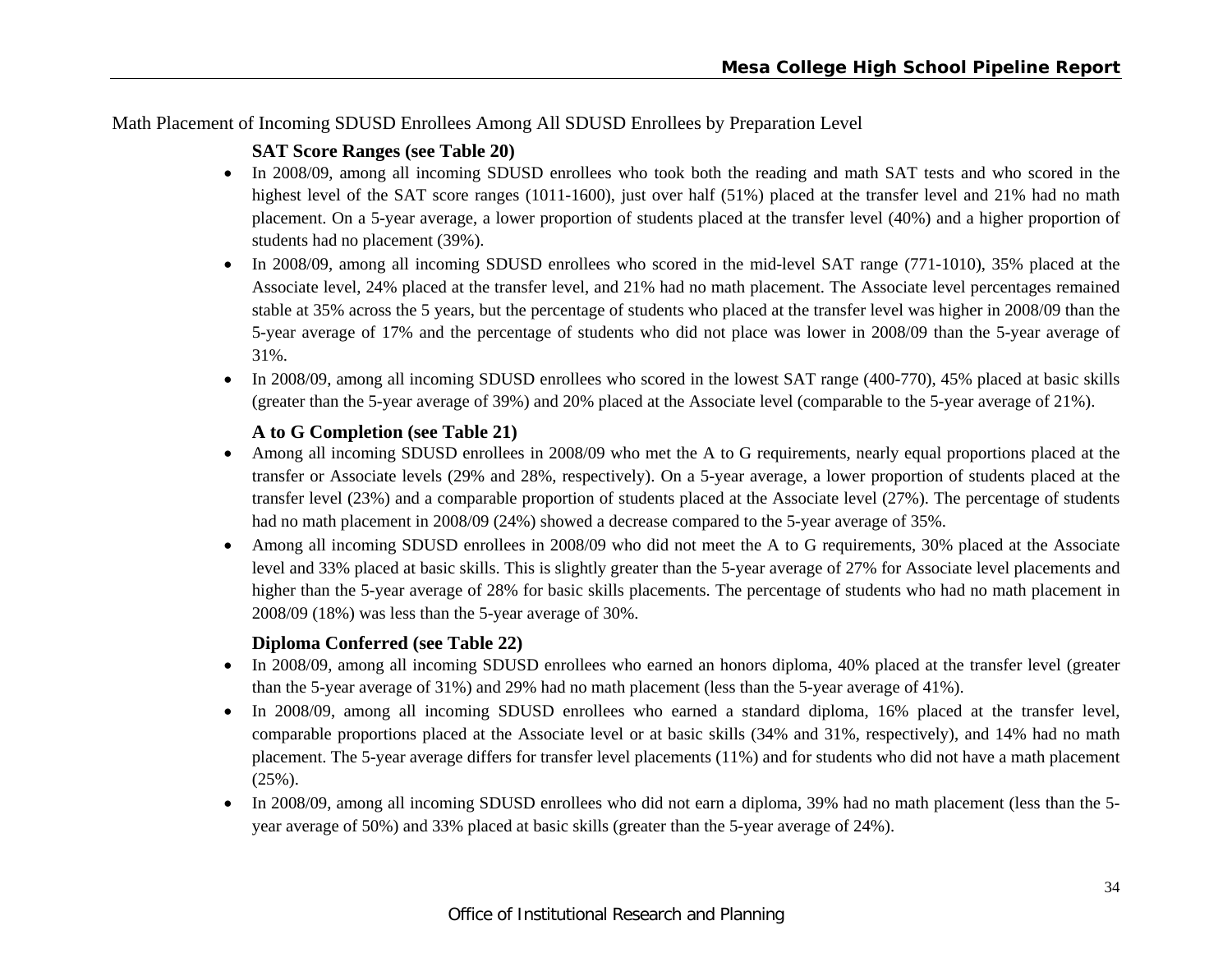|                       |         | 2004/05 |       |         | 2005/06 |          |         | 2006/07 |          |         | 2007/08 |          |         | 2008/09 |          |         |         | 2004/05 - 2008/09 Average |
|-----------------------|---------|---------|-------|---------|---------|----------|---------|---------|----------|---------|---------|----------|---------|---------|----------|---------|---------|---------------------------|
|                       | 400-770 | $771-$  | 1011- | 400-770 | $771-$  | $1011 -$ | 400-770 | $771-$  | $1011 -$ | 400-770 | 771-    | $1011 -$ | 400-770 | 771-    | $1011 -$ | 400-770 | $771 -$ | 1011-                     |
|                       |         | 1010    | 1600  |         | 1010    | 1600     |         | 1010    | 1600     |         | 1010    | 1600     |         | 1010    | 1600     |         | 1010    | 1600                      |
| Transfer Level        | 3%      | 14%     | 29%   | 4%      | 13%     | 30%      | 8%      | 19%     | 39%      | 4%      | 15%     | 49%      | 19%     | 24%     | 51%      | 5%      | 17%     | 40%                       |
| Associate Level       | 22%     | 33%     | 18%   | 23%     | 30%     | 6%       | 17%     | 40%     | 21%      | 22%     | 37%     | 21%      | 20%     | 35%     | 21%      | 21%     | 35%     | 18%                       |
| <b>Basic Skills</b>   | 24%     | 5%      | 1%    | 27%     | 8%      | 2%       | 48%     | 11%     | 1%       | 54%     | 20%     | 1%       | 45%     | 17%     | 4%       | 39%     | 12%     | 2%                        |
| Take Algebra          | 12%     | 7%      | 4%    | 6%      | 2%      | 10%      | 7%      | 4%      | 1%       | 4%      | 6%      | 1%       | 19%     | 3%      | 2%       | 8%      | 4%      | 2%                        |
| <b>Readiness Test</b> |         |         |       |         |         |          |         |         |          |         |         |          |         |         |          |         |         |                           |
| No Placement          | 39%     | 41%     | 48%   | 40%     | 47%     | 61%      | 20%     | 26%     | 38%      | 15%     | 22%     | 28%      | 17%     | 21%     | 21%      | 26%     | 31%     | 39%                       |
| Total %               | 100%    | 100%    | 100%  | 100%    | 100%    | 100%     | 100%    | 100%    | 100%     | 100%    | 100%    | 100%     | 100%    | 100%    | 100%     | 100%    | 100%    | 100%                      |
| Total N               | 113     | 309     | 191   | 109     | 253     | 171      | 100     | 256     | 161      | 116     | 274     | 193      | 100     | 289     | 1191     | 538     | 1,381   | 907                       |

Table 20. Math Placement of All Incoming SDUSD Enrollees by Combined Reading and Math SAT Score Ranges

Source: SDUSD Senior Data and SDCCD Information Systems

Table 21. Math Placement of All Incoming SDUSD Enrollees by A to G Completion

|                                       |         | 2004/05 |         | 2005/06 |         | 2006/07 |         | 2007/08 |         | 2008/09 |         | 2004/05-2008/09<br><b>Average</b> |
|---------------------------------------|---------|---------|---------|---------|---------|---------|---------|---------|---------|---------|---------|-----------------------------------|
|                                       | Not Met | Met     | Not Met | Met     | Not Met | Met     | Not Met | Met     | Not Met | Met     | Not Met | Met                               |
| <b>Transfer Level</b>                 | 8%      | 18%     | 8%      | 17%     | 10%     | 24%     | 10%     | 27%     | 15%     | 28%     | 10%     | 23%                               |
| Associate Level                       | 27%     | 27%     | 20%     | 20%     | 29%     | 31%     | 30%     | 28%     | 30%     | 29%     | 27%     | 27%                               |
| lBasic Skills                         | 21%     | 7%      | 21%     | 10%     | 30%     | 12%     | 34%     | 14%     | 33%     | 15%     | 28%     | 11%                               |
| Take Algebra<br><b>Readiness Test</b> | 6%      | 8%      | 3%      | 1%      | 5%      | 3%      | 3%      | 3%      | 4%      | 4%      | 4%      | 4%                                |
| INo Placement                         | 38%     | 41%     | 47%     | 52%     | 26%     | 30%     | 22%     | 28%     | 18%     | 24%     | 30%     | 35%                               |
| Total %                               | 100%    | 100%    | 100%    | 100%    | 100%    | 100%    | 100%    | 100%    | 100%    | 100%    | 100%    | 100%                              |
| Total N                               | 973     | 416     | 850     | 361     | 1900    | 321     | 905     | 329     | 1961    | 403     | 4,589   | 1,830                             |

Source: SDUSD Senior Data and SDCCD Information Systems

Table 22. Math Placement of All Incoming SDUSD Enrollees by Diploma Conferred

|                                       |                      | 2004/05 |               |                                   | 2005/06 |               |                              | 2006/07 |                           |      | 2007/08 |                           |           | 2008/09        |        |                       | 2004/05 - 2008/09 Average |                   |
|---------------------------------------|----------------------|---------|---------------|-----------------------------------|---------|---------------|------------------------------|---------|---------------------------|------|---------|---------------------------|-----------|----------------|--------|-----------------------|---------------------------|-------------------|
|                                       | No<br><b>Diploma</b> | Diploma | <b>Honors</b> | N <sub>o</sub><br>Diploma Diploma | Diploma | <b>Honors</b> | <b>No</b><br>Diploma Diploma | Diploma | Honors<br>Diploma Diploma | No   | Diploma | Honors<br>Diploma Diploma | <b>No</b> | <b>Diploma</b> | Honors | No<br>Diploma Diploma | Diploma                   | Honors<br>Diploma |
| Transfer Level                        | 8%                   | 8%      | 26%           | 3%                                | 10%     | 23%           | 6%                           | 11%     | 34%                       | 5%   | 13%     | 33%                       | 9%        | 16%            | 40%    | 6%                    | 11%                       | 31%               |
| Associate Level                       | 19%                  | 30%     | 22%           | 19%                               | 23%     | 13%           | 18%                          | 34%     | 22%                       | 20%  | 35%     | 20%                       | 16%       | 34%            | 21%    | 18%                   | 31%                       | 20%               |
| <b>Basic Skills</b>                   | 17%                  | 19%     | 4%            | 14%                               | 23%     | 2%            | 22%                          | 31%     | 6%                        | 30%  | 33%     | 8%                        | 33%       | 31%            | 7%     | 24%                   | 27%                       | 6%                |
| Take Algebra<br><b>Readiness Test</b> | 3%                   | 8%      | 4%            | 2%                                | 2%      | 2%            | 2%                           | 5%      | 3%                        | 1%   | 4%      | 1%                        | 3%        | 5%             | 4%     | 2%                    | 5%                        | 3%                |
| No Placement                          | 54%                  | 35%     | 44%           | 62%                               | 43%     | 59%           | 52%                          | 20%     | 35%                       | 45%  | 15%     | 37%                       | 39%       | 14%            | 29%    | 50%                   | 25%                       | 41%               |
| Total %                               | 100%                 | 100%    | 100%          | 100%                              | 100%    | 100%          | 100%                         | 100%    | 100%                      | 100% | 100%    | 100%                      | 100%      | 100%           | 100%   | 100%                  | 100%                      | 100%              |
| <b>Total N</b>                        | 183                  | 1983    | 223           | 172                               | 826     | 213           | 163                          | 842     | 216                       | 218  | 811     | 205                       | 208       | 942            | 214    | 1944                  | 4,404                     | 1,071             |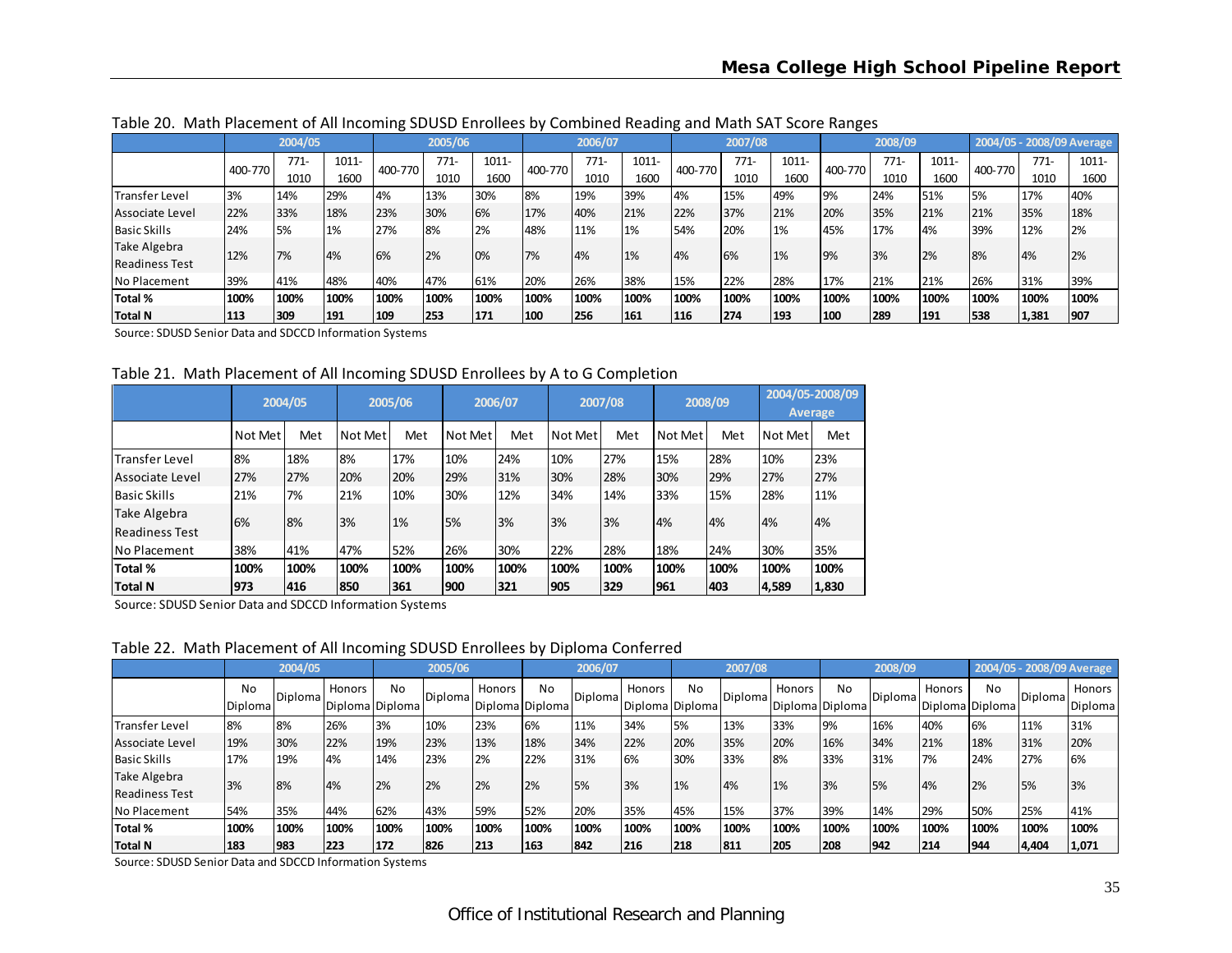#### *Section 3.4: ESOL Placement*

#### ESOL Placement of Incoming SDUSD Enrollees

# **All SDUSD Enrollees**

- In 2008/09, most incoming SDUSD enrollees did not have an ESOL placement (97%), which is equal to the 5-year average of 97% (see Tables 23 and Figure 19).
- From 2004/05 to 2008/09, the number of students who had an ESOL placement rose by 85%. Furthermore, the number of students who did not have an ESOL placement rose by 50%.

# **SDUSD Enrollees Who Placed**

In 2008/09, of the incoming SDUSD enrollees who had an ESOL placement, 11% placed at level 40 (comparable to the 5-year average of 12%), 35% placed at level 30 (comparable to the 5-year average of 33%), 11% placed at level 20 (comparable to the 5-year average of 12%), and 43% placed at level 19 (equal to the 5-year average of 43%; see Table 23 and Figure 20).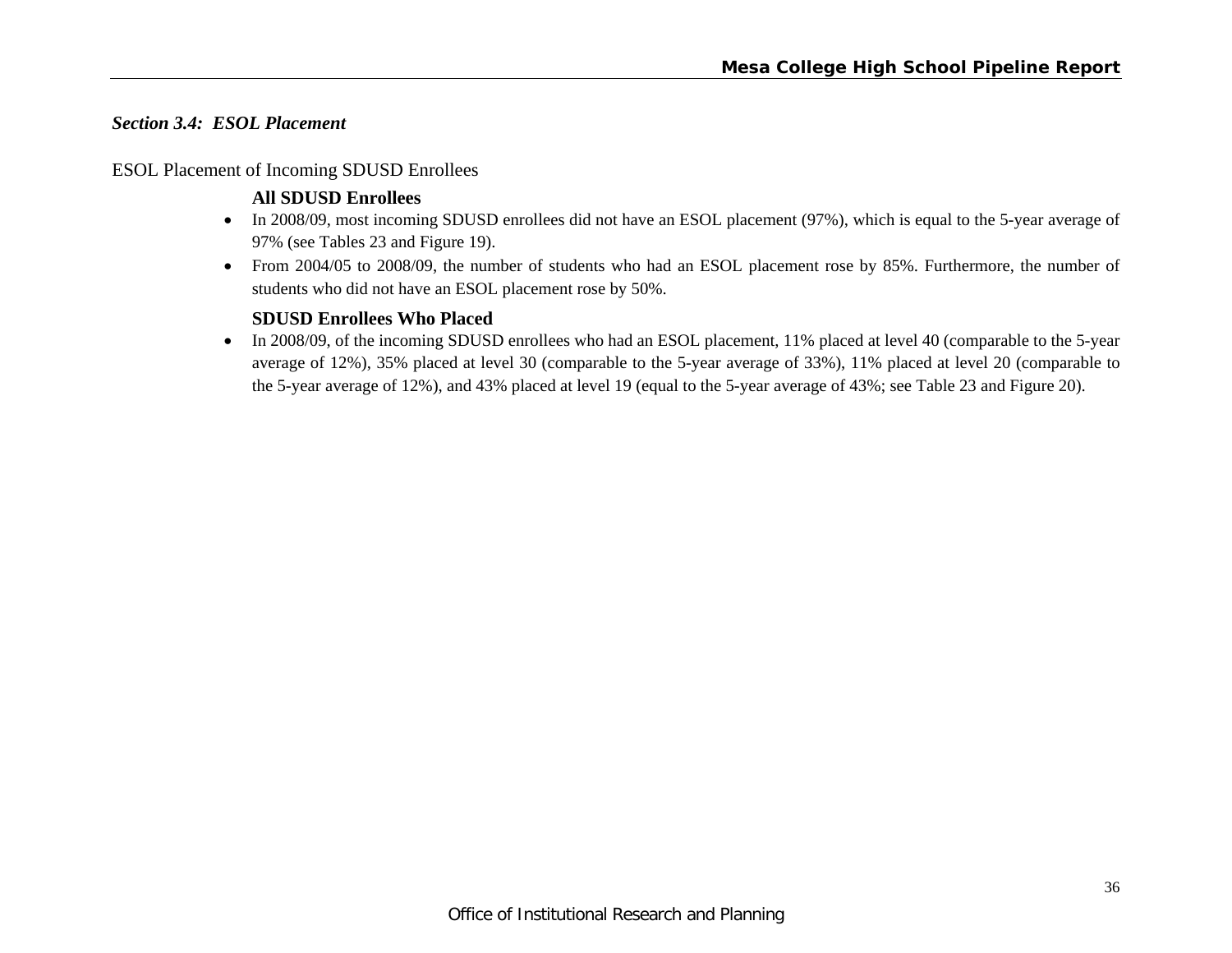|                          | 2004/05 | 2005/06     | 2006/07 | 2007/08 | 2008/09 |                |                      | 2004/05 - 2008/09 |                       |
|--------------------------|---------|-------------|---------|---------|---------|----------------|----------------------|-------------------|-----------------------|
|                          | N       | $\mathbf N$ | N       | N       | N       |                | <b>All Enrollees</b> |                   | <b>Placement Only</b> |
|                          |         |             |         |         |         | <b>Total N</b> | Average % % Change   |                   | Average %             |
| 40                       |         |             | 6       |         |         | 19             | 10%                  | $- -$             | 12%                   |
| 30                       |         |             | 13      | 10      | 13      | 51             | 1%                   | 86%               | 33%                   |
| 20                       |         | 4           |         |         | 4       | 19             | 0%                   | 33%               | 12%                   |
| 19                       | 10      |             | 13      | 18      | 16      | 166            | 1%                   | 60%               | 43%                   |
| <b>Placement Only 20</b> |         | 27          | 37      | 134     | 37      | 155            | $\qquad \qquad -$    | 85%               | 100%                  |
| <b>No Placement</b>      | 894     | 952         | 1,069   | 1,251   | 1,340   | 5,506          | 97%                  | 50%               | $-$                   |
| All Enrollees 914        |         | 979         | 1,106   | 1,285   | 1,377   | 5,661          | 100%                 | 51%               | <b>.</b>              |

#### Table 23. Incoming SDUSD Enrollees by ESOL Placement

Source: SDUSD Senior Data and SDCCD Information Systems





#### Figure 19. All Incoming SDUSD Enrollees by ESOL Placement Figure 20. Incoming SDUSD Enrollees Who Placed by ESOL Placement

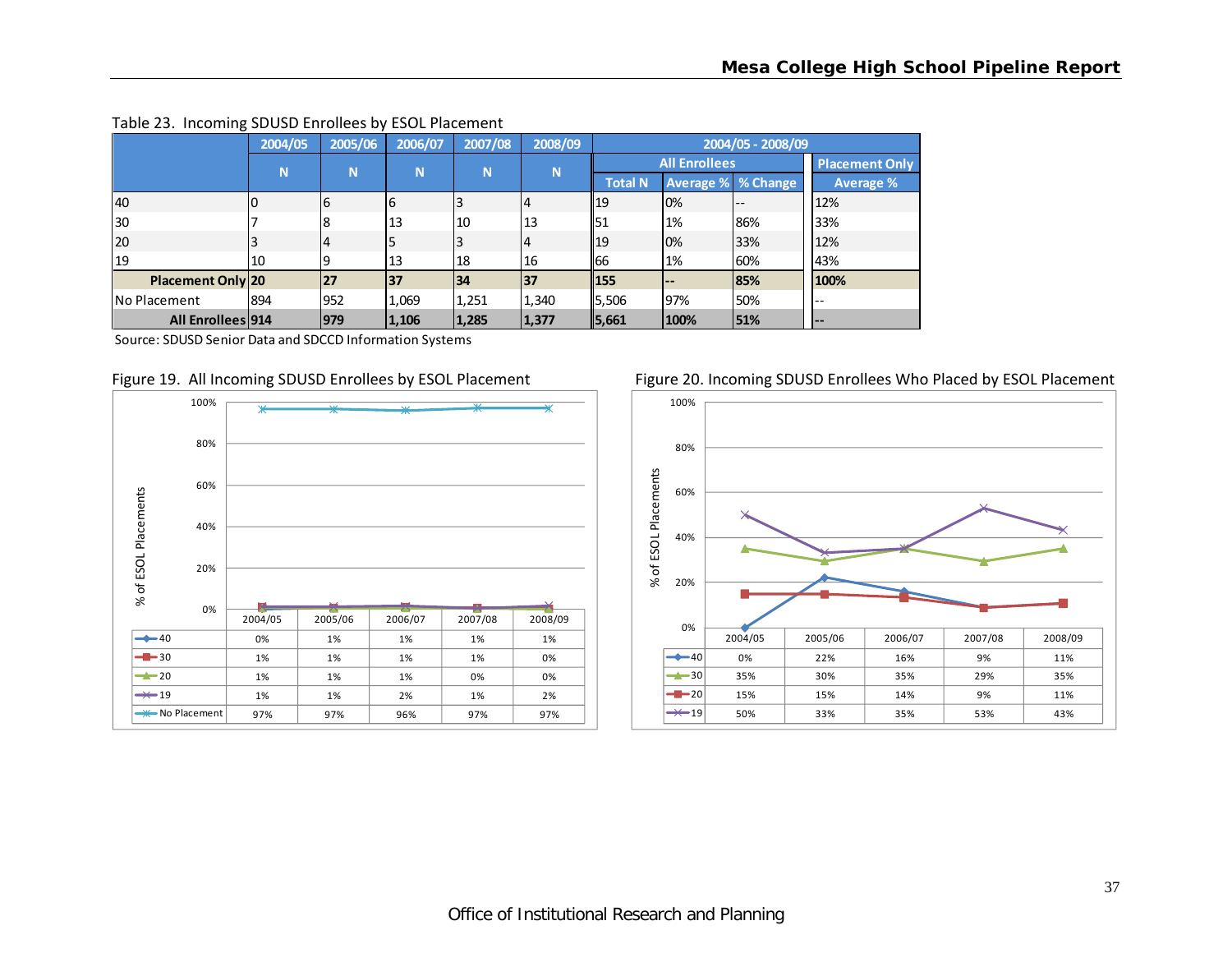# ESOL Placement Among Those Who Placed by Preparation Level

Due to the small number of students with an ESOL placement, only those who placed are discussed in this section. Also note the small counts in some categories when comparing percentages.

#### **SAT Score Ranges (see Table 24)**

- From 2004/05 to 2008/09, few of the incoming SDUSD enrollees took both the reading and math SAT tests and had an ESOL placement (34 students). Almost all of those students were in the lowest SAT score range (400-770; 28 students).
- From 2004/05 to 2008/09, among those who scored in the lowest SAT range (400-770) and who had an ESOL placement, 18% placed at level 40, 25% placed at level 30, 14% placed at level 20, and the majority (43%) placed at level 20.

# **A to G Completion (see Table 25)**

- From 2004/05 to 2008/09, 88% of the incoming SDUSD enrollees who had an ESOL placement were students who had not completed the A to G requirements (137 students out of 155), while the remaining 12% had completed the A to G requirements (18 students).
- In 2008/09, among those who did not meet the A to G requirements and who had an ESOL placement, 12% placed at level 40 (equal to the 5-year average of 12%), 36% placed at level 30 (higher than the 5-year average of 32%), 12% placed at level 20 (equal to the 5-year average of 12%), and the largest proportion (39%) placed at level 19 (less than the 5-year average of 44%).

#### **Diploma Conferred (see Table 26)**

- From 2004/05 to 2008/09, the majority of the incoming SDUSD enrollees who had an ESOL placement were students who had received a standard diploma (70%; 109 students out of 155), followed by students who did not receive a diploma (19%; 30 students). Ten percent of students who had an ESOL placement received an honors diploma (16 students).
- In 2008/09, among those who earned a standard diploma and who had an ESOL placement, 14% placed at level 40 (comparable to the 5-year average of 15%), 55% placed at level 30 (greater than the 5-year average of 34%, 9% placed at level 20 (slightly less than the 5-year average of 12%), and 23% placed at level 19 (less than the 5-year average of 39%).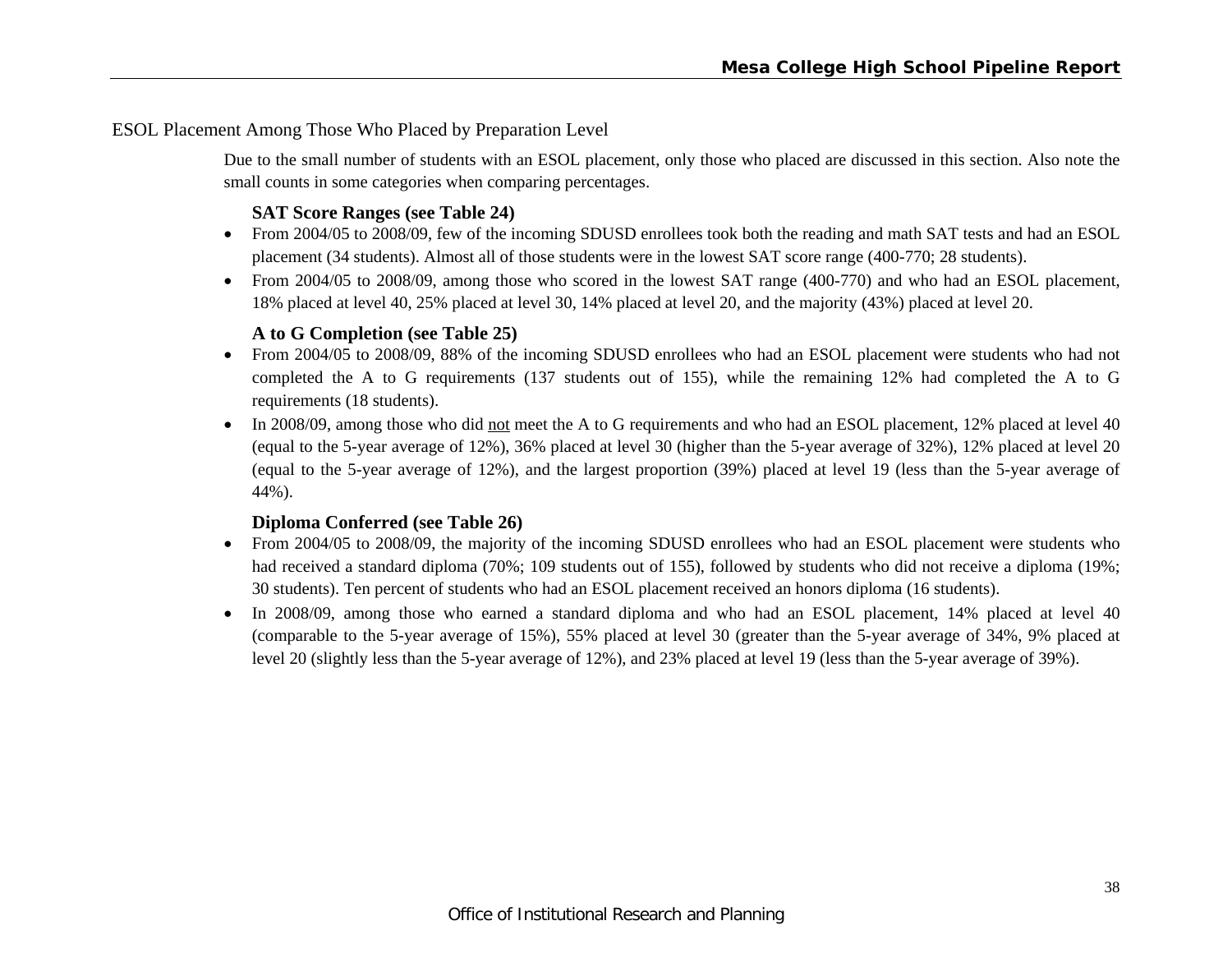|                |         | 2004/05 |       |         | 2005/06 |          |         | 2006/07 |          |         | 2007/08 |       |         | 2008/09 |       |         |        | 2004/05 - 2008/09 Average |
|----------------|---------|---------|-------|---------|---------|----------|---------|---------|----------|---------|---------|-------|---------|---------|-------|---------|--------|---------------------------|
|                | 400-770 | $771-$  | 1011- | 400-770 | $771 -$ | $1011 -$ | 400-770 | $771-$  | $1011 -$ | 400-770 | $771-$  | 1011- | 400-770 | $771 -$ | 1011- | 400-770 | $771-$ | 1011-                     |
|                |         | 1010    | 1600  |         | 1010    | 1600     |         | 1010    | 1600     |         | 1010    | 1600  |         | 1010    | 1600  |         | 1010   | 1600                      |
| 40             | 0%      | 10%     | 10%   | 20%     | 100%    | 10%      | 29%     | 10%     | 0%       | 13%     | 0%      | 0%    | 17%     | 0%      | 0%    | 18%     | 17%    |                           |
| <b>30</b>      | 50%     | 10%     | 0%    | 40%     | 0%      | 10%      | 14%     | 100%    | 0%       | 25%     | 10%     | 0%    | 17%     | 0%      | 0%    | 25%     | 33%    |                           |
| 120            | 0%      | 10%     | 10%   | 10%     | 10%     | 10%      | 29%     | 0%      | 0%       | 25%     | 10%     | 0%    | 0%      | 10%     | 0%    | 14%     | 10%    |                           |
| 19             | 50%     | 100%    | 0%    | 40%     | 10%     | 10%      | 29%     | 10%     | 0%       | 38%     | 100%    | 0%    | 67%     | 100%    | 0%    | 43%     | 50%    |                           |
| Total %        | 100%    | 100%    | 0%    | 100%    | 100%    | 10%      | 100%    | 100%    | 0%       | 100%    | 100%    | 0%    | 100%    | 100%    | 0%    | 100%    | 100%   |                           |
| <b>Total N</b> |         |         | 10    |         |         | ΙO       |         |         |          | 18      |         | 10    |         |         |       | 28      |        |                           |

Table 24. ESOL Placement of Incoming SDUSD Enrollees by Combined Reading and Math SAT Score Ranges

Source: SDUSD Senior Data and SDCCD Information Systems

Table 25. ESOL Placement of Incoming SDUSD Enrollees by A to G Completion

|                | 2004/05 |      | 2005/06 |      | 2006/07 |      | 2007/08 |      | 2008/09   |      | 2004/05-2008/09<br><b>Average</b> |      |
|----------------|---------|------|---------|------|---------|------|---------|------|-----------|------|-----------------------------------|------|
|                | Not Met | Met  | Not Met | Met  | Not Met | Met  | Not Met | Met  | Not Met l | Met  | Not Met                           | Met  |
| 40             | 0%      | 0%   | 18%     | 40%  | 19%     | 0%   | 9%      | 0%   | 12%       | 0%   | 12%                               | 11%  |
| 30             | 32%     | 100% | 32%     | 20%  | 32%     | 50%  | 28%     | 50%  | 36%       | 25%  | 32%                               | 39%  |
| 20             | 16%     | 0%   | 9%      | 40%  | 13%     | 17%  | 9%      | 0%   | 12%       | 0%   | 12%                               | 17%  |
| 19             | 53%     | 0%   | 41%     | 0%   | 35%     | 33%  | 53%     | 50%  | 39%       | 75%  | 44%                               | 33%  |
| Total %        | 100%    | 100% | 100%    | 100% | 100%    | 100% | 100%    | 100% | 100%      | 100% | 100%                              | 100% |
| <b>Total N</b> | 19      |      | 22      | 5    | 31      | 6    | 32      | 12   | 33        | 14   | 137                               | 18   |

Source: SDUSD Senior Data and SDCCD Information Systems

| Table 26. ESOL Placement of Incoming SDUSD Enrollees by Diploma Conferred |  |
|---------------------------------------------------------------------------|--|
|---------------------------------------------------------------------------|--|

|                | 2004/05       |          |        | 2005/06               |                  | 2006/07 |                       | 2007/08  |               | 2008/09               |                 |               | 2004/05 - 2008/09 Average |                |        |                       |         |                          |
|----------------|---------------|----------|--------|-----------------------|------------------|---------|-----------------------|----------|---------------|-----------------------|-----------------|---------------|---------------------------|----------------|--------|-----------------------|---------|--------------------------|
|                | No<br>Diploma | IDiploma | Honors | No<br>Diploma Diploma | <b>IDiplomal</b> | Honors  | No<br>Diploma Diploma | Diplomal | <b>Honors</b> | No<br>Diploma Diploma | <b>IDiploma</b> | <b>Honors</b> | No<br>Diploma Diploma     | <b>Diploma</b> | Honors | No<br>Diploma Diploma | Diploma | Honors<br><b>Diploma</b> |
| 40             | 0%            | 10%      | 0%     | 0%                    | 29%              | 0%      | 20%                   | 15%      | 17%           | 0%                    | 13%             | 0%            | 18%                       | 14%            | 0%     | 7%                    | 15%     | 6%                       |
| 30             | 100%          | 29%      | 50%    | 0%                    | 33%              | 25%     | 40%                   | 23%      | 83%           | 33%                   | 30%             | 0%            | <b>8%</b>                 | 55%            | 0%     | 23%                   | 34%     | 44%                      |
| <b>20</b>      | 0%            | 12%      | 50%    | 50%                   | 10%              | 25%     | 10%                   | 19%      | 0%            | 0%                    | 9%              | 50%           | 18%                       | 19%            | 50%    | 7%                    | 12%     | 25%                      |
| 19             | 0%            | 59%      | 0%     | 50%                   | 29%              | 50%     | 40%                   | 42%      | 0%            | 67%                   | 48%             | 50%           | 77%                       | 23%            | 50%    | 63%                   | 39%     | 25%                      |
| Total %        | 100%          | 100%     | 100%   | 100%                  | 100%             | 100%    | 100%                  | 100%     | 100%          | 100%                  | 100%            | 100%          | 100%                      | 100%           | 100%   | 100%                  | 100%    | 100%                     |
| <b>Total N</b> |               |          |        |                       | 21               |         |                       | 26       |               |                       | 23              |               | 13                        | 22             |        | 130                   | 109     | <b>16</b>                |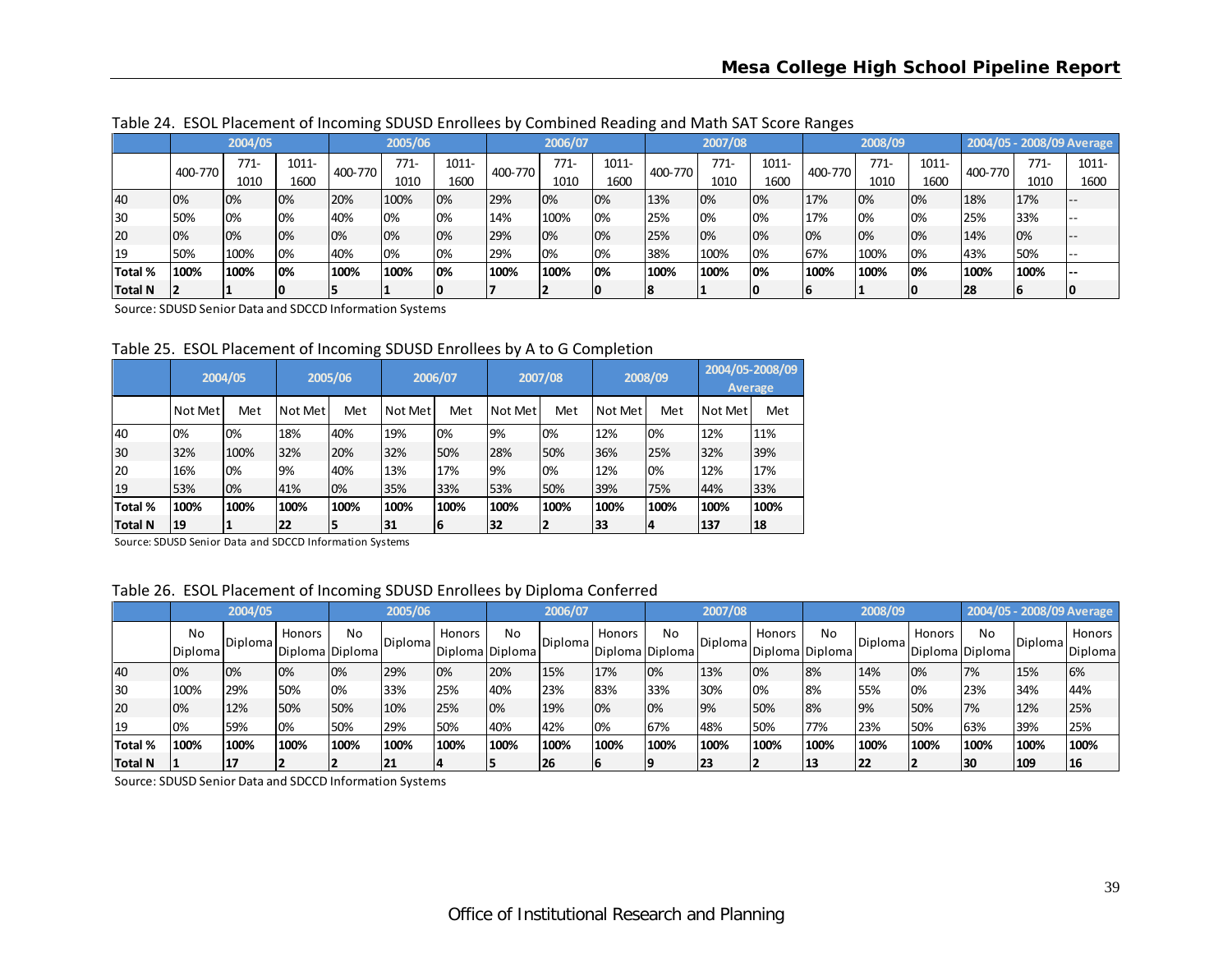# **Chapter 4: Performance Outcomes of Incoming SDUSD Enrollees by Preparation Level**

Chapter 4 describes how incoming SDUSD enrollees performed during their first academic term at Mesa College after their senior year in high school. This chapter is divided into three sections: Retention, Successful Course Completion, and Mean Term GPA. Please see page 7 for operational definitions of retention and success rates.

#### *Section 4.1: Retention*

Figure 21 shows retention rates for incoming SDUSD enrollees from 2004/05 to 2008/09. Figures 22, 23, and 24 show retention rates for incoming SDUSD enrollees from 2004/05 to 2008/09 disaggregated by incoming preparation levels.

 The overall retention rates for incoming SDUSD enrollees decreased over the 5-year period being reported, from 86% in 2004/05 to 83% in 2008/09 (see Figure 21).

#### Retention by Preparation Level

- The retention rates of SDUSD enrollees who scored in the highest SAT score range (1011-1600) in combined reading and math tests were higher than the mid-level SAT score range (771-1010) from 2005/06 to 2008/09 by a range of 2% to 5% (see Figure 22). With the exception of 2005/06, students who scored in the mid-level SAT score range (771-1010) had higher retention rates than those in the lowest SAT score range (400-770) by a range of 1% to 5%.
- The percentage difference between the retention rates of SDUSD enrollees by A to G completion and diploma conferred varied proportionately by preparation level. From 2004/05 to 2008/09, the retention rates of students who met the A to G requirements were 4% to 11% higher than students who did not meet the A to G requirements (see Figure 23).
- Likewise, from 2004/05 to 2008/09, the retention rates of students who earned honors diplomas were 6% to 12% higher than those students who earned standard diplomas and the retention rates of students who earned standard diplomas were 8% to 13% higher than those students who did not earn a diploma (see Figure 24).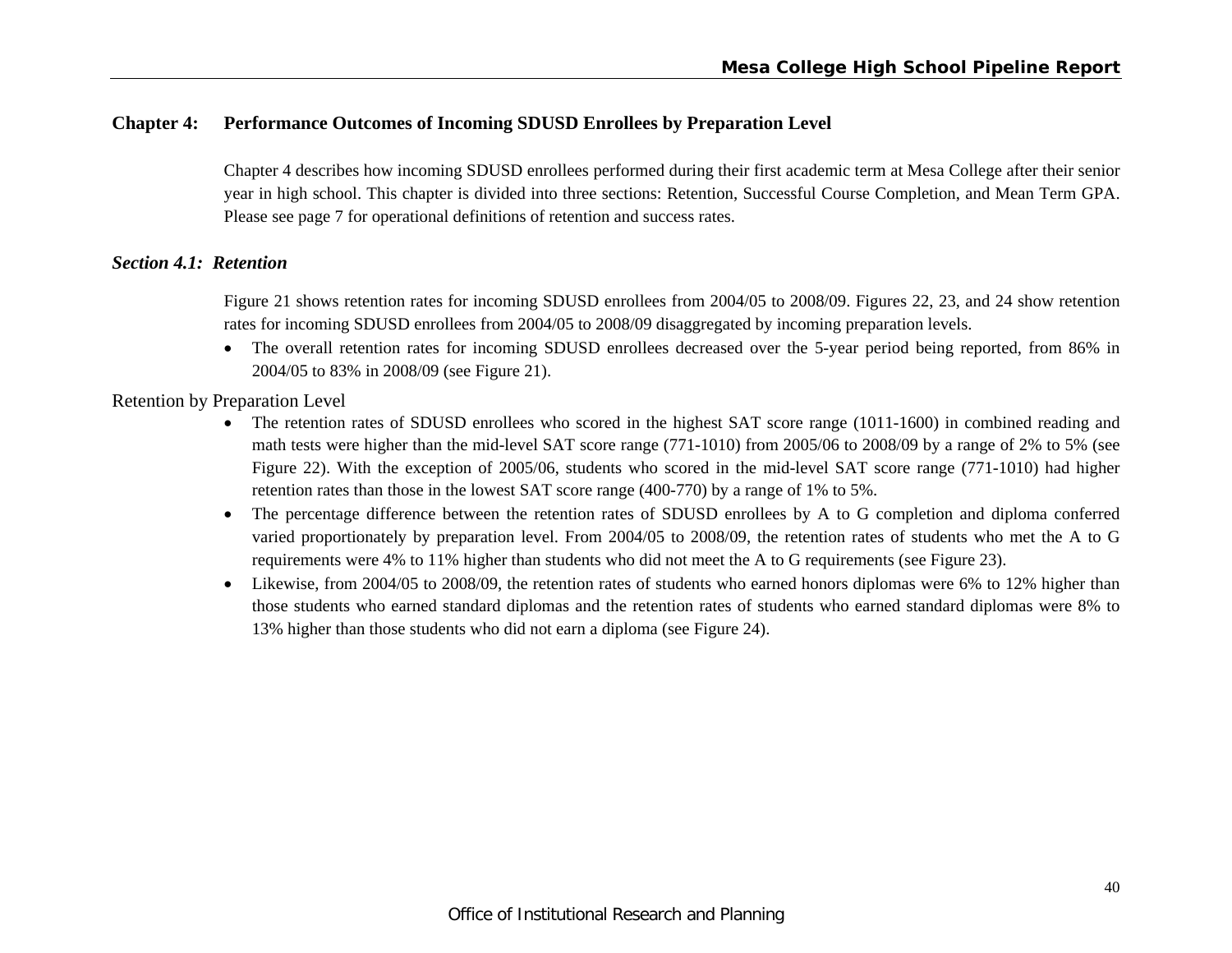

Figure 21. Incoming SDUSD Enrollees by Retention Rate SAT Score Range





400 ‐ 770 86% 85% 82% 81% 84%84% 50% 60% 70% 80%90%100% Retention Rates by SAT Score Range

Figure 22. Retention Rates by Combined Reading and Math

Figure 23. Retention Rates by A to G Completion Figure 24. Retention Rates by Diploma Conferred

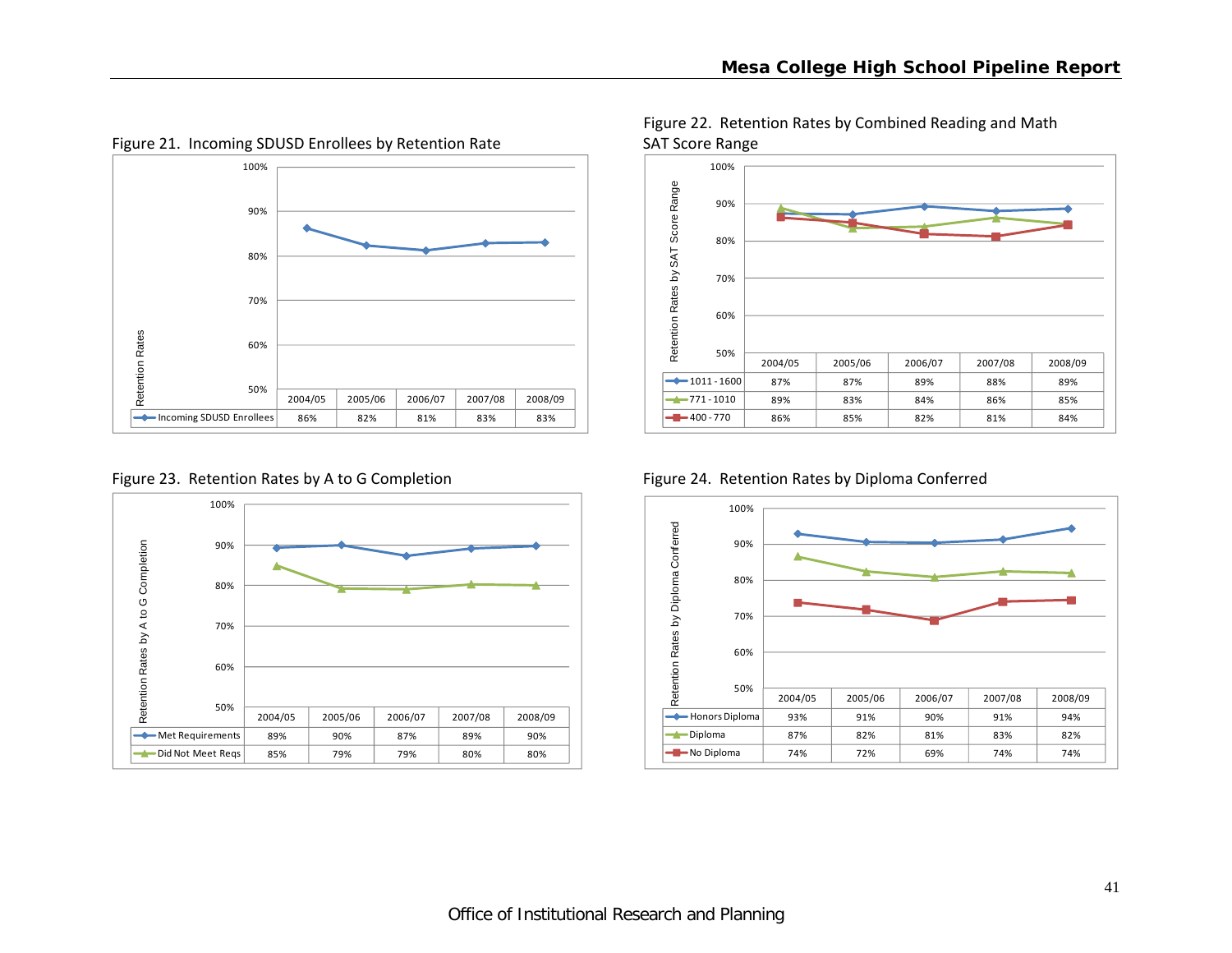# *Section 4.2: Success Rates*

Figure 25 shows success rates (successful course completion) for incoming SDUSD enrollees from 2004/05 to 2008/09. Figures 26, 27, and 28 show success rates for incoming SDUSD enrollees from 2004/05 to 2008/09 disaggregated by incoming preparation levels.

 The overall success rates for incoming SDUSD enrollees decreased over the 5-year period from 62% in 2004/05 to 56% in 2008/09 (see Figure 25).

#### Success by Preparation Level

The percentage difference between the success rates for SDUSD enrollees by SAT score range, A to G completion, and diploma conferred varied proportionately by preparation level from 2004/05 to 2008/09.

- From 2004/05 to 2008/09, the success rates of students who scored in the highest SAT score range (1011-1600) were 4% to 14% higher than the success rates of students who scored in the mid-level SAT score range (771-1010). The success rates of students who scored in the mid-level SAT score range (771-1010) were 4% to 10% higher than the success rates of students who scored in the lowest SAT score range (400-770; see Figure 26).
- The success rates of students who met the A to G requirements were 19% to 22% higher than students who did not meet the A to G requirements over 5 years (see Figure 27).
- From 2004/05 to 2008/09, the success rates of students who earned honors diplomas were higher by 24% to 32% above students who earned standard diplomas. Students who did not earn a diploma had lower success rates across 5 years and generally scored 11% to 17% below standard diploma possessors (see Figure 28).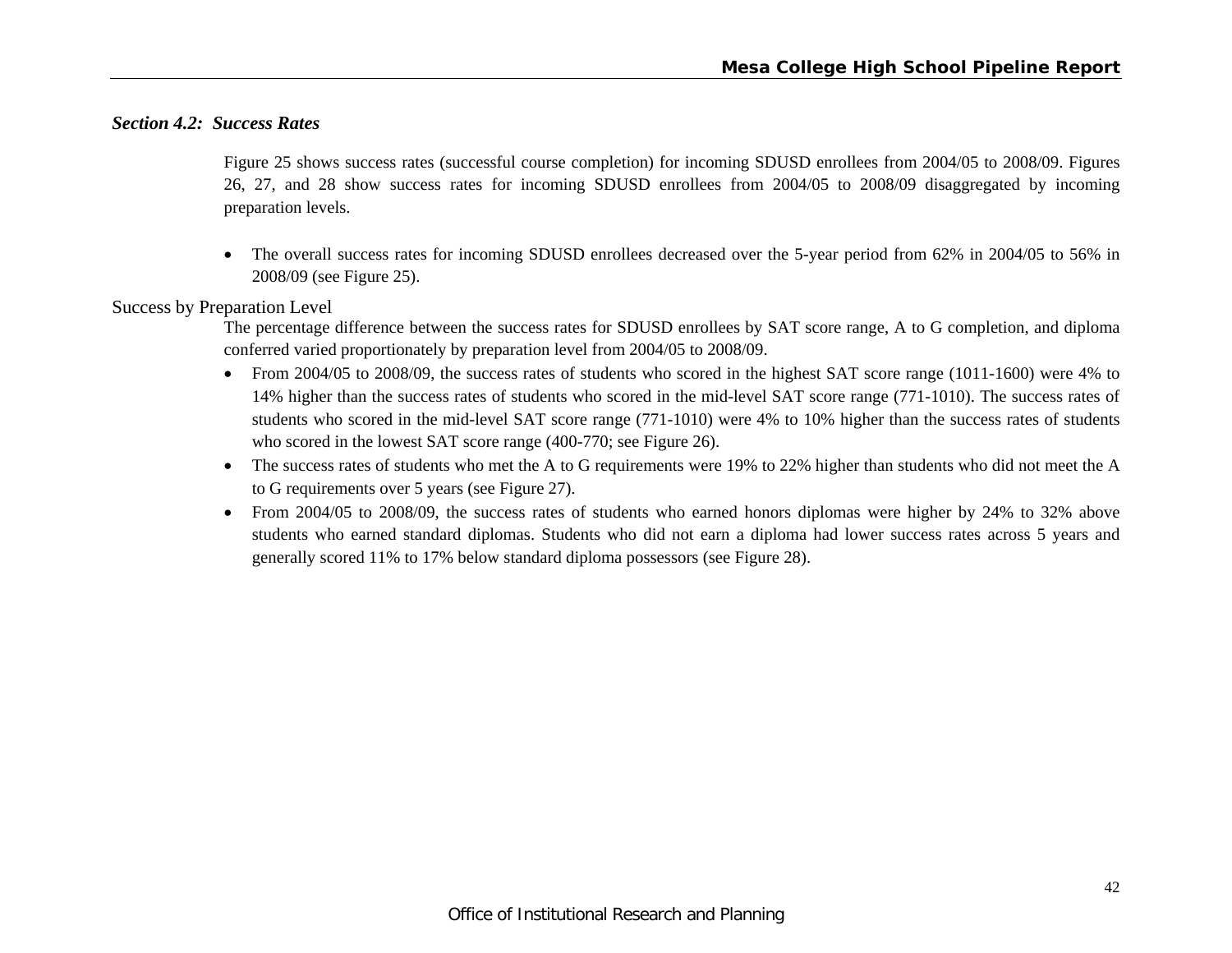

Figure 25. Incoming SDUSD Enrollees by Success Rate SAT Score Range



Figure 26. Success Rates by Combined Reading and Math

90%100%

Figure 27. Success Rates by A to G Completion Figure 28. Success Rates by Diploma Conferred





30%40%50%

100%

Met Requirements 76% 70% 71% 73% 72%

Did Not Meet Reqs | 57% | 51% | 52% | 54% | 50%

2004/05 2005/06 2006/07 2007/08 2008/09

72%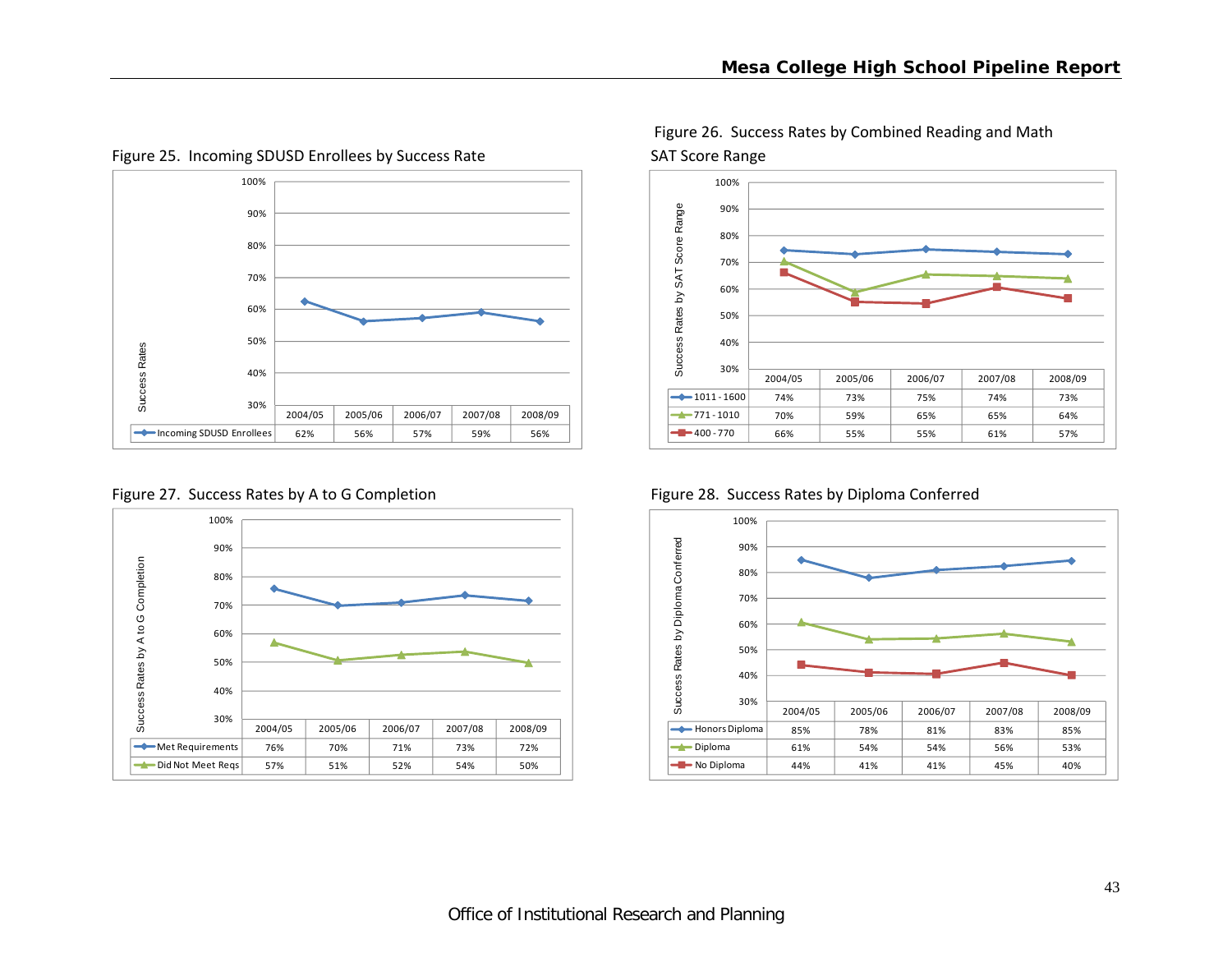### *Section 4.3: Mean Term GPA*

Figure 29 shows the mean term GPA of incoming SDUSD enrollees from 2004/05 to 2008/09. Figures 30, 31, and 32 show the mean term GPA for incoming SDUSD enrollees from 2004/05 to 2008/09 disaggregated by incoming preparation levels.

 $\bullet$  The mean term GPA for incoming SDUSD enrollees remained relatively stable over the 5-year period being reported, ranging from 2.03 to 2.26 (see Figure 29).

Mean Term GPA by Preparation Level

- From 2004/05 to 2008/09, on average, the mean term GPAs of students who scored in the highest SAT score range (1011- 1600) were .32 to .55 points higher than the mean term GPAs of students who scored in the mid-level SAT score range (771- 1010; see Figure 30). Students who scored in the mid-level SAT score range (771-1010) had slightly higher mean term GPAs than students who scored in the lowest SAT score range (400-770) across 5 years by .16 - .35 points.
- The mean term GPAs of students who met the A to G requirements were .50 to .66 points higher than students who did not meet the A to G requirements over 5 years (see Figure 31).
- From 2004/05 to 2008/09, the mean term GPA of students who earned honors diplomas were .84 to 1.06 points higher than students who earned standard diplomas (see Figure 32). Students who did not earn a diploma had slightly lower mean term GPAs (a difference of .16 to .37 points) than students who earned a standard diploma across 5 years.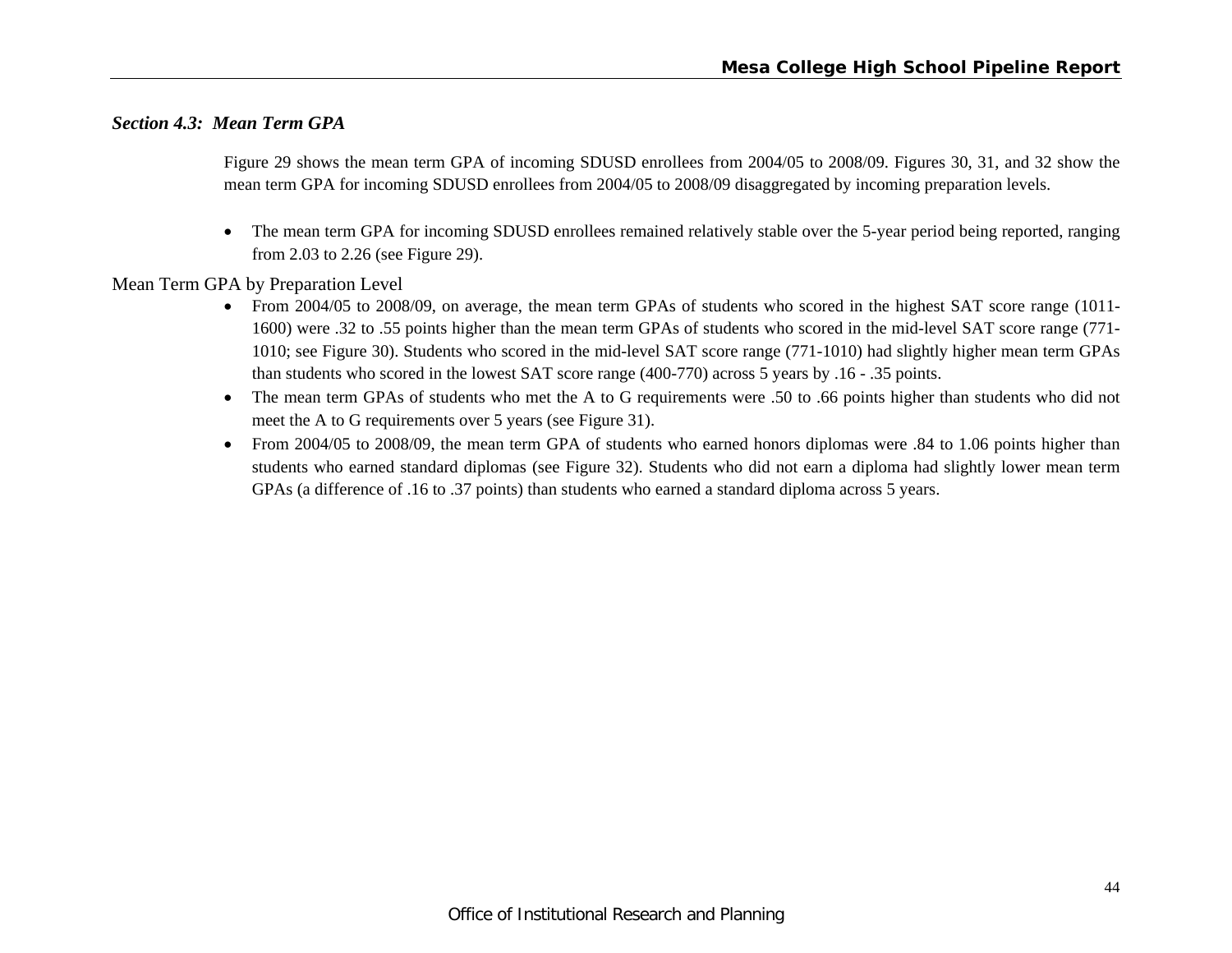

Figure 29. Incoming SDUSD Enrollees by Mean Term GPA SAT Score Range



Figure 30. Mean Term GPA by Combined Reading and Math



Figure 31. Mean Term GPA by A to G Completion Figure 32. Mean Term GPA by Diploma Conferred

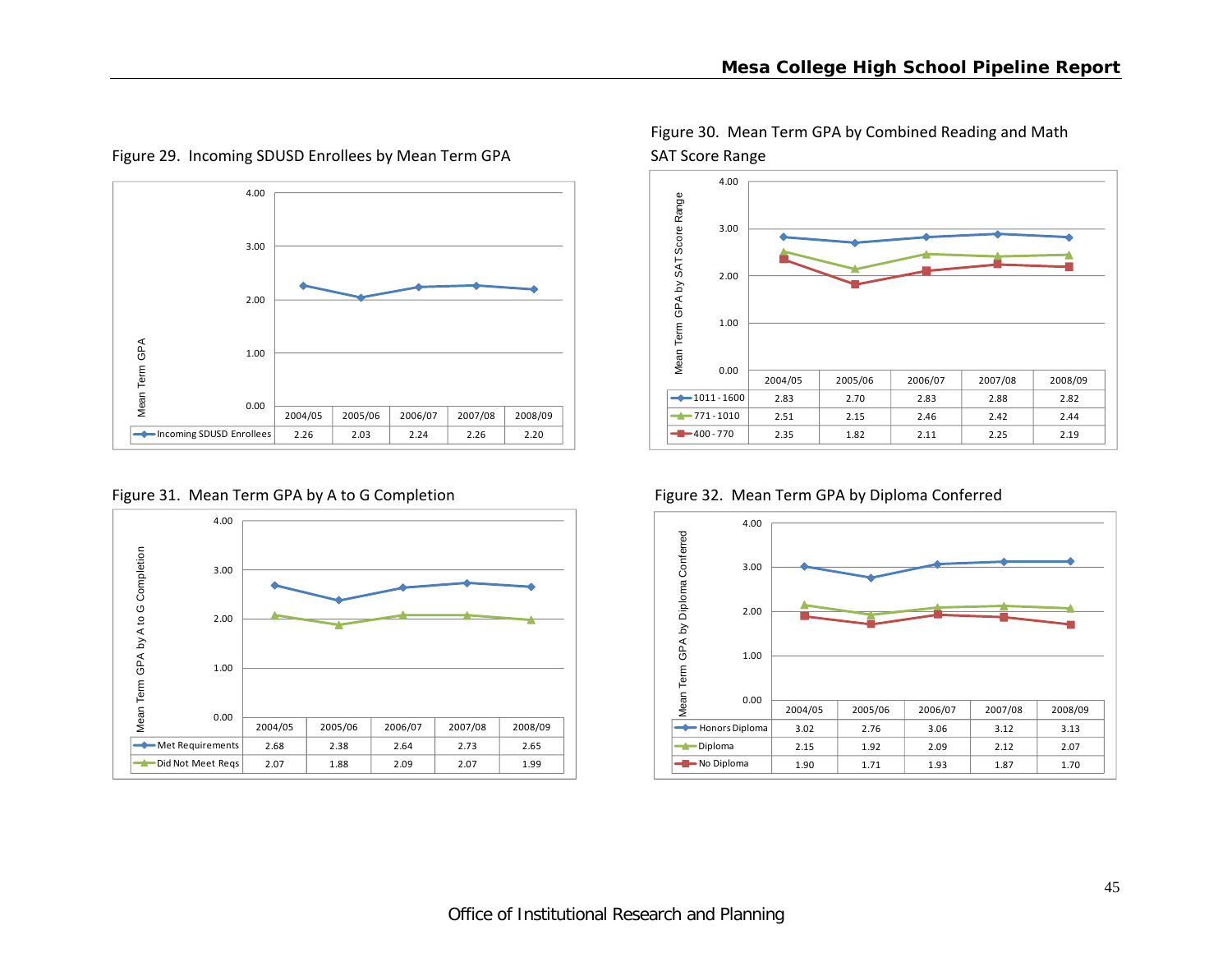# **Chapter 5: Longitudinal Performance Outcomes of Incoming SDUSD Enrollee Cohorts by Preparation Level**

This chapter examines fall cohorts of incoming SDUSD enrollees and longitudinally tracks the outcomes of these cohorts over several semesters. The breadth of tracking was determined in part by the latest possible available data and in part by the size of the cohorts. Student persistence from term to term, awards/certificates conferred, and transfers to a 4-year university are the focus of this chapter and are examined in aggregate form as well as by preparation level.

#### *Section 5.1: Persistence*

Table 27 displays the longitudinal term-to-term persistence of the Fall 2004, 2005, 2006, and 2007 cohorts of incoming SDUSD enrollees as well as annual persistence. Annual persistence is continuous fall to spring to fall enrollment and completion of at least one course (see Operational Definitions for more detail). Tables 28, 29, and 30 show longitudinal term-to-term persistence by incoming preparation levels. The cohorts are tracked to 3 terms post senior year in high school.

- Among the Fall 2004, 2005, 2006, and 2007 incoming SDUSD enrollee cohorts, 69% on average persisted to the following spring term (second term post SDUSD senior year; see Table 27).
- On average, nearly half (48%) of the incoming SDUSD enrollee 2004 to 2007 cohorts annually persisted through to their second fall term (third term post SDUSD senior year; see Table 27).

# Persistence by Preparation Level

- Among the Fall 2004, 2005, 2006, and 2007 incoming SDUSD enrollee cohorts who took both the reading and math SAT tests, students in the lowest SAT score range (400-770) persisted to the following spring term at a greater average rate (76%) than students in the mid-level (771-1010) and highest (1011-1600) SAT score ranges (74% and 66%, respectively; see Table 28). The pattern is comparable in terms of annual persistence. Students in the lowest SAT score range persisted to the following fall term at a greater average rate (54%) than students in the mid-level (53%) and highest SAT score ranges (48%).
- $\bullet$  Among the Fall 2004 to 2007 cohorts, students who met the A to G requirements persisted to the following spring term at a greater rate (71%) than students who did not complete the A to G requirements (68%; see Table 29). This trend continued for students persisting annually (49% for students who met A to G requirements and 47% for students who did not meet A to G requirements).
- $\bullet$  Among the Fall 2004 to 2007 cohorts, students who were not awarded a high school diploma displayed lower persistence rates on average (52%) compared to students who earned a standard (71%) or honors high school diploma (69%; see Table 30). This trend continues among the groups for annual persistence (29% no diploma, 50% standard diploma, and 48% honors diploma).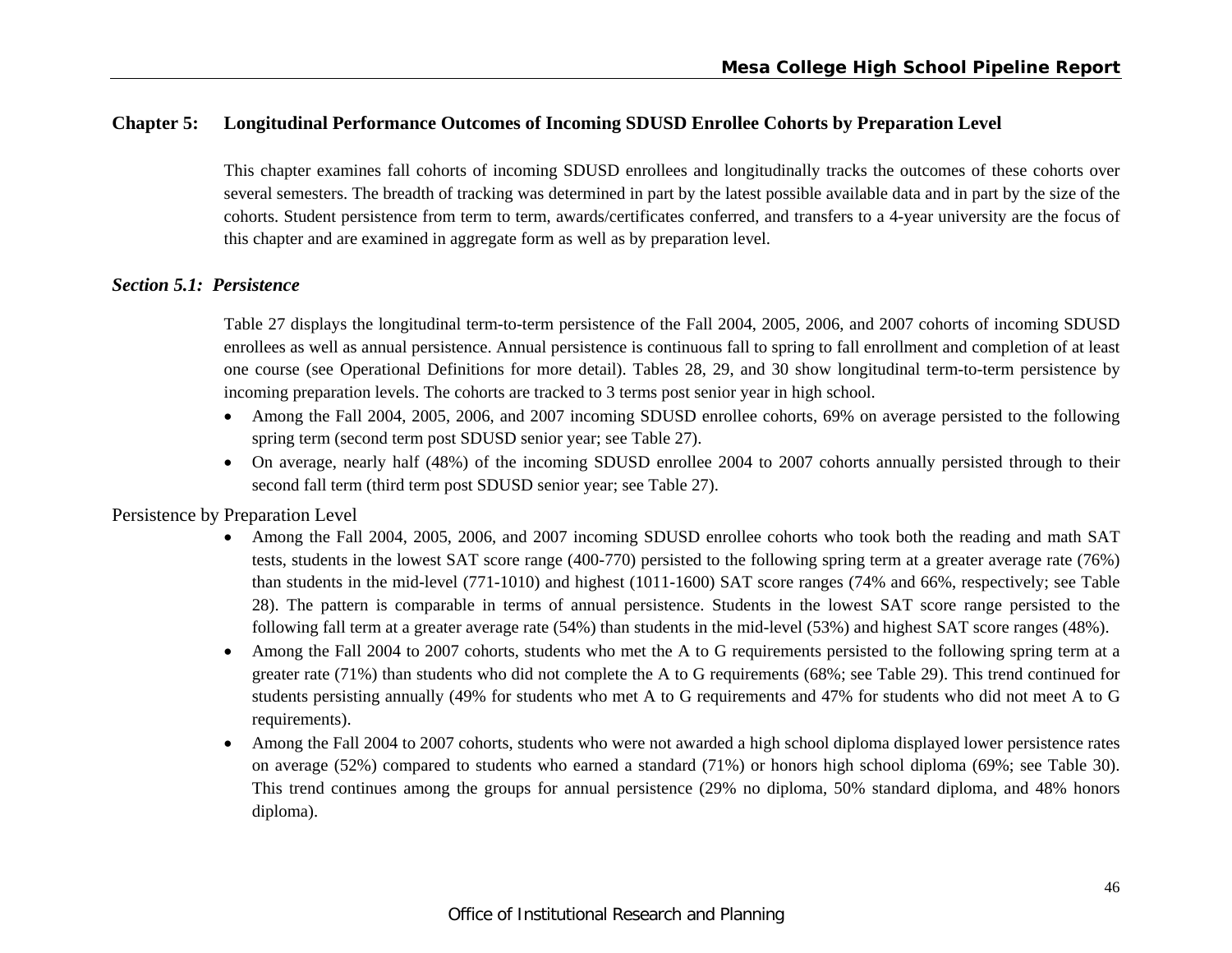|  |  | Table 27. Incoming SDUSD Enrollee Cohorts by Persistence |  |
|--|--|----------------------------------------------------------|--|
|--|--|----------------------------------------------------------|--|

| <b>First Term Post SDUSD</b> | <b>Second Term Post</b> |                     | <b>Third Term Post</b> |       |     |
|------------------------------|-------------------------|---------------------|------------------------|-------|-----|
| <b>Senior</b>                |                         | <b>SDUSD Senior</b> | <b>SDUSD Senior</b>    |       |     |
| <b>Fall Cohort</b>           |                         | <b>Spring</b>       | Fall                   |       |     |
|                              | N                       | N                   | ℅                      | N     | ℅   |
| Fall 2004 Cohort             | 718                     | 482                 | 67%                    | 335   | 47% |
| Fall 2005 Cohort             | 592                     | 390                 | 66%                    | 245   | 41% |
| Fall 2006 Cohort             | 800                     | 571                 | 71%                    | 408   | 51% |
| Fall 2007 Cohort             | 70%<br>553              |                     | 394                    | 50%   |     |
| Total N/Average % 2,901      |                         | 1,996               | 69%                    | 1.382 | 48% |

Source: SDUSD Senior Data and SDCCD Information Systems

| Table 28. Persistence by SAT Score Range |                                                          |                                               |  |  |  |  |  |  |
|------------------------------------------|----------------------------------------------------------|-----------------------------------------------|--|--|--|--|--|--|
| <b>First Term Post SDUSD Senior</b>      | <b>Second Term</b><br><b>Post SDUSD</b><br><b>Senior</b> | <b>Third Term Post</b><br><b>SDUSD Senior</b> |  |  |  |  |  |  |
| <b>Fall Cohort</b>                       |                                                          |                                               |  |  |  |  |  |  |

|           |                        |     |     |     | <b>SDUSD Senior</b> |     |  |
|-----------|------------------------|-----|-----|-----|---------------------|-----|--|
|           | <b>Fall Cohort</b>     |     |     |     | Fall                |     |  |
|           | <b>SAT Score Range</b> | N   | N   | %   | N                   | %   |  |
| Fall 2004 | 1011 to 1600           | 76  | 54  | 71% | 36                  | 47% |  |
|           | 771 to 1010            | 173 | 124 | 72% | 86                  | 50% |  |
| Cohort    | 400 to 770             | 59  | 44  | 75% | 33                  | 56% |  |
| Fall 2005 | 1011 to 1600           | 94  | 51  | 54% | 30                  | 32% |  |
|           | 771 to 1010            | 125 | 86  | 69% | 53                  | 42% |  |
| Cohort    | 400 to 770             | 64  | 50  | 78% | 32                  | 50% |  |
| Fall 2006 | 1011 to 1600           | 95  | 68  | 72% | 55                  | 58% |  |
|           | 771 to 1010            | 173 | 134 | 78% | 99                  | 57% |  |
| Cohort    | 400 to 770             | 68  | 48  | 71% | 33                  | 49% |  |
| Fall 2007 | 1011 to 1600           | 123 | 84  | 68% | 65                  | 53% |  |
|           | 771 to 1010            | 180 | 137 | 76% | 104                 | 58% |  |
| Cohort    | 400 to 770             | 76  | 61  | 80% | 46                  | 61% |  |
| Total N/  | 1011 to 1600           | 388 | 257 | 66% | 186                 | 48% |  |
|           | 771 to 1010            | 651 | 481 | 74% | 342                 | 53% |  |
| Average % | 400 to 770             | 267 | 203 | 76% | 144                 | 54% |  |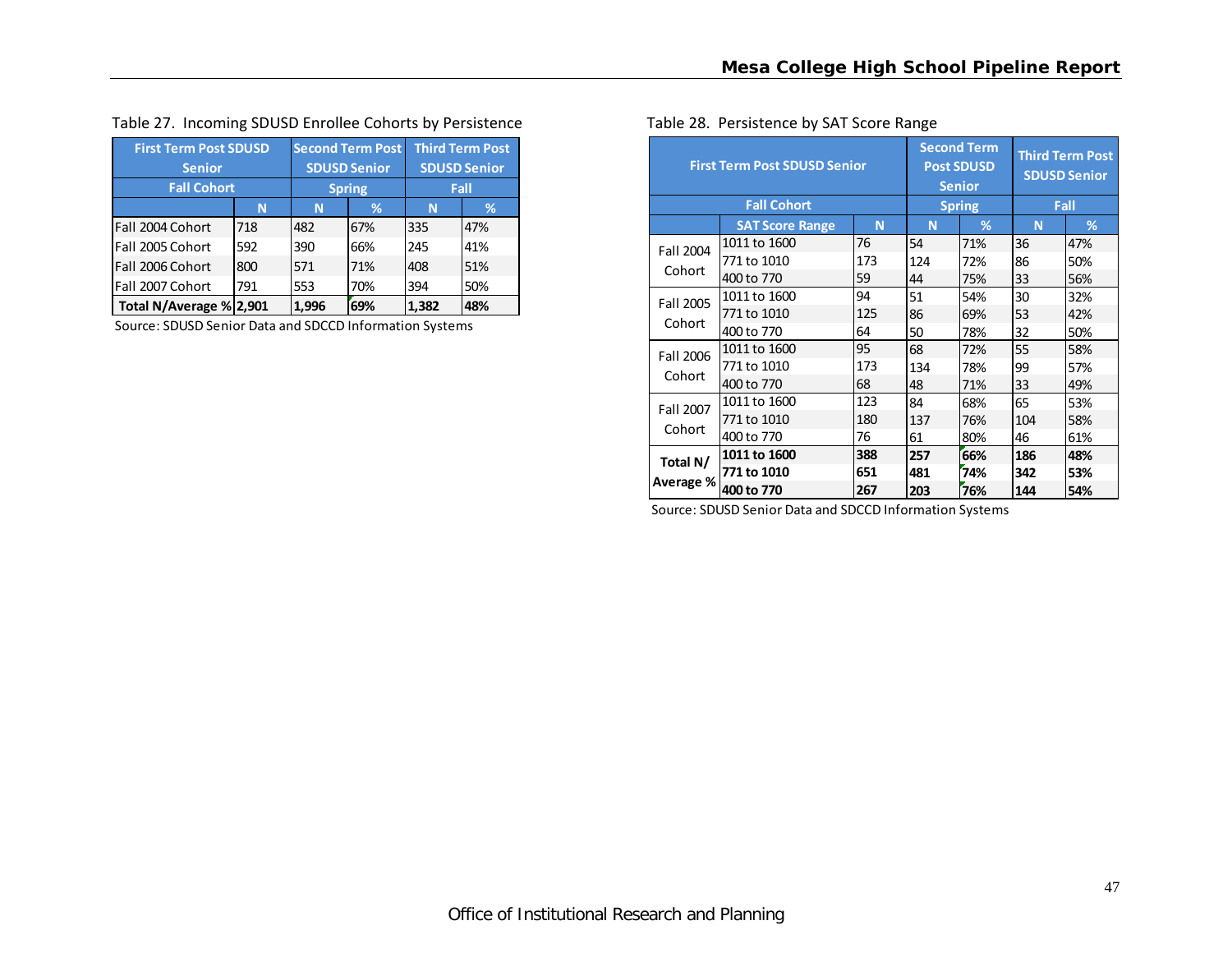| <b>First Term Post SDUSD Senior</b> |                                    | <b>Second Term</b><br><b>Post SDUSD</b><br><b>Senior</b> | <b>Third Term Post</b><br><b>SDUSD Senior</b> |               |     |      |
|-------------------------------------|------------------------------------|----------------------------------------------------------|-----------------------------------------------|---------------|-----|------|
|                                     | <b>Fall Cohort</b>                 |                                                          |                                               | <b>Spring</b> |     | Fall |
|                                     | <b>A to G Completion</b>           | N                                                        | N                                             | %             | N   | %    |
| Fall 2004                           | Met Requirements                   | 209                                                      | 148                                           | 71%           | 102 | 49%  |
| Cohort                              | Did Not Meet Regs                  | 509                                                      | 334                                           | 66%           | 233 | 46%  |
| Fall 2005                           | Met Requirements                   | 185                                                      | 123                                           | 67%           | 78  | 42%  |
| Cohort                              | Did Not Meet Regs                  | 407                                                      | 267                                           | 66%           | 167 | 41%  |
| Fall 2006                           | Met Requirements                   | 208                                                      | 156                                           | 75%           | 111 | 53%  |
| Cohort                              | Did Not Meet Regs                  | 592                                                      | 415                                           | 70%           | 297 | 50%  |
| Fall 2007                           | Met Requirements                   | 213                                                      | 149                                           | 70%           | 106 | 50%  |
| Cohort                              | Did Not Meet Regs                  | 578                                                      | 404                                           | 70%           | 288 | 50%  |
| Total N/                            | 815                                | 576                                                      | 71%                                           | 397           | 49% |      |
|                                     | <b>Average % Did Not Meet Regs</b> | 2,086                                                    | 1,420                                         | 68%           | 985 | 47%  |

#### Table 29. Persistence by A to G Completion

Source: SDUSD Senior Data and SDCCD Information Systems

| <b>First Term Post SDUSD Senior</b> |                                                     | <b>Second Term</b><br><b>Post SDUSD</b><br><b>Senior</b><br><b>Spring</b> | <b>Third Term Post</b><br><b>SDUSD Senior</b><br>Fall |     |       |     |
|-------------------------------------|-----------------------------------------------------|---------------------------------------------------------------------------|-------------------------------------------------------|-----|-------|-----|
|                                     | <b>Fall Cohort</b><br><b>Diploma Conferred</b><br>N |                                                                           |                                                       |     | N     | %   |
| Fall 2004                           | <b>Honors Diploma</b>                               | 104                                                                       | 77                                                    | 74% | 49    | 47% |
|                                     | Diploma                                             | 537                                                                       | 372                                                   | 69% | 266   | 50% |
| Cohort                              | No Diploma                                          | 77                                                                        | 33                                                    | 43% | 20    | 26% |
| Fall 2005                           | Honors Diploma                                      | 112                                                                       | 70                                                    | 63% | 47    | 42% |
|                                     | Diploma                                             | 419                                                                       | 291                                                   | 70% | 186   | 44% |
| Cohort                              | No Diploma                                          | 61                                                                        | 29                                                    | 48% | 12    | 20% |
| Fall 2006                           | <b>Honors Diploma</b>                               | 128                                                                       | 88                                                    | 69% | 66    | 52% |
|                                     | Diploma                                             | 604                                                                       | 449                                                   | 74% | 319   | 53% |
| Cohort                              | No Diploma                                          | 68                                                                        | 34                                                    | 50% | 23    | 34% |
| Fall 2007                           | Honors Diploma                                      | 121                                                                       | 84                                                    | 69% | 63    | 52% |
|                                     | Diploma                                             | 577                                                                       | 411                                                   | 71% | 300   | 52% |
| Cohort                              | No Diploma                                          | 93                                                                        | 58                                                    | 62% | 31    | 33% |
| Total N/                            | <b>Honors Diploma</b>                               | 465                                                                       | 319                                                   | 69% | 225   | 48% |
|                                     | <b>Diploma</b>                                      | 2,137                                                                     | 1,523                                                 | 71% | 1,071 | 50% |
| Average %                           | No Diploma                                          | 299                                                                       | 154                                                   | 52% | 86    | 29% |

#### Table 30. Persistence by Diploma Conferred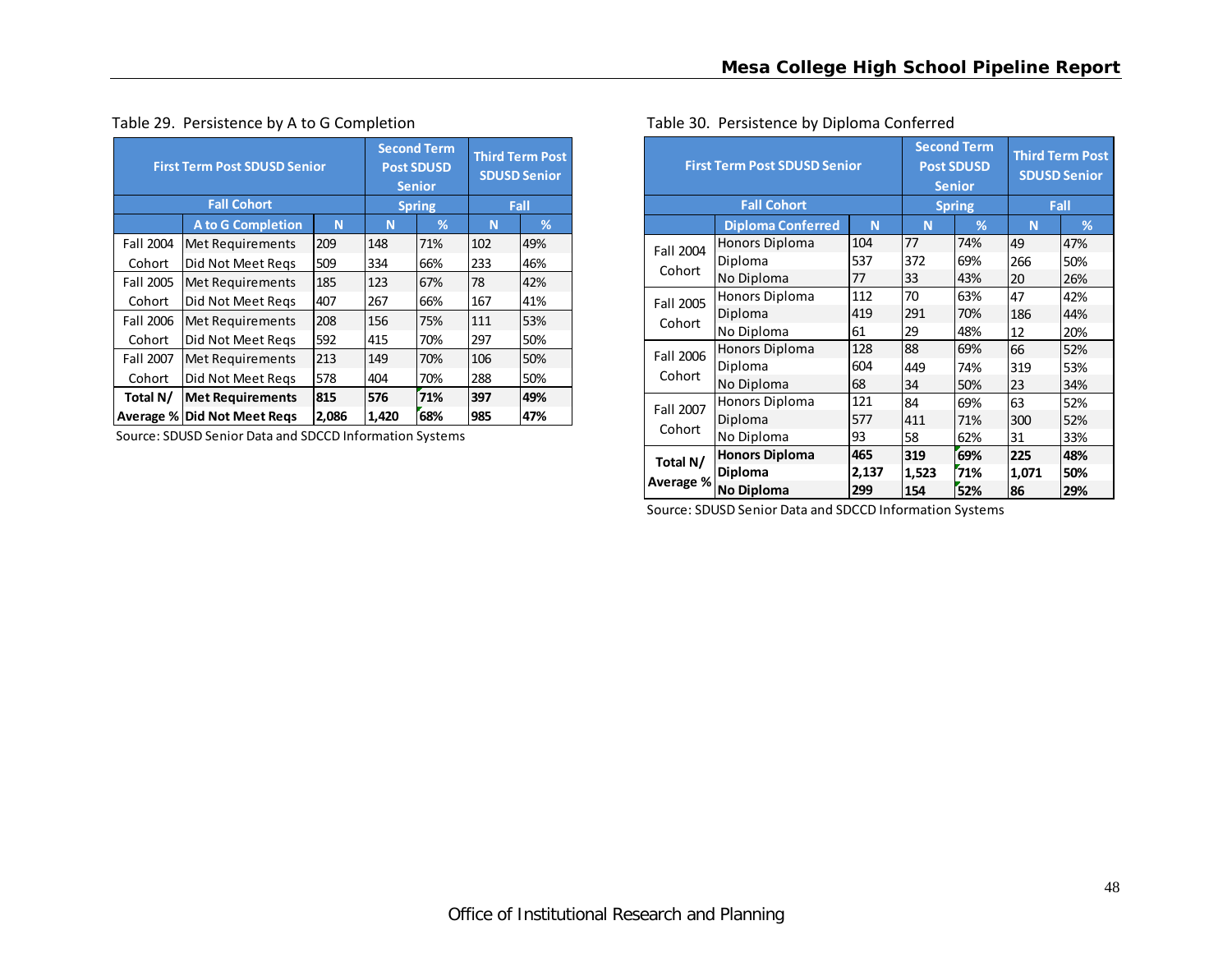# *Section 5.2: Awards/Certificates Conferred*

#### *Section 5.2.1: Incoming SDUSD Enrollees by First Award/Certificate Earned*

Section 5.2.1 tracks incoming SDUSD enrollees to determine when students first earned an award/certificate within 11 terms of SDUSD senior status. Considering that the highest yield of incoming SDUSD enrollees occurred in the fall terms, and that the highest yield of awards are characteristically conferred in the spring, two cohorts of incoming SDUSD enrollees were selected to be longitudinally tracked through 11 terms of fall, summer, and spring enrollment. Tracking began with the Fall 2004 and Fall 2005 cohorts and ended in Spring 2008 and Spring 2009, respectively. Table 31 displays the number and percentage of the cohorts who received an award/certificate at Mesa College up to 11 terms post SDUSD senior status. Tables 32, 33, and 34 disaggregate the information from Table 31 by incoming preparation levels. Note that if a student received more than one award/certificate, **only the first certificate was counted to determine when the student became an award holder.**

 On average, 6% of the Fall 2004 and 2005 cohorts of incoming SDUSD enrollees earned an award or a certificate within 11 terms of being a SDUSD senior (see Table 31).

#### Incoming SDUSD Enrollee's First Award/Certificate Earned by Preparation Level

- Six percent of students who scored in the highest SAT score range (1011-1600) earned their first award/certificate within 11 terms of high school senior status, and ten percent of students who scored in the mid-level SAT score range (771-1010) earned their first award/certificate within 11 terms on average (see Table 32). Three percent of students who scored in the lowest SAT score range (400-770) earned their first award/certificate within 11 terms of high school senior status on average.
- On average, awards/certificates earned by the SDUSD enrollee cohorts varied proportionately by A to G completion and high school diploma conferred. Over 11 terms, 9% of the SDUSD enrollees who met the A to G requirements received an award/certificate and 4% of students who did not meet the A to G requirements received an award/certificate (see Table 33). Across 11 terms, a greater proportion of students who earned a high school honors diploma went on to earn a college award/certificate (12%) than did those who earned a standard high school diploma (5%) or did not earn a high school diploma (3%; see Table 34).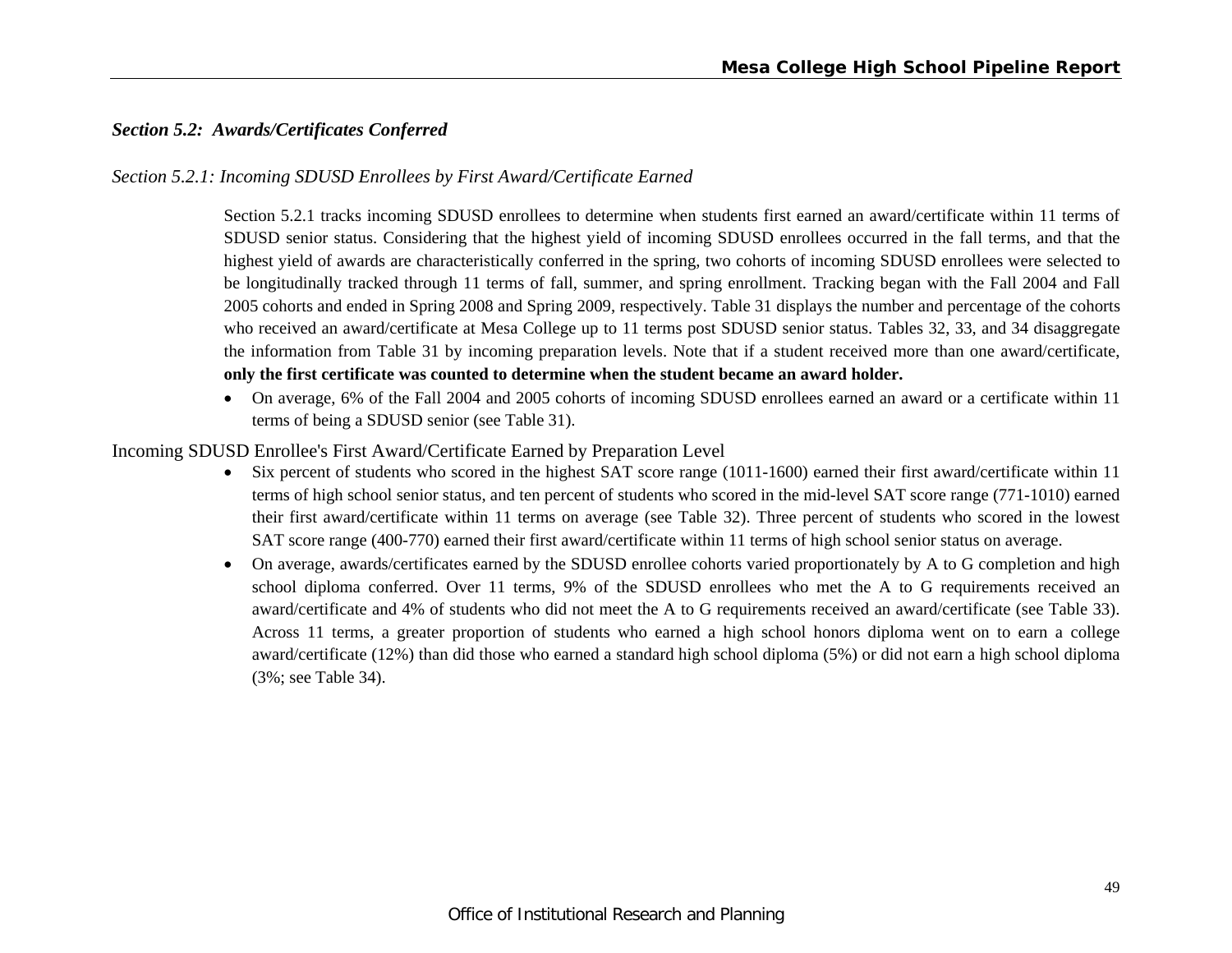# Table 31. Incoming SDUSD Enrollee Cohorts by First Award/Certificate Conferred **Score Range Score Range** Score Range

| <b>Fall Cohorts</b>     | Up to 11 Terms Post<br><b>SDUSD Senior</b> |    |    |  |
|-------------------------|--------------------------------------------|----|----|--|
|                         |                                            |    | %  |  |
| lFall 2004 Cohort       | 718                                        | 57 | 8% |  |
| Fall 2005 Cohort        | 592                                        | 20 | 3% |  |
| Total N/Average % 1,310 |                                            | 77 | ና% |  |

Source: SDUSD Senior Data and SDCCD Information

# Table 33. First Award/Certificate Conferred by A to G

|           | <b>Fall Cohorts</b>                |   | <b>Up to 11 Terms Post</b><br><b>SDUSD Senior</b> |     |  |  |
|-----------|------------------------------------|---|---------------------------------------------------|-----|--|--|
|           | <b>A to G Completion</b>           | N |                                                   | %   |  |  |
| Fall 2004 | Met Requirements 209               |   | 27                                                | 13% |  |  |
| Cohort    | Did Not Meet Regs 509              |   | 30                                                | 6%  |  |  |
|           | Fall 2005   Met Requirements   185 |   | 10                                                | 5%  |  |  |
| Cohort    | Did Not Meet Regs 407              |   | 10                                                | 2%  |  |  |
| Total N/  | Met Requirements 394               |   | 37                                                | 9%  |  |  |
|           | Average % Did Not Meet Regs 916    |   | 40                                                | 4%  |  |  |

Source: SDUSD Senior Data and SDCCD Information Systems

# Table 32. First Award/Certificate Conferred by

|           | <b>Fall Cohorts</b>     | <b>Up to 11 Terms Post</b><br><b>SDUSD Senior</b> |    |     |
|-----------|-------------------------|---------------------------------------------------|----|-----|
|           | <b>SAT Score Ranges</b> | N                                                 | N  | %   |
| Fall 2004 | 1011 to 1600            | 76                                                | 7  | 9%  |
| Cohort    | 771 to 1010             | 173                                               | 21 | 12% |
|           | 400 to 770              | 59                                                | 4  | 7%  |
| Fall 2005 | 1011 to 1600            | 94                                                | 3  | 3%  |
| Cohort    | 771 to 1010             | 125                                               | 9  | 7%  |
|           | 400 to 770              | 64                                                | 0  | 0%  |
| Total N/  | 1011 to 1600            | 170                                               | 10 | 6%  |
| Average % | 771 to 1010             | 298                                               | 30 | 10% |
|           | 400 to 770              | 123                                               | 4  | 3%  |

Source: SDUSD Senior Data and SDCCD Information Systems

### Table 34. First Award/Certificate Conferred by High School Diploma Conferred

|           | <b>Fall Cohorts</b>      | <b>Up to 11 Terms Post</b><br><b>SDUSD Senior</b> |    |     |
|-----------|--------------------------|---------------------------------------------------|----|-----|
|           | <b>Diploma Conferred</b> | N                                                 | N  | %   |
| Fall 2004 | Honors Diploma           | 104                                               | 18 | 17% |
| Cohort    | Diploma                  | 537                                               | 35 | 7%  |
|           | No Diploma               | 77                                                | 4  | 5%  |
| Fall 2005 | Honors Diploma           | 112                                               | 8  | 7%  |
| Cohort    | Diploma                  | 419                                               | 12 | 3%  |
|           | No Diploma               | 61                                                | 0  | 0%  |
| Total N/  | <b>Honors Diploma</b>    | 216                                               | 26 | 12% |
| Average % | <b>Diploma</b>           | 956                                               | 47 | 5%  |
|           | No Diploma               | 138                                               | 4  | 3%  |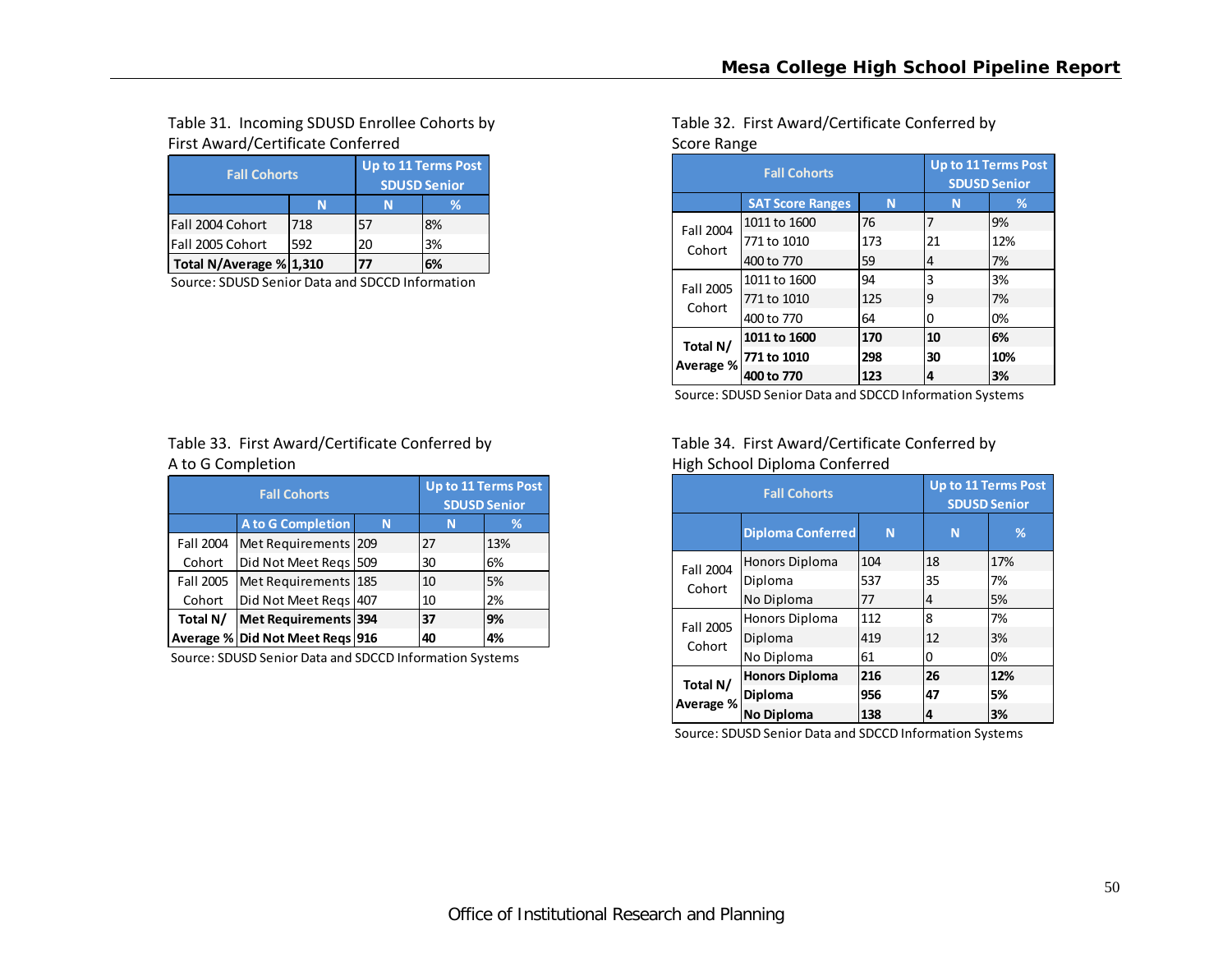### *Section 5.2.2: Type of Award/Certificate Earned by Incoming SDUSD Enrollees*

Section 5.2.2 uses the same 2 cohorts to describe the **proportion of awards/certificates earned** by incoming SDUSD enrollees within 11 terms of SDUSD senior status. Table 35 displays the number and percentage of awards/certificates earned by the Fall 2004 and 2005 cohorts of incoming SDUSD enrollees by type of award/certificate, and tables 36, 37, and 38 disaggregate the information by preparation level. Note that counts of awards/certificates (see Tables 35 to 38) may not total the counts of unduplicated students who received an award/certificate (see Tables 31 to 34) since students may receive more than one award/certificate. In this section, **all awards/certificates earned by incoming SDUSD enrollees are included**.

 Among all awards/certificates earned by Fall 2004 and 2005 SDUSD enrollee cohorts, 91% were AA or AS degrees, 5% were certificates that required between 30 to 59 units, and 4% were certificates that required less than 30 units (see Table 35).

#### Type of Award/Certificate Earned by Preparation Level

- All of the awards earned by SDUSD enrollees in the highest (1011-1600) and lowest (400-770) SAT score ranges were AA/AS degrees. Ninety-one percent of the awards earned by SDUSD enrollees in the mid-level SAT score range (771-1010) were AA/AS degrees (see Table 36). When comparing these proportions, note that the number of certificates earned by students in the lowest SAT score range (400-770) was 4.
- $\bullet$  The majority of awards/certificates received by SDUSD enrollees who met and did not meet the A to G requirements were AA/AS degrees (90% and 93%, respectively; see Table 37).
- SDUSD enrollees who earned high school honors diplomas received a greater proportion of AA/AS degrees (93%) compared to the certificates (7%), and SDUSD enrollees who earned standard high school diplomas received a comparative proportion of awards/certificates (94%, AA/AS degree and 6%, certificates) to those who had received an honors diploma (see Table 38). Compared to the other groups, SDUSD enrollees who did not earn a high school diploma received a smaller proportion of AA/AS degrees (60%) and a larger proportion of certificates (40%). When comparing these proportions, note that the number of certificates earned by students with no high school diploma was 5.

|                      |    | <b>AA/AS Degree</b> | Certificate 60+<br><b>Units</b> |    | Certificate 30-59<br><b>Units</b> |     | <b>Certificate 29 or</b><br><b>Fewer Units</b> |     |
|----------------------|----|---------------------|---------------------------------|----|-----------------------------------|-----|------------------------------------------------|-----|
| <b>Overall</b>       | N  | ℅                   | N                               | V. | N                                 | V.  | N                                              |     |
| Fall 2004 Cohort     | 56 | 95%                 |                                 | 0% |                                   | 3%  |                                                | 2%  |
| Fall 2005 Cohort     | 18 | 82%                 |                                 | 0% |                                   | '9% |                                                | 19% |
| Total N/Average % 74 |    | 91%                 |                                 | 0% |                                   | 5%  |                                                | 4%  |

#### Table 35. Incoming SDUSD Enrollee Cohorts by Type of Award/Certificate Conferred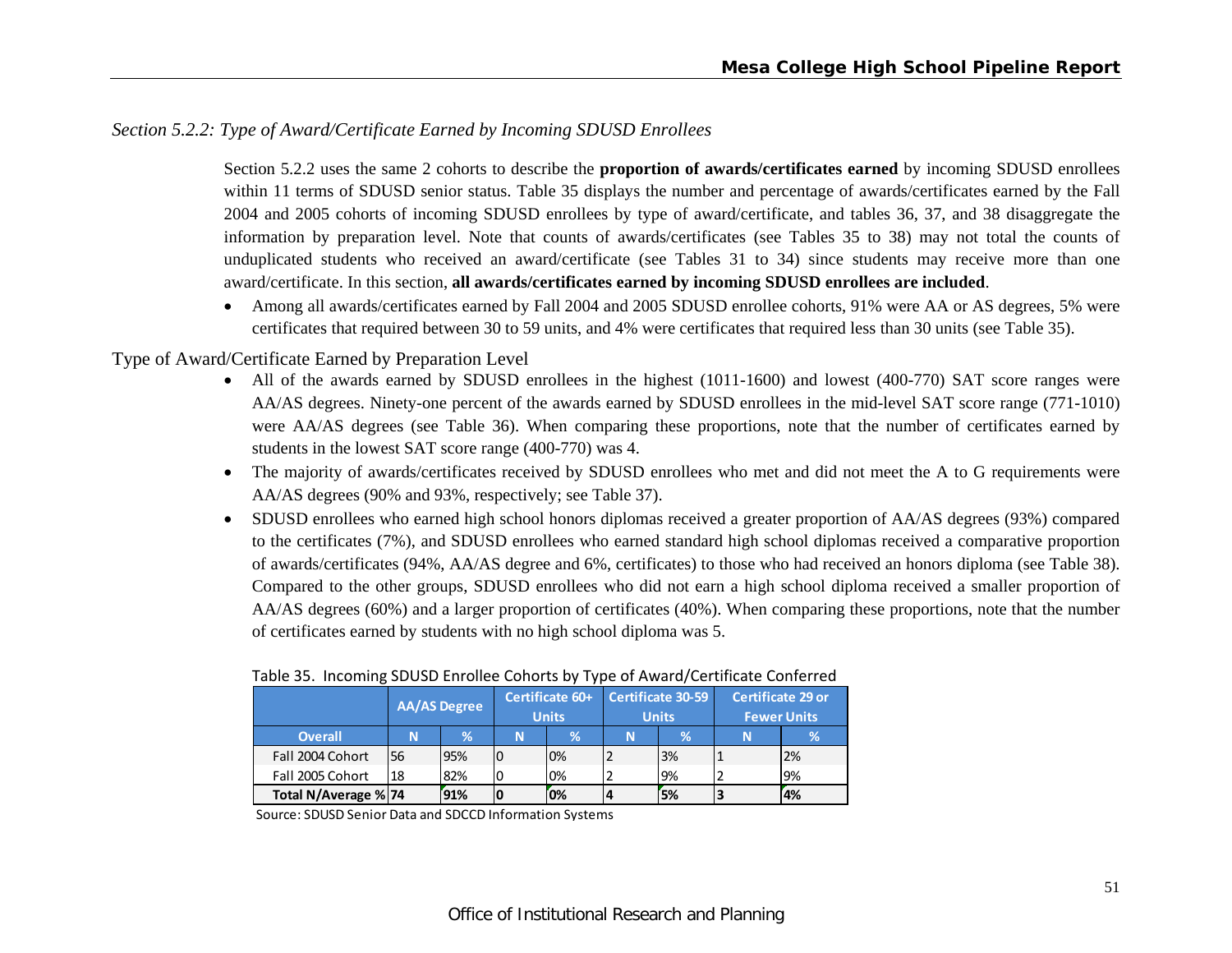|           |                        | <b>AA/AS Degree</b> |      |                | Certificate 60+<br><b>Units</b> | <b>Certificate 30-59</b><br><b>Units</b> |     | <b>Certificate 29 or</b><br><b>Fewer Units</b> |      |
|-----------|------------------------|---------------------|------|----------------|---------------------------------|------------------------------------------|-----|------------------------------------------------|------|
|           | <b>SAT Score Range</b> | N                   | 94   | N              | %                               | N                                        | ℅   | N                                              | $\%$ |
| Fall 2004 | 1011 to 1600           |                     | 100% | 0              | 0%                              | 0                                        | 0%  | $\overline{0}$                                 | 0%   |
| Cohort    | 771 to 1010            | 21                  | 100% | <b>0</b>       | 0%                              | 0                                        | 0%  | 0                                              | 0%   |
|           | 400 to 770             | 4                   | 100% | $\overline{0}$ | 0%                              | 0                                        | 0%  | 0                                              | 0%   |
| Fall 2005 | 1011 to 1600           | 3                   | 100% | 0              | 0%                              | 0                                        | 0%  | $\mathbf 0$                                    | 0%   |
| Cohort    | 771 to 1010            | 8                   | 73%  | $\overline{0}$ | 0%                              | 2                                        | 18% | 1                                              | 9%   |
|           | 400 to 770             | 0                   | 0%   | 0              | 0%                              | 0                                        | 0%  | 0                                              | 0%   |
| Total N/  | 1011 to 1600           | 10                  | 100% | 10             | 0%                              | 0                                        | ľо% | 0                                              | 0%   |
|           | 771 to 1010            | 29                  | 91%  | O              | 0%                              | 2                                        | 6%  |                                                | 3%   |
| Average % | 400 to 770             | 4                   | 100% | 10             | 0%                              | ΙO                                       | 0%  | 10                                             | 0%   |

Table 36. SAT Score Range by Type of Award/Certificate Conferred

Source: SDUSD Senior Data and SDCCD Information Systems

Table 37. A to G Completion by Type of Award/Certificate Conferred

|           |                                    | <b>AA/AS Degree</b> |     | Certificate 60+<br><b>Units</b> |    | <b>Certificate 30-59</b><br><b>Units</b> |          | <b>Certificate 29 or</b><br><b>Fewer Units</b> |     |
|-----------|------------------------------------|---------------------|-----|---------------------------------|----|------------------------------------------|----------|------------------------------------------------|-----|
|           | A to G Completion                  | N                   | %   | N                               | 1% | N                                        | <b>%</b> | N                                              | v.  |
| Fall 2004 | Met Requirements                   | 27                  | 96% | 0                               | 0% |                                          | 4%       |                                                | 0%  |
| Cohort    | Did Not Meet Reqs                  | 29                  | 94% | 0                               | 0% |                                          | 3%       |                                                | 3%  |
| Fall 2005 | Met Requirements                   | 9                   | 75% | 0                               | 0% |                                          | 17%      |                                                | 8%  |
| Cohort    | Did Not Meet Regs                  | 9                   | 90% | 0                               | 0% | 0                                        | 0%       |                                                | 10% |
| Total N/  | <b>Met Requirements</b>            | 36                  | 90% | ١O                              | 0% | 3                                        | 8%       |                                                | 3%  |
|           | <b>Average % Did Not Meet Regs</b> | 38                  | 93% | 0                               | 0% |                                          | 2%       |                                                | 5%  |

Source: SDUSD Senior Data and SDCCD Information Systems

Table 38. High School Diploma Conferred by Type of Award/Certificate Conferred

|           |                          | <b>AA/AS Degree</b> |      | Certificate 60+<br><b>Units</b> |    | <b>Certificate 30-59</b><br><b>Units</b> |     | <b>Certificate 29 or</b><br><b>Fewer Units</b> |     |
|-----------|--------------------------|---------------------|------|---------------------------------|----|------------------------------------------|-----|------------------------------------------------|-----|
|           | <b>Diploma Conferred</b> | N                   | %    | N                               | %  | N                                        | %   | N                                              | %   |
| Fall 2004 | Honors Diploma           | 18                  | 100% | $\overline{0}$                  | 0% | 0                                        | 0%  | $\overline{0}$                                 | 0%  |
| Cohort    | Diploma                  | 35                  | 97%  | 0                               | 0% |                                          | 3%  | 0                                              | 0%  |
|           | No Diploma               | 3                   | 60%  | 0                               | 0% |                                          | 20% | 1                                              | 20% |
| Fall 2005 | Honors Diploma           | 8                   | 80%  | 0                               | 0% |                                          | 20% | $\Omega$                                       | 0%  |
| Cohort    | Diploma                  | 10                  | 83%  | 0                               | 0% | 0                                        | 0%  | 2                                              | 17% |
|           | No Diploma               | 0                   | 0%   | 0                               | 0% | 0                                        | 0%  | 0                                              | 0%  |
| Total N/  | <b>Honors Diploma</b>    | 26                  | 93%  | 0                               | 0% | 2                                        | 7%  | 0                                              | 0%  |
|           | Diploma                  | 45                  | 94%  | 0                               | 0% |                                          | 2%  | 2                                              | 4%  |
| Average % | No Diploma               | 3                   | 60%  | 0                               | 0% |                                          | 20% | 1                                              | 20% |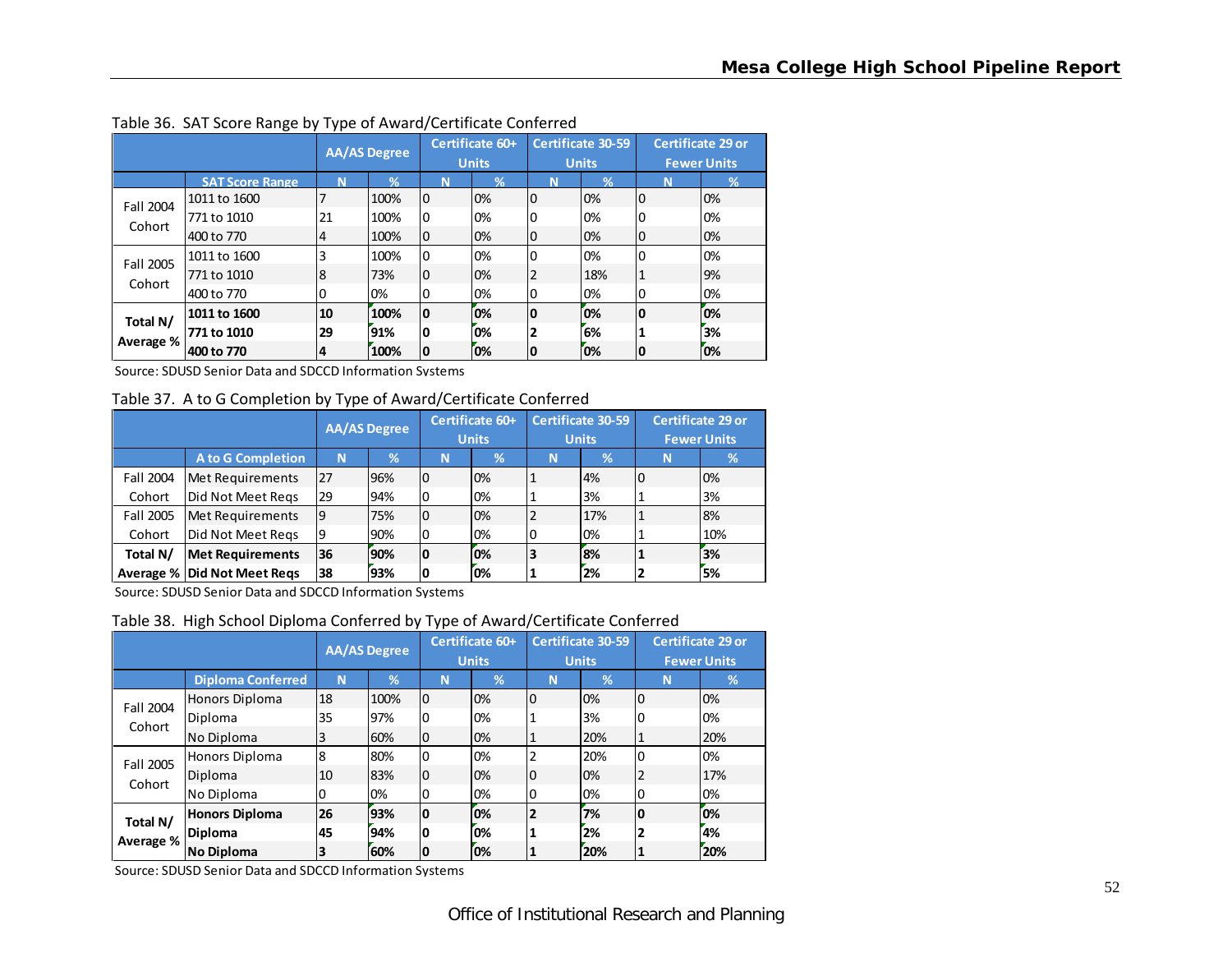### *Section 5.3: Transfer to a 4-Year University*

Table 39 shows the number and proportion of incoming SDUSD enrollees that transfer to a 4-year university up to 10 terms from initial enrollment after SDUSD senior status. Considering that the highest yields of incoming SDUSD enrollees occurred in the fall terms, and that the highest yield of transfers also characteristically occurs in the fall, two cohorts of incoming SDUSD enrollees were selected to be longitudinally tracked through 10 terms of fall, summer, and spring enrollment. Tracking began with the Fall 2004 and Fall 2005 cohorts and ended in Fall 2008 or Fall 2009, respectively. Tables 40, 41, and 42 show the number and proportion of incoming SDUSD enrollees in Fall 2004 and Fall 2005 that transfer to a 4-year university disaggregated by incoming preparation levels.

 On average, 15% of the Fall 2004 and 2005 cohorts of incoming SDUSD enrollees transferred to a 4-year university within 10 terms of enrollment at Mesa College (see Table 39).

Transfer by Preparation Level

- e Across 10 terms, students who scored in the highest SAT score range (1011-1600) transferred at a greater rate on average (27%) than students who scored in the mid-level (771-1010) and lowest level (400-770) of the SAT score ranges (26% and 15%, respectively; see Table 40).
- A similar pattern emerges for students who transferred by A to G completion and by diploma conferred. Over 10 terms, 23% of students who met the A to G requirements transferred to a 4-year university and 12% of students who did not meet the A to G requirements transferred to a 4-year university (see Table 41). Across 10 terms, the students who earned honors diplomas had the highest transfer rates (23%), followed by students who earned standard diplomas (15%), and students who did not earn a diploma (7%; see Table 42).